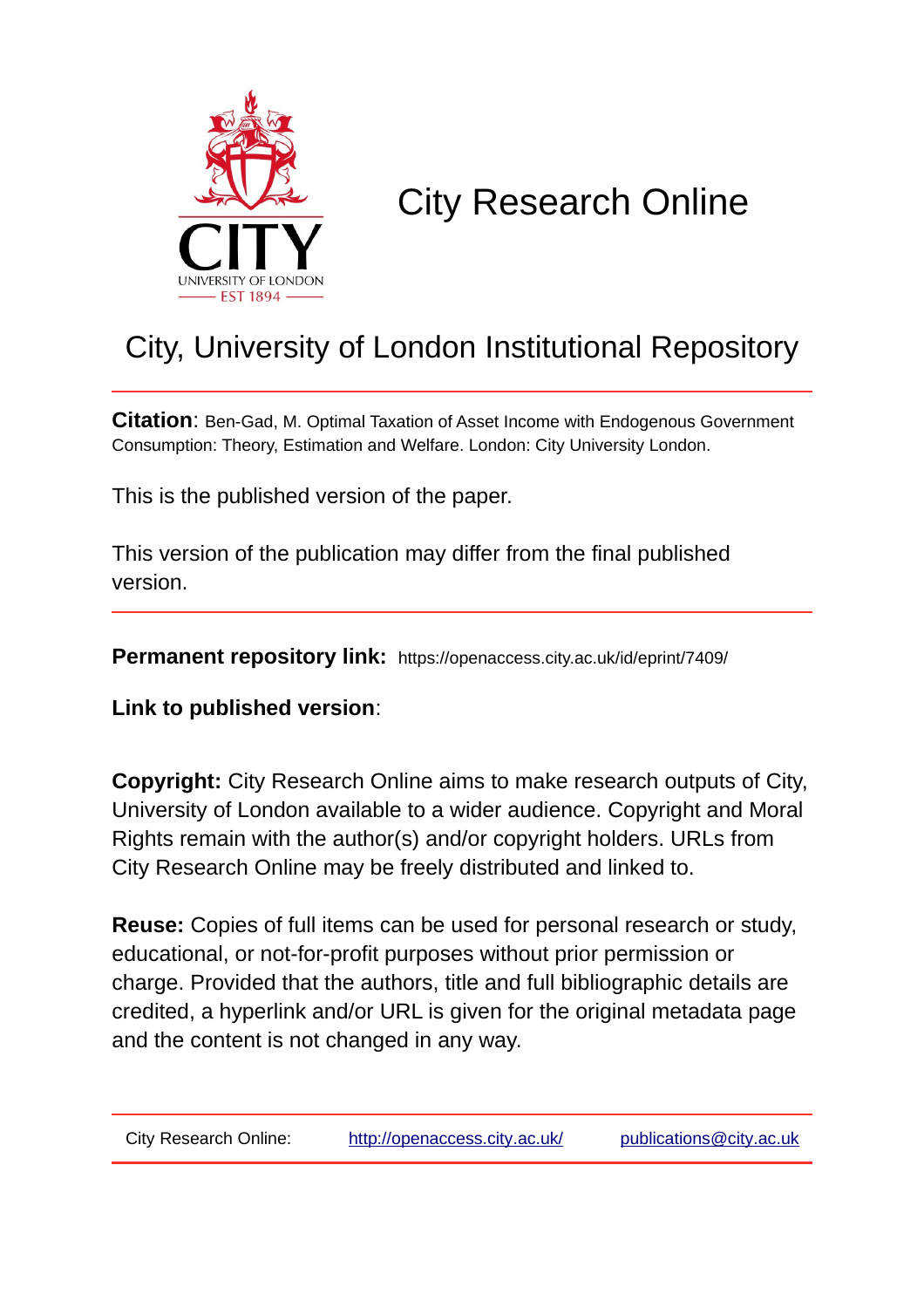

# **Department of Economics**

# Optimal Taxation of Asset Income with Endogenous Government Consumption: Theory, Estimation and Welfare

Michael Ben-Gad<sup>1</sup> City University London

**Department of Economics Discussion Paper Series No. 14/02**



<sup>1</sup> Corresponding author: Michael Ben-Gad, Department of Economics, City University London. Northampton Square, London EC1V 0HB, UK e-mail: mbengad@city.ac.uk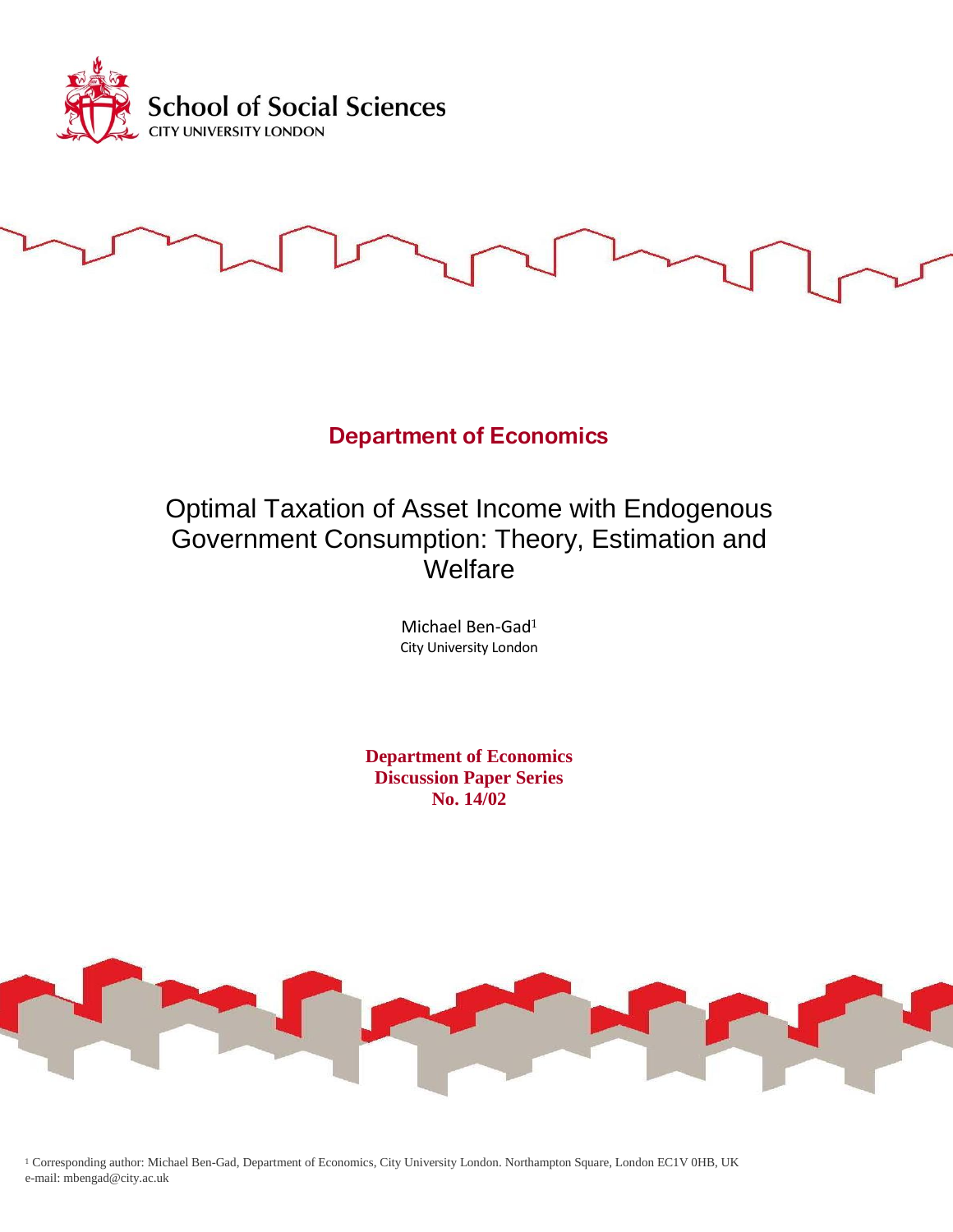# Optimal Taxation of Asset Income with Endogenous Government Consumption: Theory, Estimation and Welfare

Michael Ben-Gad<sup>∗</sup> Department of Economics City University London Northampton Square London EC1V 0HB, UK

February 2014

#### Abstract

This paper derives the Ramsey optimal policy for taxing asset income in a model where government expenditure is a function of net output or the inputs that produce it. Extending Judd (1999), I demonstrate that the canonical result that the the optimal tax on capital income is zero in the medium to long term is a special case of a more general model. Employing a vector error correction model to estimate the relationship between government consumption and net output for the United States between 1947Q1 to 2013Q2, I demonstrate that this special case is empirically implausible, and show how the cointegrating vector can be used to determine the optimal tax schedule. I simulate a version of the model using the empirical estimates to measure the welfare implications of changing the tax rate on asset income, and contrast these results with those generated in a version of the model where government consumption is purely exogenous. The shifting pattern of welfare measurements confirms the theoretical results. Given that the prevailing tax rate on asset income in the US is measured at 0.441, abolishing the tax completely still generates welfare improvements, though only by the equivalent of less than a one percent permanent increase in consumption—less than a third the implied welfare benefit when the endogeneity of the government consumption is ignored. The maximum welfare improvement from shifting part of the burden of tax from capital to labour is the equivalent of a permanent increase in consumption of between only 1.173 and 1.304% and is attained when the tax on asset income is lowered to between 0.18 and 0.2. Allowing the tax rate to vary over time raises the maximum welfare benefit to 1.31%. All the results are very robust to a wide range of elasticities of labour supply.

JEL classification: E62, H62 Keywords: Fiscal Policy; Optimal Capital Taxation; Vector Error Correction Model

<sup>∗</sup>mbengad@city.ac.uk. I would like to thank Claudia Jefferies, Giovanni Melina, Andrew Mountford, Joseph Pearlman, Gustavo Sanchez and participants in the City University London Macro/Finance Reading Group for helpful comments and advice.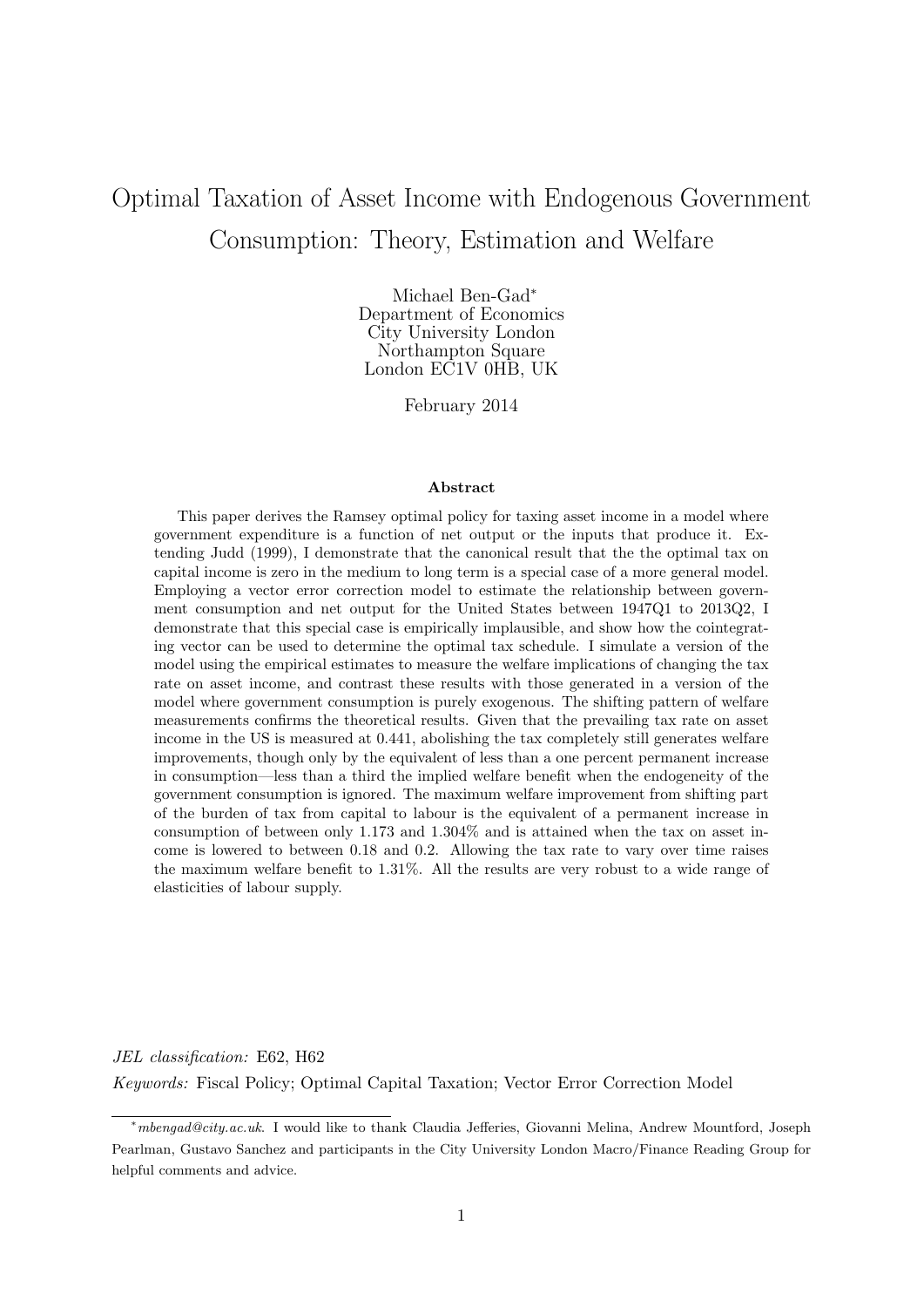### 1 Introduction

If governments must fund their activities by taxing income, on which sources of income should the burden fall? In this paper I consider a general optimal growth model, one in which there is a direct link between either aggregate net output or the factor inputs that produce it, and the share of output allocated to government consumption. In such an economy the canonical results of zero taxation of capital income no longer hold. I demonstrate that for an empirically plausible specification of the link between government consumption and net output, there is a simple relationship that can be employed to determine the optimal rate of tax on asset income and estimate a range of appropriate rates for the United States. Finally, I measure the welfare implications of shifting the burden of taxation between asset income and labour earnings. I demonstrate that the optimal tax rate on asset income is indeed positive, but that given the prevailing rates of taxation in the United States, the maximal welfare benefit that can be obtained from adopting an optimal policy is much smaller than what usually emerges when government consumption expenditure is assumed to be exogenously determined.

Atkinson and Stiglitz (1976) demonstrated how the optimal rate of tax on interest income, depends on the complementarity or substitutability between consumption and leisure in a representative agent's instantaneous utility function. Additive separability between the two, implies the optimal tax rate on interest is zero. Chamley (1981) was the first to calculate the excess burden associated with the taxation of income from endogenously determined capital in a complete general equilibrium setting. Judd (1985) and Chamley (1986) extended this work and demonstrated that in standard optimal growth models, models where capital and consumption converge to a steady state, the optimal long-run policy sets the tax rate on income from capital to zero. Judd (1999) showed that for a wider class of dynamic models, particularly models that do not necessarily converge to a single steady state or balanced growth path, optimal policy still entails setting the tax rate on capital income to at least an average of zero over time.

In Chamley (1981), (1986), and Judd (1985), taxes are imposed to finance a fixed amount of government expenditure. By contrast, in Judd's (1999) more general formulation, government expenditure is a public good that enters the utility function of the representative agent. In none of this work is government expenditure directly related to economic output or its production. In Section 2, I adopt Judd's (1999) approach to determining optimal fiscal policy in models that may not necessarily possess a single steady state or balanced growth path, but I introduce government consumption as, first, a general function of factor inputs, and then more specifically as a function of the economic output they generate. Zero taxation of asset income does not emerge here as an optimal policy except as a special case. Instead, if we assume that government expenditure and domestic output, net of depreciation, are related to each other in a particular way—one that can be easily estimated as a cointegrating vector—a simple formula for the optimal tax rate on asset income emerges.

Consider the behaviour of government consumption expenditure and net domestic product in the United States from 1947 onward in Figure 1. Throughout this work I use nominal data deflated by the net domestic product deflator—the focus here is on the financing of government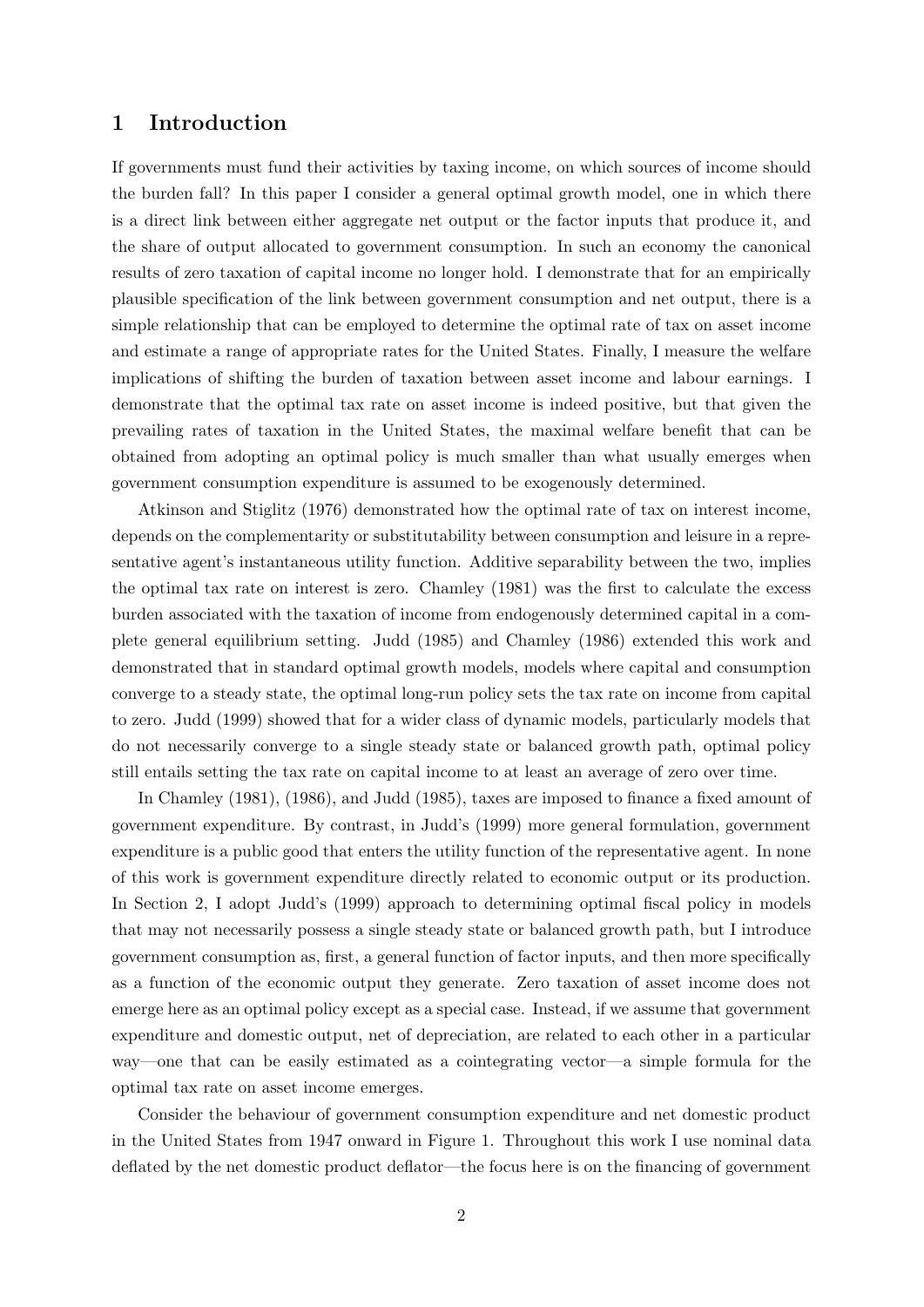consumption expenditure, so real volume measures of government outputs would generate a distorted picture of how much net output is devoted to government consumption. The growth of government expenditure seems to track the growth of net domestic product over the same period, an impression that is reinforced if we consider either their ratio or the ratio of their trend components in Figure 2. In Section 3, I demonstrate that both are integrated series and that there exists a cointegrating relationship between them that can be captured by estimating a vector error correction model. Furthermore, forecasts generated by this very same vector error correction model can then be used to provide an estimate of the long-run optimal tax rate on asset income.

Finally in Section 4, I incorporate the estimates from Section 3 into the calibration of an optimal growth model with elastic labour supply and measure the welfare implications of shifting the tax burden from income derived from assets to labour earnings. As has been demonstrated in previous studies, the prevailing rate of tax on asset income is sufficiently high in the United States that eliminating it completely and shifting the burden to labour income generates a positive welfare benefit. However, this benefit is much smaller than what usually emerges because ordinarily it is assumed that the evolution of government consumption flows are not directly related to the overall size of the economy. Rather than eliminating the tax completely, a more modest shift, one that lowers the tax rate on asset income from its recent long-run average of 0.441 to between 0.18 and 0.2 (depending on the estimates chosen), generates the greatest (though still relatively modest) improvement in welfare, equivalent to a permanent increase in consumption of between 1.173% and 1.304%. These numbers can be improved upon, though only to a very small extent, if the tax rate is permitted to shift slightly over time in the vicinity of this range.

As far back as Adolph Wagner (1883) and Henry Carter Adams (1898), Economists, have postulated a close relationship between the amount of government expenditure and the overall size of the economy. Indeed, a sizable empirical literature has developed to examine and explain this relationship, starting with the seminal work by Peacock and Wiseman (1961) for the United Kingdom. Yet rarely is this feature incorporated into models studying optimal fiscal policy. Taken together, the theoretical and empirical results of this work suggest that failure to consider the relationship between the government activity taxes help finance and the overall size and productive capacity of the economy in general has the potential to skew our conclusions regarding the best allocation of the tax burden across the different input factors.

In 1990, Robert E. Lucas wrote:

When I left graduate school, in 1963, I believed that the single most desirable change in the U.S. tax structure would be the taxation of capital gains as ordinary income. I now believe that neither capital gains nor any of the income from capital should be taxed at all.

Yet the continued development of dynamic general equilibrium models that endogenise the supply of capital has not settled the argument regarding the efficacy of taxing the income it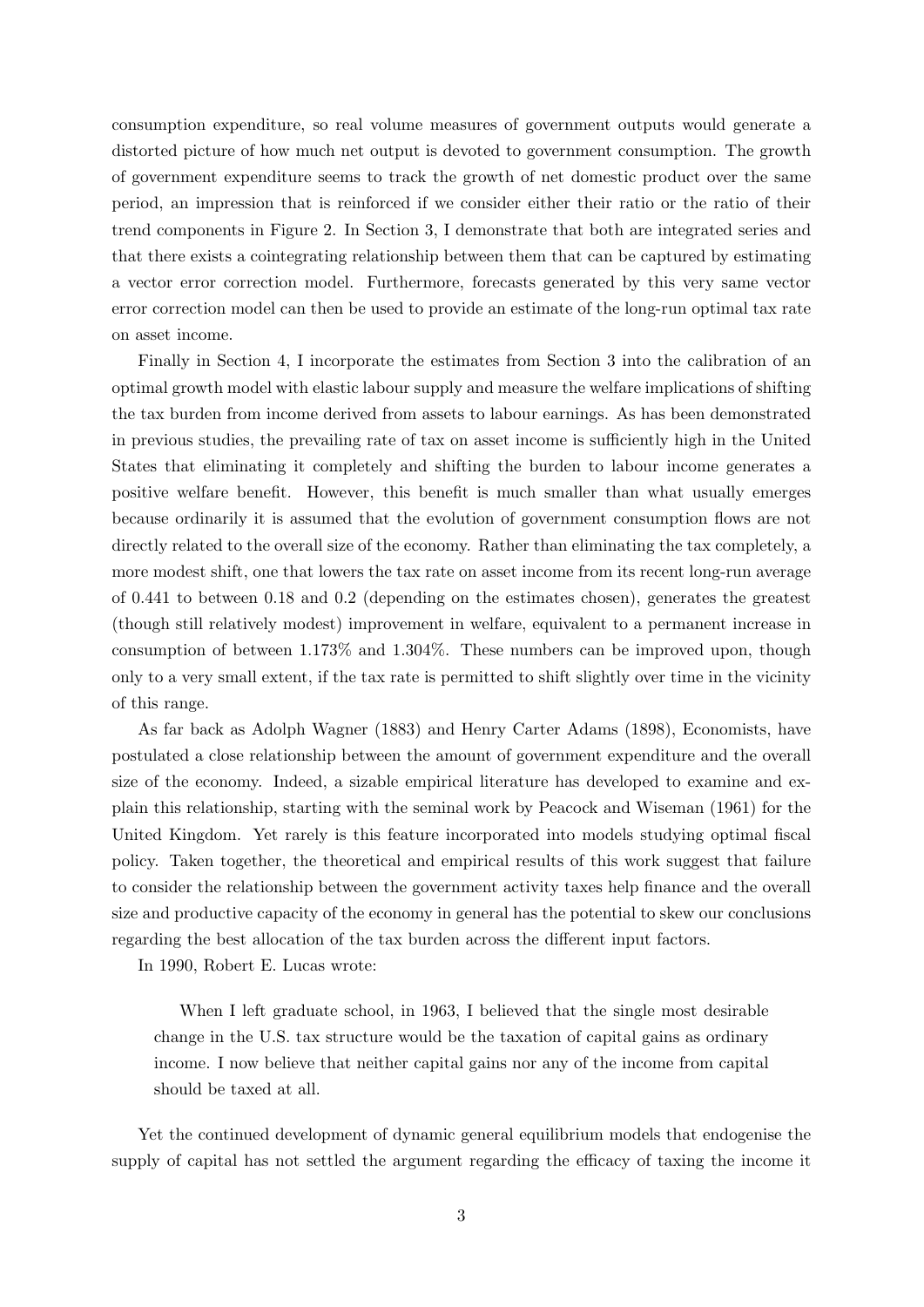

Figure 1: Net domestic product and government consumption, quarterly in the United States, seasonally adjusted annual rate deflated by the NDP deflator, 1947Q1 to 2013Q2, natural logarithmic scale. Data Source: Federal Reserve Economic Data, Federal Reserve Bank of St. Louis; U.S. Department of Commerce: Bureau of Economic Analysis variables: Net Domestic Product [A362RC1Q027SBEA], Government Consumption Expenditures [A955RC1Q027SBEA], Deflator [A362RG3Q086SBEA]; http://research.stlouisfed.org/fred2/.

generates. Aiyagari (1995), Correia (1996), Reis (2011) and others, all find that under conditions of uninsurable idiosyncratic risk, asymmetric information, or the inability of governments to tax some factor inputs, Ramsey optimal policies will include some taxation of capital income. This work implies that even in the absence of these sorts of frictions, imposing some of the burden of funding government expenditure on capital income can be economically efficient, provided there is a functional relationship between government consumption, the capital stock and the overall size of the economy. Indeed, rather than setting the tax rate on asset income to zero, a welfare optimising policy for the United States would imply the near equalising of tax rates across different sources of income. The only difference between the rates of taxation imposed on asset income and earnings will stem from the burden of debt service, which would fall solely on the latter.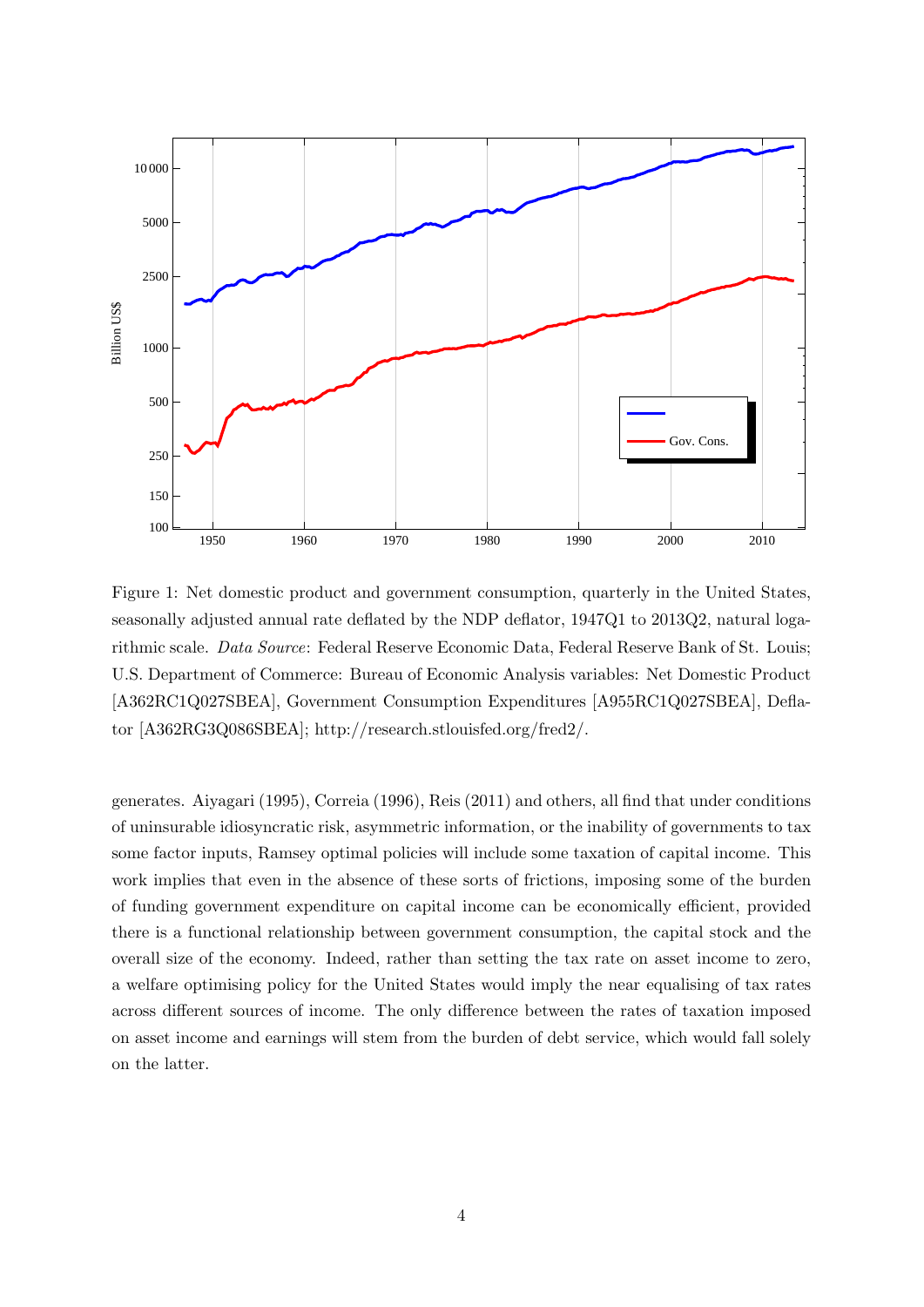

Figure 2: The ratio of Government Consumption Expenditure to Net Domestic Product in the United States, and the ratio of their trend components from Hodrick Prescott Filters (the value of the penalty parameter is set to  $\lambda=1600$ , 1947Q1 to 2013Q2. Data Source: Federal Reserve Economic Data, Federal Reserve Bank of St. Louis; U.S. Department of Commerce: Bureau of Economic Analysis variables: Net Domestic Product [A362RC1Q027SBEA], Government Consumption Expenditures [A955RC1Q027SBEA], Deflator [A362RG3Q086SBEA]; http://research.stlouisfed.org/fred2/.

# 2 The Ramsey Optimal Policy

#### 2.1 The Representative Household's Problem

We begin by reformulating Judd's (1999) optimal taxation argument in discrete time and also alter his model to make government consumption a function of either factor inputs or the net output they together produce. Assume an economy in which all participants are members of households that share the instantaneous utility function  $u : \mathbb{R}^2_+ \to \mathbb{R}$ , which maps preferences over consumption and labour, and a discount factor  $\beta \in (0,1)$ . Utility is strictly increasing in consumption, and weakly decreasing in labour. Without loss of generality, the initial size of the population is normalised to  $N_0=1$ , and a representative household chooses its consumption  $c_t$ and labour input  $l_t$  to maximise its infinite horizon discounted utility:

$$
\max_{c,l} \sum_{t=0}^{\infty} \beta^t N_t u \left[ c_t, l_t \right] \tag{P.1}
$$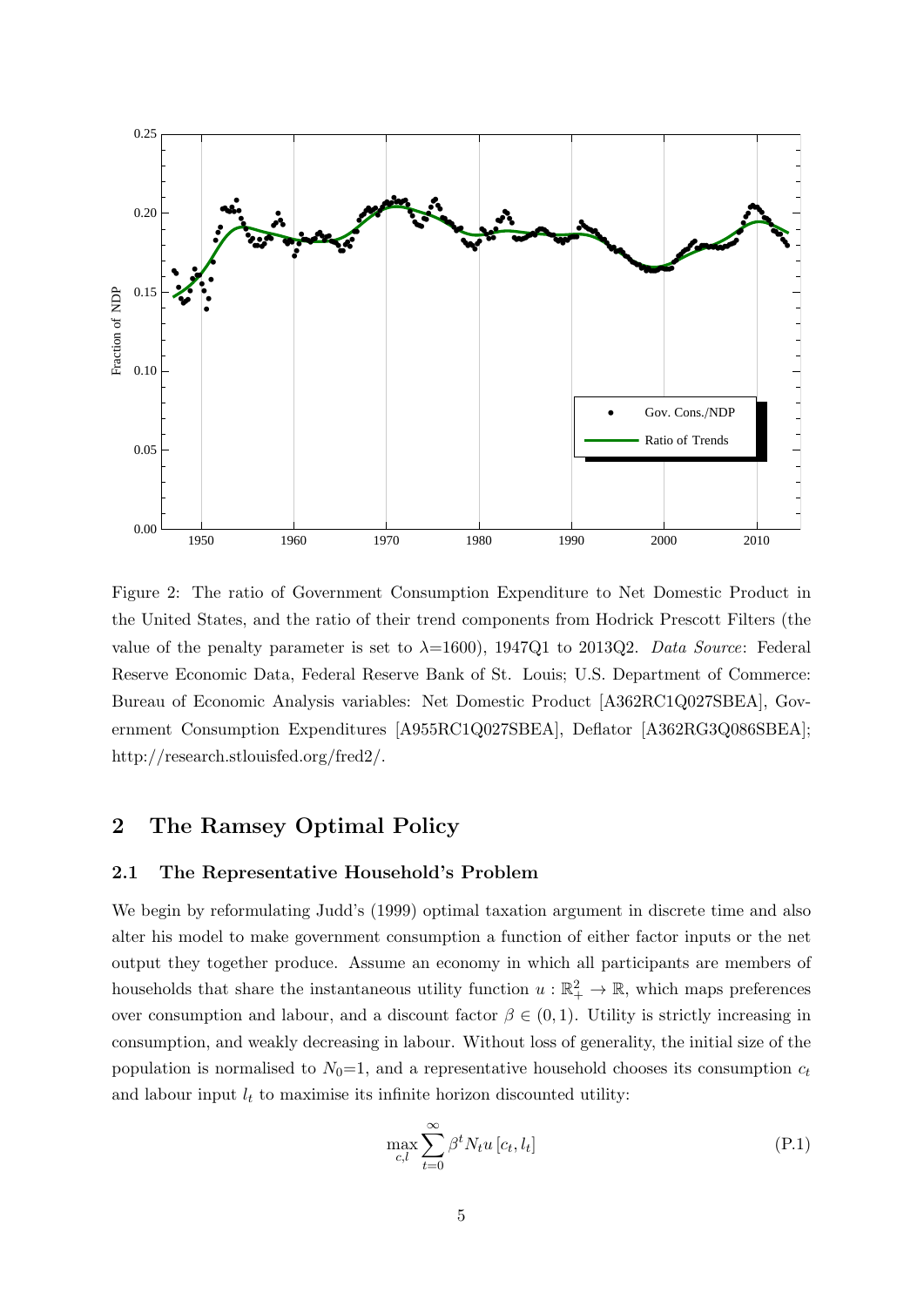subject to

$$
N_{t+1}a_{t+1} = N_t \left(\bar{w}_t l_t + (1 + \bar{r}_t) a_t - \bar{p}_t c_t\right)
$$
\n(1)

where  $a_t$  represents assets (both bonds and capital);  $\bar{w}_t$ ,  $\bar{r}_t$  and  $\bar{p}_t$  represent the time t after tax wage rate, after-tax rate of return on asset holding and after-tax price of consumption; the size of the population is  $N_t$ , and the net rate of population growth between time t and  $t + 1$  is  $N_{t+1}/N_t - 1$ .

Differentiating the optimisation problem P.1 with respect to  $c_t$ ,  $l_t$  and  $a_{t+1}$  yields the first order conditions

$$
u_c[c_t, l_t] - \lambda_t \bar{p}_t = 0,\t\t(2)
$$

$$
u_l[c_t, l_t] + \lambda_t \bar{w}_t = 0,\t\t(3)
$$

$$
-\lambda_t + \beta \lambda_{t+1} (1 + \bar{r}_{t+1}) = 0, \tag{4}
$$

where  $u_c[c_t, l_t] > 0$  and  $u_l[c_t, l_t] < 0$  are the marginal utilities of consumption and labour, and  $\lambda_t$  is a current value costate variable that expresses the marginal utility derived by the representative household from a positive increment to asset wealth.<sup>1</sup>

### 2.2 The Social Planner's Problem

Output in this economy is produced by combining aggregate capital  $K_t$  and aggregate effective labour  $z_t L_t$ , which is the aggregate labour input itself  $L_t = N_t l_t$  multiplied by labour augmenting technology  $z_t$ . I denote the production function as  $F: \mathbb{R}^2_+ \to \mathbb{R}_+$ . Capital depreciates at the constant rate  $\delta \geq 0$ , and so net domestic product, defined as output net of capital depreciation is  $Y_t \equiv F[K_t, z_t L_t] - \delta K_t$ . We assume competitive firms maximise profits, so that pre-tax factor returns  $r_t$  and  $w_t$  equal their marginal products. I also assume the production technology F is homogenous of degree 1, so that in equilibrium:

$$
r_t = F_1[K_t, z_t L_t] - \delta,\tag{5}
$$

$$
w_t = z_t F_2[K_t, z_t L_t].
$$
\n<sup>(6)</sup>

The government raises revenue in each period t by selling one period bonds  $B_{t+1}$ , collecting a tax on labour earnings  $\tau_t^l = 1 - \frac{\bar{w}_t}{w_t}$  $\frac{\bar{w}_t}{w_t}$ , collecting a tax  $\tau_t^a = 1 - \frac{\bar{r}_t}{r_t}$  $\frac{r_t}{r_t}$  levied on income from the returns generated by either of the two assets, physical capital or the bonds themselves, and collecting an *ad valorem* tax  $\tau_t^c = \frac{\bar{p}_t}{p_t}$  $\frac{p_t}{p_t} - 1$  on consumption  $c_t$ . In this real economy we normalise the pretax price of the consumption good  $p_t$  to one. Together all these revenues finance government consumption, which here is confined to that portion of government activity represented on the expenditure side of the national accounts which is not designated as investment, or redeem the interest and principal of all the outstanding debt incurred in the period prior.<sup>2</sup> In contrast to most of the optimal tax literature, where government consumption is fixed, or Judd (1999), where it enters the utility function of both the representative agent and the social planner, here

<sup>&</sup>lt;sup>1</sup>For the special case where  $\forall l, u_l [c, l] = 0$ , the first order conditions reduce to (2) and (4) only.

<sup>&</sup>lt;sup>2</sup>Adding transfers, provided they are lump-sum, would not alter the results.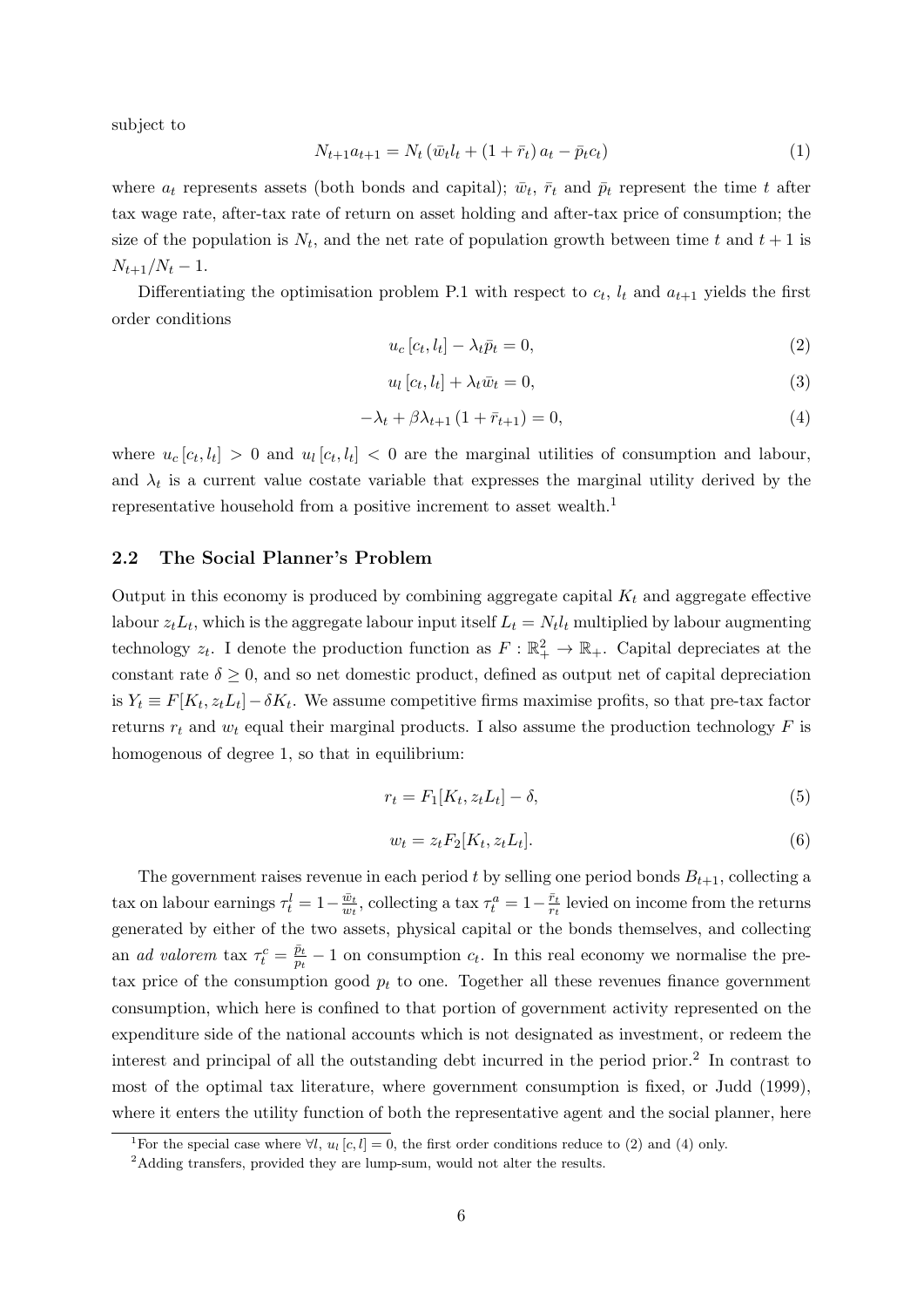I assume that just like output, it is a function of either one or both aggregate inputs, capital and effective labour  $G: \mathbb{R}_+^2 \to \mathbb{R}_+$ . The government's budget constraint is

$$
B_{t+1} = G[K_t, z_t L_t] - \tau_t^l w_t L_t - \tau_t^a r_t (K_t + B_t) + (1 + r_t) B_t - \tau_t^c C_t,
$$
\n<sup>(7)</sup>

where  $B_t$  is the aggregate stock of government bonds at the beginning of time t, and  $C_t = N_t c_t$ represents aggregate consumption flows during this period.

Now consider the Ramsey second best problem of a policy maker who chooses per-capita consumption  $c_t$ , leisure  $l_t$ , the after-tax price of consumer goods  $\bar{p}_t$ , and after-tax factor returns  $\bar{r}_t$  and  $\bar{w}_t$  which maximise the representative households' discounted utility subject to physical feasibility conditions. The incentive compatibility constraints implied by competitive equilibrium:

$$
\max_{c,l,\bar{r},\bar{w},\bar{p}} \sum_{t=0}^{\infty} \beta^t N_t u \left[ c_t, l_t \right] \tag{P.2}
$$

subject to the incentive compatibility constraints  $(2)$  to  $(4)$ , the feasibility condition:

$$
K_{t+1} = F[K_t, z_t L_t] - G[K_t, z_t L_t] + (1 - \delta) K_t - C_t,
$$
\n(8)

and assuming the aggregate production function  $F$  is homogenous of degree one, the government's budget constraint (7), which can be reformulated as:

$$
B_{t+1} = \bar{r}_t (K_t + B_t) + \bar{w}_t L_t + \delta K_t - F[K_t, z_t L_t] + G[K_t, z_t L_t] - (\bar{p}_t - 1) C_t + B_t.
$$
 (9)

I also assume:

$$
\lim_{t \to \infty} |b_t| < \infty \tag{10}
$$

$$
\bar{r}_t \ge 0 \tag{11}
$$

$$
\bar{w}_t \ge 0 \tag{12}
$$

$$
\bar{p}_t \ge 0 \tag{13}
$$

The corresponding current value Lagrangian for the policy maker is:

$$
\mathcal{L}_{SP} = \sum_{t=0}^{\infty} \beta^{t} N_{t} u [c_{t}, l_{t}] \n+ \sum_{t=0}^{\infty} \beta^{t} \phi_{t}^{k} (F[K_{t}, z_{t} L_{t}] - G[K_{t}, z_{t} L_{t}] + (1 - \delta) K_{t} - C_{t} - K_{t+1}) \n+ \sum_{t=0}^{\infty} \beta^{t} N_{t} \phi_{t}^{\lambda} (\beta \lambda_{t+1} (1 + \bar{r}_{t+1}) - \lambda_{t}) \n+ \sum_{t=0}^{\infty} \beta^{t} \mu_{t} (\bar{r}_{t} (K_{t} + B_{t}) + \bar{w}_{t} L_{t} + \delta K_{t} - F[K_{t}, z_{t} L_{t}] + G[K_{t}, z_{t} L_{t}] - (\bar{p}_{t} - 1) C_{t} + B_{t} - B_{t+1}) \n+ \sum_{t=0}^{\infty} \beta^{t} N_{t} \phi_{t}^{c} (u_{c} [c_{t}, l_{t}] - \lambda_{t} \bar{p}_{t}) + \sum_{t=0}^{\infty} \beta^{t} N_{t} \phi_{t}^{l} (u_{l} [c_{t}, l_{t}] + \lambda_{t} \bar{w}_{t}) \n+ \sum_{t=0}^{\infty} \beta^{t} N_{t} \nu_{t}^{r} \bar{r}_{t} + \sum_{t=0}^{\infty} \beta^{t} N_{t} \nu_{t}^{w} \bar{w}_{t} + \sum_{t=0}^{\infty} \beta^{t} N_{t} \nu_{t}^{p} \bar{p}_{t}.
$$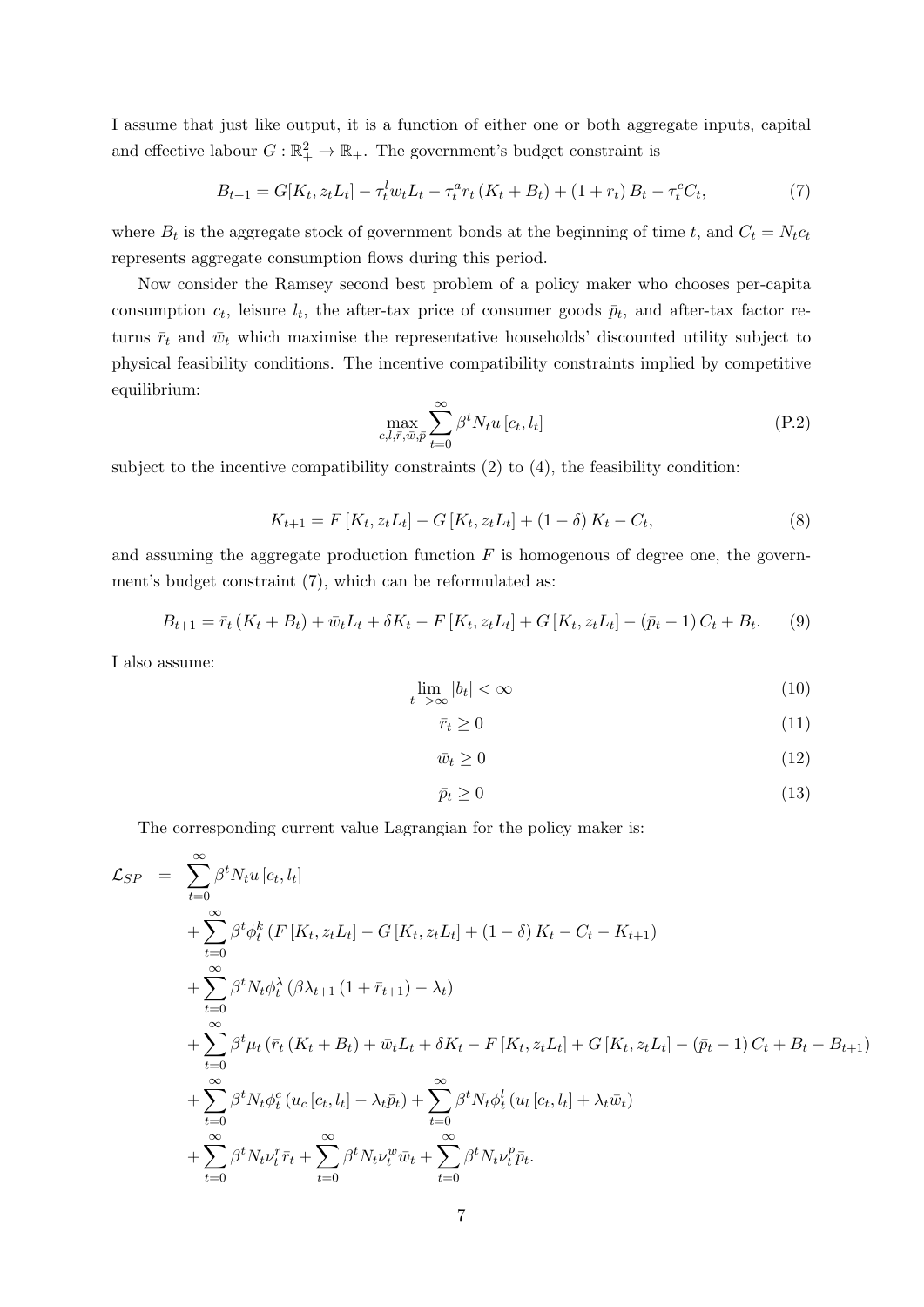Differentiating  $\mathcal{L}_{SP}$  with respect to  $\bar{p}_t$ ,  $\bar{w}_t$ ,  $\bar{r}_t$ ,  $\lambda_t$ , and the per-capita values  $c_t$ ,  $l_t$ ,  $k_{t+1}$ , and  $b_{t+1}$  yields the first order conditions associated with the optimisation problem P.2:

$$
u_c[c_t, l_t] - \phi_t^k + \phi_t^c u_{cc}[c_t, l_t] + \phi_t^l u_{lc}[c_t, l_t] - \mu_t(\bar{p}_t - 1) = 0,
$$
\n(14)

$$
u_{l}[c_{t}, l_{t}] + z_{t}\phi_{t}^{k}(F_{2}[K_{t}, z_{t}L_{t}] - G_{2}[K_{t}, z_{t}L_{t}]) + \mu_{t}(\bar{w}_{t} - z_{t}F_{2}[K_{t}, z_{t}L_{t}] + z_{t}G_{2}[K_{t}, z_{t}L_{t}]),
$$

$$
+\phi_t^c u_{cl}[c_t, l_t] + \phi_t^l u_{ll}[c_t, l_t] = 0,
$$
\n(15)

$$
-\mu_t \frac{c_t}{p_t} - \phi_t^c \lambda_t + \nu_t^p = 0, \qquad (16)
$$

$$
\mu_t l_t + \lambda_t \phi_t^l + \nu_t^w = 0,\tag{17}
$$

$$
\phi_{t-1}^{\lambda} N_{t-1} \lambda_t + \mu_t (K_t + B_t) + N_t \nu_t^r = 0,
$$
\n(18)

$$
N_{t-1}\phi_{t-1}^{\lambda}\left(1+\bar{r}_t\right) - N_t\left(\beta\phi_t^{\lambda} + \phi_t^c\bar{p}_t - \phi_t^l\bar{w}_t\right) = 0,\tag{19}
$$

$$
-\phi_t^k + \beta \phi_{t+1}^k (F_1[K_{t+1}, z_{t+1}L_{t+1}] - G_1[K_{t+1}, z_{t+1}L_{t+1}] + 1 - \delta)
$$

$$
+\beta\mu_{t+1}(\bar{r}_t+\delta-F_1[K_{t+1},z_{t+1}L_{t+1}]+G_1[K_{t+1},z_{t+1}L_{t+1}])=0,
$$
\n(20)

$$
-\mu_t + \beta \mu_{t+1} (1 + \bar{r}_{t+1}) = 0. \tag{21}
$$

In what follows I will focus on interior solutions to (14) to (21) and assume throughout that  $\nu_t^r = \nu_t^p = \nu_t^w = 0.$ 

In the absence of any tax distortions, the marginal value at time  $t$  of an increment of capital for the representative household,  $\lambda_t > 0$  is equal to its marginal value for the social planner,  $\phi_t^k > 0$ . Similarly, in a model in which taxes are not distortionary and do not generate excess burdens, Ricardian equivalence prevails, and the neutrality of public debt held in household asset portfolios implies that  $\mu_t = 0$ . Otherwise, as is the case here, servicing any increase in the public debt burden entails deadweight losses so that  $\mu_t < 0$ . Following Judd (1999), I define  $\Lambda_t \equiv \frac{1}{\bar{n}}$  $\overline{\bar p_t}$  $\phi_t^k - \mu_t$  $\frac{-\mu_t}{\lambda_t}$ , which is a measure of the social value of an increment to physical capital when the value of private assets (comprising both capital and public debt) is held constant, and the reciprocal of  $\bar{p}_t$  corrects for the distorting effect of ad-valoreum taxes paid on private consumption. Again, in a model without distortionary taxation,  $\bar{p}_t = 1$ ,  $\phi_t^k = \lambda_t$  and  $\mu_t = 0$  so therefore  $\Lambda_t = 1$ .

Judd (1999) assumes that government expenditure enters the utility function as a way to ensure that the value of  $\Lambda_t > 0$ . It is, however, possible to achieve the same result by placing a few restrictions on preferences and on the production and government consumption functions.

**Lemma 1.** A sufficient condition that ensures that  $\Lambda_t > 0$  is  $u_l[c_t, l_t] + l u_{ll}[c_t, l_t] + c u_{cl}[c_t, l_t] \leq 0$ and  $z_t$   $(F_2[K_t, z_t L_t] - G_2[K_t, z_t L_t]) > 0.$ 

*Proof.* Solving (15) for  $\phi_t^k$ , subtracting  $\mu_t$ , and substituting the interior solutions for (16) and (17) for  $\phi_t^c$  and  $\phi_t^l$  (with  $\nu_t^p = \nu_t^w = 0$ ) yields:

$$
\phi_t^k - \mu_t = \frac{-u_l [c_t, l_t] - \mu_t \bar{w}_t + \frac{\mu_t}{\lambda_t} u_{cl} [c_t, l_t] c_t + \frac{\mu_t}{\lambda_t} u_{ll} [c_t, l_t] l_t}{z_t (F_2 [K_t, z_t L_t] - G_2 [K_t, z_t L_t])}.
$$
\n(22)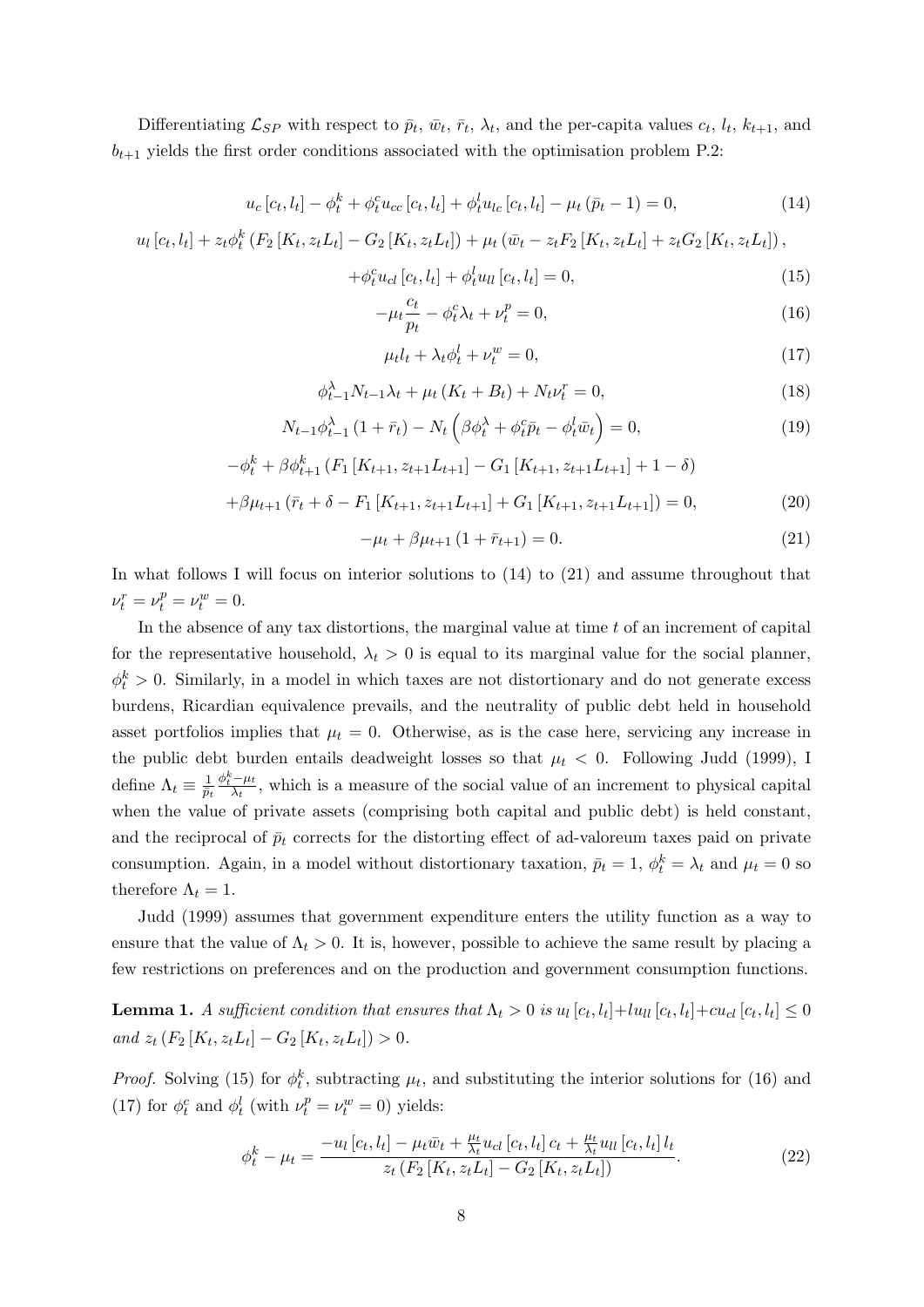Replacing  $\bar{w}_t$  using (3) yields:

$$
\frac{\partial H}{\partial l_t} : \phi_t^k - \mu_t = \frac{-u_c [c_t, l_t] u_l [c_t, l_t] + \mu_t (u_l [c_t, l_t] + l_t u_{ll} [c_t, l_t] + c_t u_{cl} [c_t, l_t])}{u_c [c_t, l_t] z_t (F_2 [K_t, z_t L_t] - G_2 [K_t, z_t L_t])}.
$$
(23)

From the assumptions that  $u_c [c_t, l_t] > 0$  and  $u_l [c_t, l_t] \leq 0$ ,  $\phi_t^k - \mu_t > 0$  if  $u_l [c_t, l_t] + l u_{ll} [c_t, l_t] +$  $cu_{cl}[c_t, l_t] \leq 0$  and  $z_t(F_2[K_t, z_t L_t] - G_2[K_t, z_t L_t]) > 0$ . Finally from (2)  $\lambda_t > 0$  and hence  $\Lambda_t > 0$ .  $\Box$ 

The value of  $\Lambda_t$  evolves over time according to:

$$
\frac{\Lambda_{t+1}}{\Lambda_t} = \frac{\bar{p}_t \lambda_t}{\bar{p}_{t+1} \lambda_{t+1}} \frac{\phi_{t+1}^k - \mu_{t+1}}{\phi_t^k - \mu_t}.
$$
\n(24)

Substituting (4) yields:

$$
\frac{\Lambda_{t+1}}{\Lambda_t} = \beta \left( 1 + \bar{r}_{t+1} \right) \frac{\bar{p}_t}{\bar{p}_{t+1}} \frac{\phi_{t+1}^k - \mu_{t+1}}{\phi_t^k - \mu_t},\tag{25}
$$

and then after substituting (20) and (21):

$$
\frac{\Lambda_{t+1}}{\Lambda_t} = \frac{\bar{p}_t}{\bar{p}_{t+1}} \frac{1 + \bar{r}_{t+1}}{1 + F_1 \left[ K_{t+1}, z_{t+1} L_{t+1} \right] - G_1 \left[ K_{t+1}, z_{t+1} L_{t+1} \right] - \delta}.
$$
\n(26)

The numerator in the right-hand side of (26),  $1 + \bar{r}_{t+1}$  when multiplied by the price ratio  $\frac{\bar{p}_t}{\bar{p}_{t+1}}$ , is the cost agents in this economy face when they shift a unit of consumption between period t and  $t + 1$ . The denominator reflects the cost of this shift in terms of production, which here includes the portion of extra output lost to additional government expenditure. Iterating (26) from period t backwards:

$$
\frac{\Lambda_t}{\Lambda_0} = \frac{\bar{p}_0}{\bar{p}_t} \prod_{i=1}^t \frac{1 + \bar{r}_i}{1 + F_1 \left[ K_i, z_i L_i \right] - G_1 \left[ K_i, z_i L_i \right] - \delta}.
$$
\n(27)

 $\Box$ 

Assume that along a balanced growth path the ad valoreum tax rate on consumption is constant so that  $\bar{p}_t = \bar{p}_0$ . Comparing the growth rates for the costate variables  $\mu_t$  and  $\lambda_t$  in (4) and (21), we know the ratio  $\mu_t/\lambda_t$  is always constant. If this economy converges to a steady state or a balanced growth path, once convergence is complete, the ratio  $\phi_t^k/\lambda_t$  will have converged to a constant value as well. Hence for an economy that has converged, a solution to the social planner's problem implies the value  $\Lambda_t$  is a constant and (27) implies that the ratio  $\Lambda_t/\Lambda_0$  is equal to one.

**Theorem 1.** Suppose an economy converges to a steady state or balanced growth path, then assuming an interior solution for (14) to (21), the long-run optimal policy is to set  $\bar{r}$  equal to  $\lim_{t\to\infty} F_1[K_i, z_i L_i] - G_1[K_i, z_i L_i] - \delta$ . The social planner accomplishes this by setting the long-run tax rate  $\tau^a$  equal to  $\lim_{t\to\infty} G_1[K_t, z_t l_t] / (F_1[K_t, z_t l_t] - \delta).$ 

*Proof.* Follows from  $\Lambda_t/\Lambda_0 = 1$  in (27).

The results in Theorem 1 do not depend on the distorting properties of the other taxes. Indeed, notice how the same trajectory of  $\Lambda_t/\Lambda_0$  can be generated by choosing either the sequence  $\{1 + \bar{r}_i\}_{i=1}^t$  or the ratio  $\frac{\bar{p}_0}{\bar{p}_t}$ . So in general the social planner has more policy instruments than necessary to achieve an optimal solution to P.2.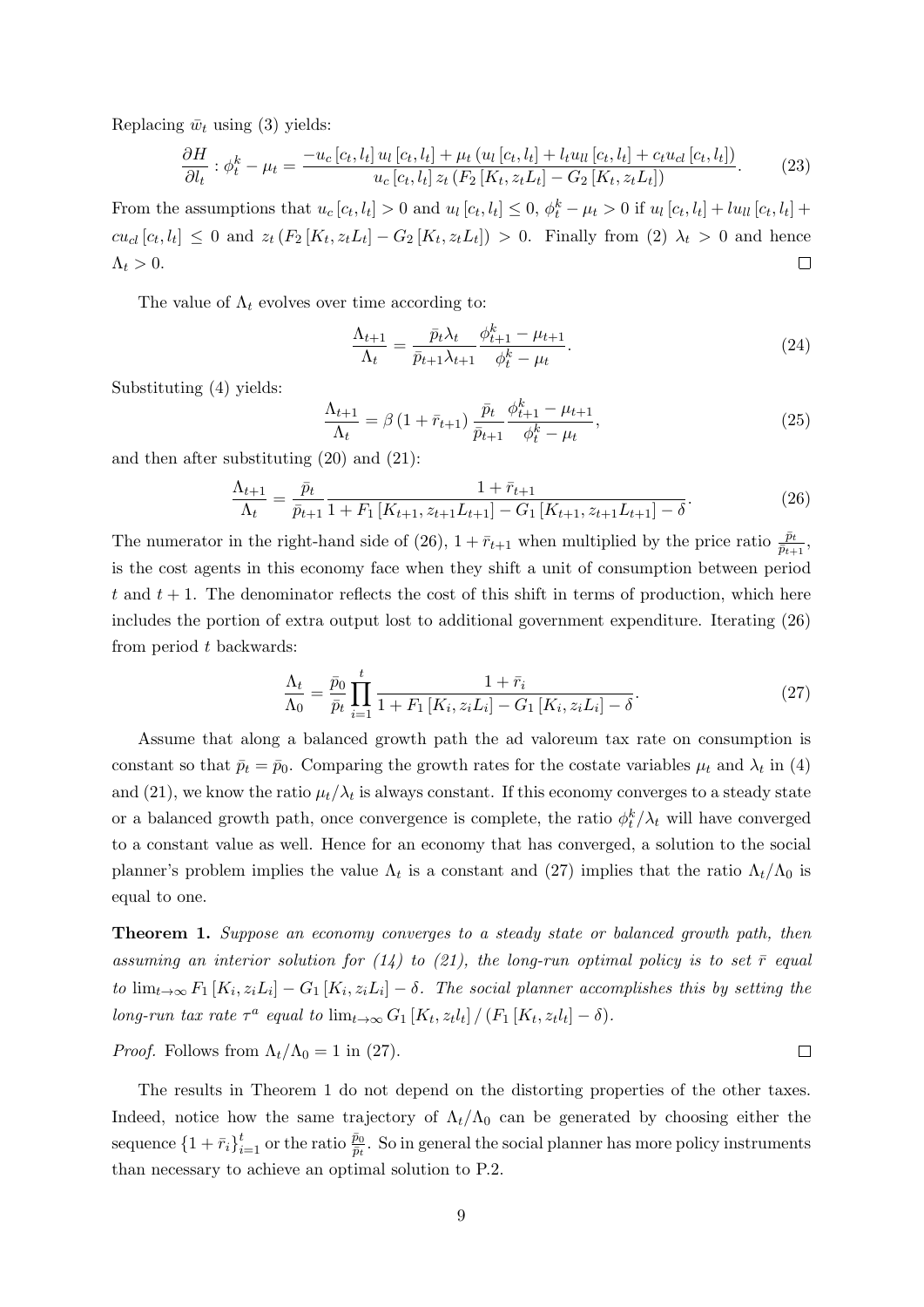Corollary 1. The availability of a consumption tax is not necessary to ensure a Ramsey second best allocation associated with the optimisation problem P.2.

*Proof.* From (4) and (21) we know that  $\frac{\mu_{t+1}}{\lambda_{t+1}} = \frac{\mu_t}{\lambda_t}$  $\frac{\mu_t}{\lambda_t}$   $\forall t$ . Combining (18) with (19) and inserting the values of  $K_{t+1}$  and  $B_{t+1}$  from (8) and (9) yields:

$$
\frac{\mu_t}{\lambda_t} \left( \bar{w}_t l_t - c_t \right) - \phi_t^c + \phi_t^l \bar{w}_t = 0.
$$

Combining this with (17) while assuming an interior solution so that  $\nu_t^w = 0$  yields:

$$
\phi_t^c = -\frac{\mu_t}{\lambda_t}c_t,
$$

which replicates (16) as long as  $\nu_t^p = 0$ . Since (16) is implied by the other first order conditions, for any interior solution the availability to the social planner of a consumption tax does not alter the result in Theorem 1.  $\Box$ 

In what follows, we assume that  $\bar{p}_t$  is always constant. A number of special cases emerge from Theorem 1, depending on how the function G is specified. For example, if  $G_1[K_t, z_t L_t] = 0$ so that government consumption is not a function of the capital stock, we recover the canonical Chamley-Judd result of zero taxation on asset income as the long-run optimising policy. This is the case even if  $G_2[K_t, z_t L_t] \neq 0$ , and government consumption is still a function of the amount of effective labour employed in production. Alternatively if  $G_1[K_t, z_t L_t] < 0$ , then any policy that encourages capital accumulation depresses the amount of output diverted to government consumption, and the optimal policy is to set  $\bar{r}$  to be less than r and  $\tau^a < 0$ . This means that the long-run optimal policy is for the social planner to institute a subsidy for capital income. For example, if  $G[K_t, z_t L_t] = gK_t^{-\beta} (z_t L_t)^{1+\beta}$ , then even in a model with exponential steady state growth, government expenditure as a share of GDP still converges to a strictly positive amount, and yet the optimal tax is still negative. Finally, if  $G_1[K_t, z_t L_t] > 0$  then the optimal tax rate on asset income is positive. Suppose we specify government consumption to be a power function of net domestic product:  $G[K_t, z_t L_t] = g(F[K_t, z_t L_t] - \delta K_t)^\gamma$ . Then if  $g > 0$ and  $\gamma > 0$  the optimal tax rate on asset income will be positive.<sup>3</sup>

Corollary 2. Suppose an economy converges to a steady state or balanced growth path. If government consumption is the power function  $G[K_t, z_t L_t] = g(F[K_t, z_t L_t] - \delta K_t)^\gamma$ , then the longrun optimal policy is to set  $\bar{r}$  equal to  $\lim_{t\to\infty} (1-\gamma G[K_t,z_t L_t] / (F[K_t,z_t L_t]-\delta K_t)) (F_1[K_t,z_t L_t]-\delta)$ and the optimal long-run tax rate on asset income  $\tau^a$  is equal to  $\lim_{t\to\infty} \gamma G[K_t, z_t L_t] / (F[K_t, z_t L_t] - \delta K_t)$ or  $\lim_{t\to\infty} \gamma g\left(F\left[K_t, z_t L_t\right] - \delta K_t\right)^{\gamma-1}$ 

*Proof.* Follows from Theorem 1 and  $G_1[K_t, z_t L_t] = \gamma g (F[K_t, z_t L_t] - \delta K_t)^{\gamma-1} (F_1[K_t, z_t L_t] - \delta)$ which in turn equals  $\gamma G\left[K_t, z_t L_t\right] (F_1\left[K_t, z_t L_t\right] - \delta) / (F\left[K_t, z_t L_t\right] - \delta K_t)$ . Substituting for  $G[K_t, z_t L_t]$  yields  $\gamma g(F[K_t, z_t L_t] - \delta K_t)^{\gamma - 1}$ .  $\Box$ 

<sup>&</sup>lt;sup>3</sup>Ben-Gad (2003) analyses long-run optimal fiscal policy along a balanced growth path in the context of a two-sector endogenous growth model for the case of  $q > 0$  and  $\gamma = 0$ .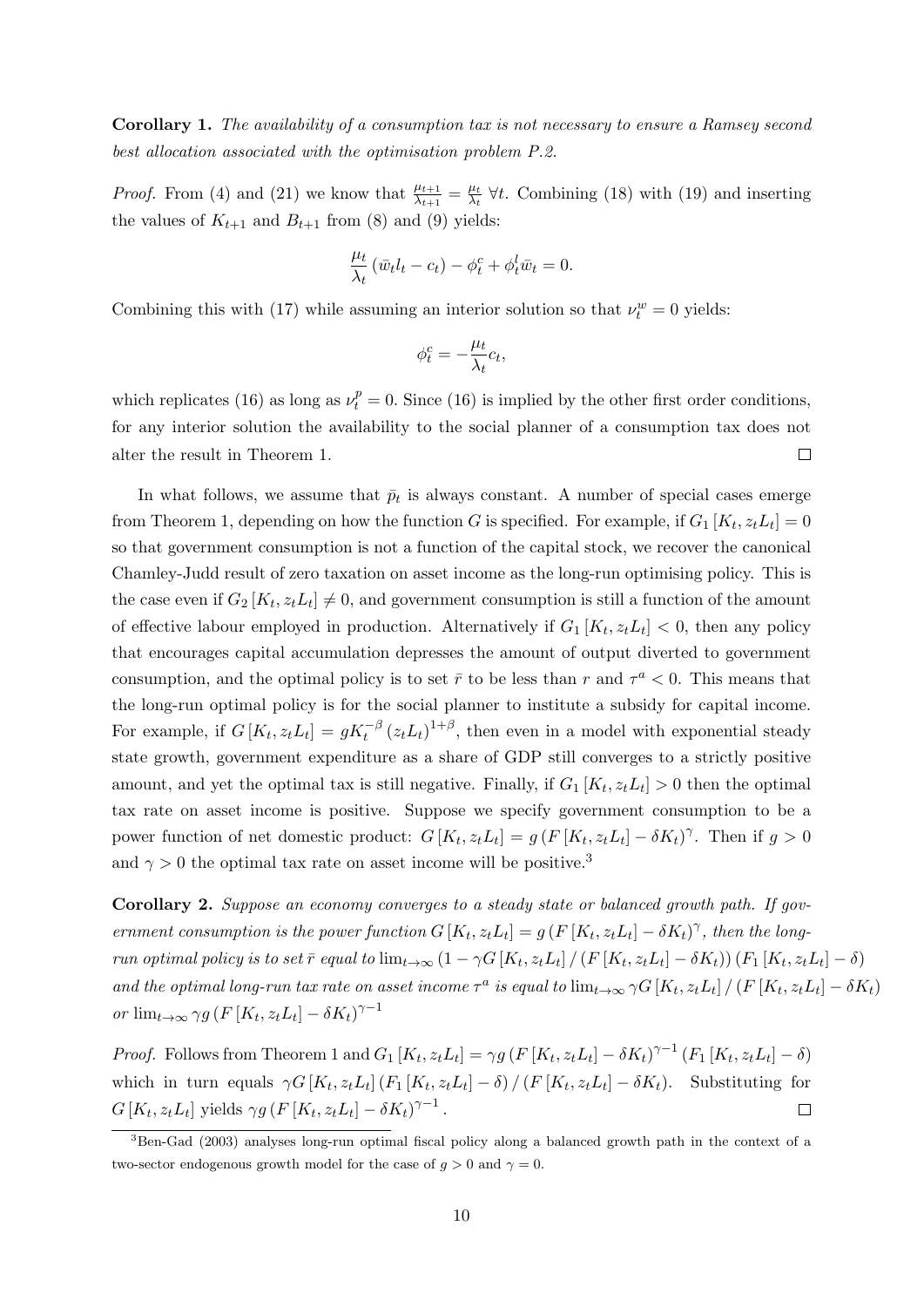In an economy in which government expenditure is exogenously determined, the long-run supply curve for capital is infinitely elastic at a given interest rate. This is why the distortions associated with policies that lower the after-tax rate of return dominate those that generate changes to the labour supply. By contrast, for the type of economies specified in Theorem 1 and Corollary 2, a change in the tax rate on asset income alters not just the amount of capital available to produce the consumption good, but indirectly affects the overall amount of government consumption, which here does not have the usual lump-sum quality. Instead, government consumption is itself a type of distortion that asset taxation serves to mitigate. This remains the case even if the economic activity from which it is derived necessitates the government's consumption.

Consider the case where the values of  $z_t$  and  $N_t$  converge to constants, and the economy converges to a stationary steady state. If  $g > 0$  and  $\gamma > 0$ , government consumption converges to a positive share of net output and the optimal long-run tax rate on asset income is the share of government consumption multiplied by  $\gamma$ . By contrast, if we assume  $z_t$  and/or  $N_t$  are growing, the value of  $\gamma$  must be constrained to be less than or equal to one, to ensure that government consumption does not ultimately exceed net output. If there exists a balanced growth path and  $\gamma = 1$ , government consumption converges to a positive share of output g, and the long-run optimal policy will be one where the tax rate is positive so that  $\tau^a = g$ . If, however,  $0 < \gamma < 1$ , and the aggregate economy is growing, then  $\lim_{t\to\infty} g(F[K_t, z_t L_t] - \delta K_t)^{\gamma-1} = 0$ , which means we recover the Chamley-Judd optimal long-run policy of setting  $\bar{r} = F_1 [K, zL] - \delta$  and  $\tau^a = 0$ in the limit—though as I will demonstrate below, until the economy converges, the optimal policy may be very different.

Theorem 1 and Corollary 2 apply to economies that have converged to a balanced growth path. What then should be the policy if the economy does not converge to a balanced growth path but is characterized by cycles, or, alternatively, convergence is achieved only over a very long time horizon. Can we say anything about optimal policy in the interim?

The challenge here is that regardless of what the long-run optimum policy is, during an initial period, the social planner might want to set the value  $\bar{r}_0$  very low to exploit the timezero inelasticity of capital supply. It is this reasoning that gives rise to the "bang-bang" pattern of optimal taxation first derived by Chamley (1986). This is why, even though the more a sequence of tax rates on asset income causes the value of  $\Lambda_t$  to deviate from one, the more it distorts the economy and generates welfare losses, it is not possible to pin down the initial value of  $\Lambda_0$  or assume it equals one. Yet if we assume that an optimal programme will seek to minimise distortions beyond an initial period of high taxation, subsequent values of  $\Lambda_t$  must be bounded below and above over time:  $\Lambda_{\infty} < \Lambda < \Lambda^{\infty}$ . Setting the bounds

$$
\frac{\Lambda_0}{\Lambda^{\infty}} \le \prod_{i=1}^t \frac{1 + F_1\left[K_i, z_i L_i\right] - G_1\left[K_i, z_i L_i\right] - \delta}{1 + \bar{r}_i} \le \frac{\Lambda_0}{\Lambda_{\infty}},\tag{28}
$$

and then rewriting the inequalities in logarithms yields

$$
\ln\left(\frac{\Lambda_0}{\Lambda^{\infty}}\right) \le \sum_{i=1}^t \ln\left(\frac{1 + F_1\left[K_i, z_i L_i\right] - G_1\left[K_i, z_i L_i\right] - \delta}{1 + \bar{r}_i}\right) \le \ln\left(\frac{\Lambda_0}{\Lambda_{\infty}}\right),\tag{29}
$$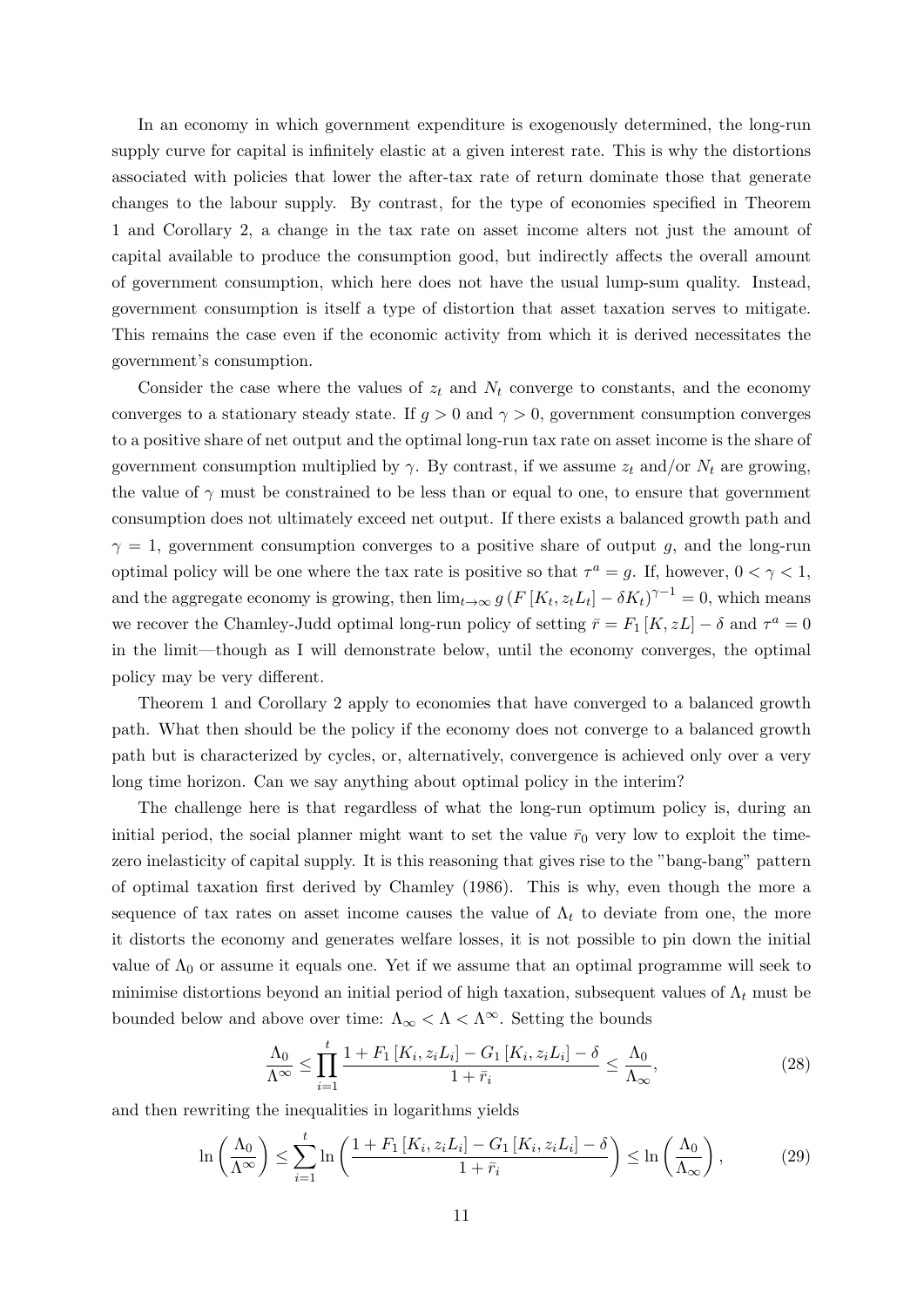which implies that as the value of  $\Lambda_t$  in (27) evolves over a sufficiently long period of time, it must on average be equal to one so that it satisfies (28) and the average distortion measured as deviations from  $\Lambda_t = 1$  approaches zero in the limit. Extending Judd (1999), this implies that for all  $t_1 \geq 0$ , any long-run constant value of  $\bar{r}$  must satisfy

$$
\lim_{t_2 \to \infty} \frac{1}{t_2} \sum_{i=t_1}^{t_1+t_2} \ln\left(\frac{1 + F_1\left[K_i, z_i L_i\right] - G_1\left[K_i, z_i L_i\right] - \delta}{1 + \bar{r}}\right) = 0,\tag{30}
$$

which in turn implies that if the social planner must choose a particular tax rate, then:

**Theorem 2.** Assume there exists an interior solution for (14) to (21), for any  $t_1 \geq 0$ , if the value of  $\bar{r}$  is fixed, then the long-run optimal policy is to set it to satisfy (30).

Theorem 2 generalises Theorem 1 to economies that may not converge to balanced growth paths or steady states. For example, if the dynamic behaviour of the economy is characterized by permanent cycles, and  $\bar{r}$  is to be fixed to any value, it will be optimally so, if on average it equals  $F_1[K_t, z_t L_t] - G_1[K_t, z_t L_t] - \delta$  and the long-run tax rate  $\tau^a$  on asset income is set to the average value of  $G_1[K_t, z_t L_t] / (F_1[K_t, z_t L_t] - \delta)$ . If once again we assume that government consumption is a power function, then (30) becomes

$$
\lim_{t_2 \to \infty} \frac{1}{t_2} \sum_{i=t_1}^{t_1+t_2} \ln \left( \frac{1 + (1 - \gamma G\left[K_i, z_i l_i\right] / \left(F\left[K_i, z_i l_i\right] - \delta K_i\right)\right) \left(F_1\left[K_i, z_i L_i\right] - \delta\right)}{1 + \bar{r}} \right) = 0, \quad (31)
$$

and we can derive a particular policy.

**Corollary 3.** Assume there exists an interior solution for  $(14)$  to  $(21)$ . If government consumption is the power function  $G[K_t, z_t L_t] = g(F[K_t, z_t L_t] - \delta K_t)^\gamma$ , then for a sufficiently large value of  $t_1 \geq 0$ , the long-run optimal policy is to set  $\bar{r}$  so that it equals the average value of  $(1-\gamma G\left[K_t,z_t l_t\right]/(F\left[K_t,z_t L_t\right]-\delta K_t)/(F_1\left[K_t,z_t L_t\right]-\delta)$  and the optimal long-run tax rate on asset income  $\tau^a$  is to set it so that it equals the average value of  $\gamma G\left[K_t, z_t L_t\right] / \left(F\left[K_t, z_t L_t\right] - \delta K_t\right)$ which equals  $\gamma g(F[K_t, z_t L_t] - \delta K_t)^{\gamma - 1}$ .

Yet this leaves the question of what is the best policy if the policy maker is not necessarily constrained to choose fixed values for  $\bar{r}_t$  and  $\tau_t^a$ ?

To avoid the issue of time inconsistency, assume a policy maker commits to an infinite sequence of  $\bar{r}_t$  that need not be constant. An infinite number of different sequences satisfy the boundary conditions in (28) and hence also satisfy

$$
\lim_{t_2 \to \infty} \frac{1}{t_2} \sum_{i=t_1}^{t_1+t_2} \ln \left( \frac{1 + F_1 \left[ K_i, z_i L_i \right] - G_1 \left[ K_i, z_i L_i \right] - \delta}{1 + \bar{r}_i} \right) = 0. \tag{32}
$$

Yet only by committing to a policy of setting  $\bar{r}_i$  equal to  $F_1[K_i, z_i L_i] - G_1[K_i, z_i L_i] - \delta$  and tax rates  $\tau_i^a$  equal to  $G_1[K_i, z_i L_i] / (F_1[K_i, z_i L_i] - \delta)$  in each period does a policy maker both satisfy (30) and minimise deviations from  $\Lambda_t = 1$ .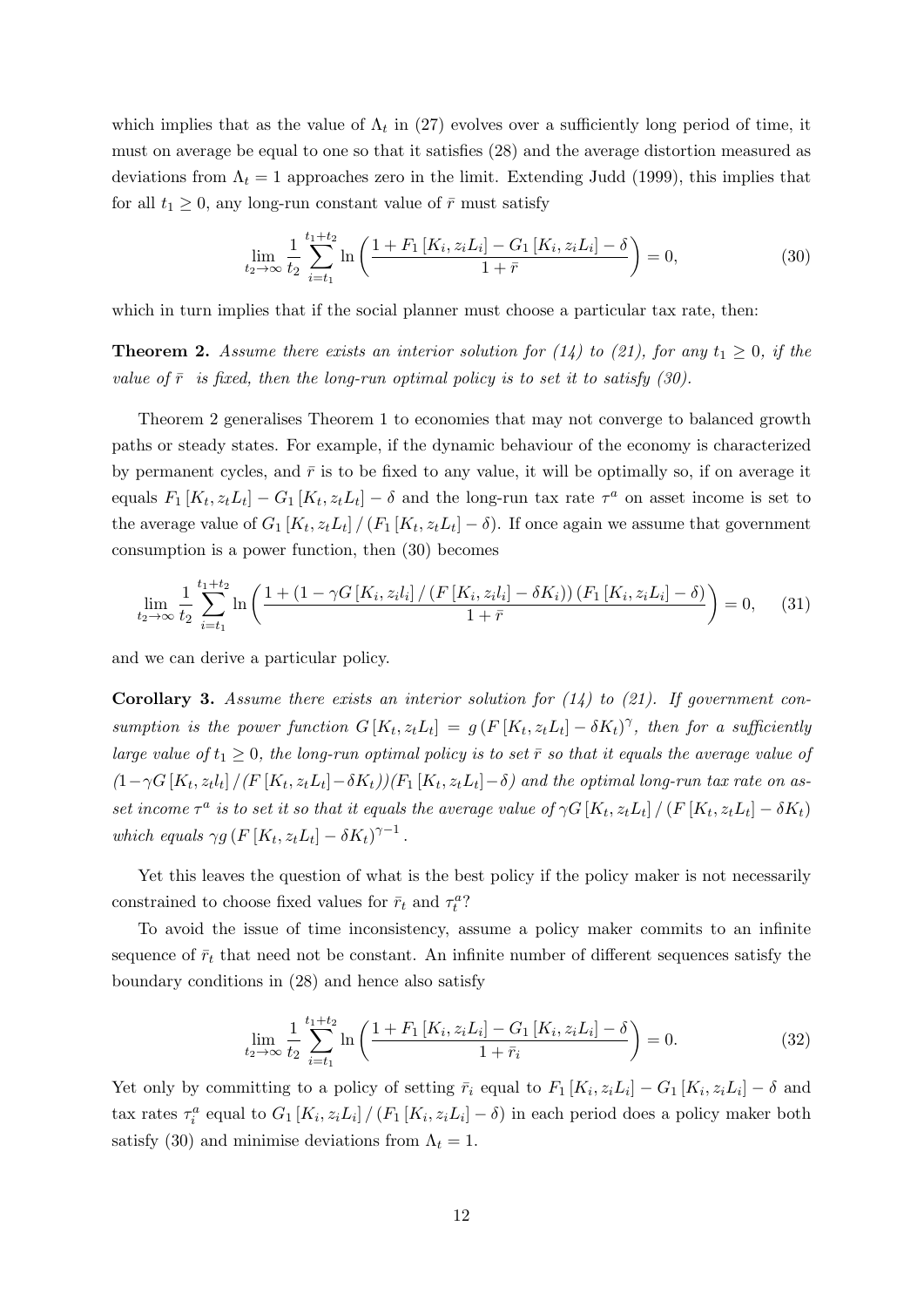**Theorem 3.** For a sufficiently large value of  $t_1 \geq 0$ , an optimal tax policy for asset income is such that the values of  $\bar{r}_i$  are set equal to  $F_1[K_i, z_i L_i] - G_1[K_i, z_i L_i] - \delta$  so as to satisfy (30) and minimize deviations from  $\Lambda_t = 1$ . This is accomplished by setting the sequence of tax rates  $\tau_i^a$  equal to  $G_1[K_i, z_i L_i] / (F_1[K_i, z_i L_i] - \delta).$ 

*Proof.* Follows from boundary conditions in (28) and the definition of  $\bar{r}_i$ .

Theorem 3 generalises Theorem 6 in Judd (1999) as well as Theorem 2 above. Once again we focus on the power function.

#### Corollary 4. Suppose government consumption is a power function of net domestic product

 $G[K_t, z_t L_t] = g(F[K_t, z_t L_t] - \delta K_t)^\gamma$ . Then for a sufficiently large value  $t_1 \geq 1$ , an optimal tax policy for asset income is such that the values of  $\bar{r}_t$  are set equal to  $(1 - \gamma G[K_t, z_t l_t] / (F[K_t, z_t L_t] - \delta K_t))$  $\times (F_1[K_t,z_t L_t]-\delta)$  so as to satisfy (30) and minimize deviations from  $\Lambda_t=1$ . This is accomplished by setting the sequence of tax rates  $\tau_t^a$  equal to  $\gamma G[K_t, z_t L_t] / (F[K_t, z_t L_t] - \delta K_t)$ , which equals  $\gamma g(F[K_t, z_t L_t] - \delta K_t)^{\gamma - 1}$ .

Proof. Follows immediately from Theorem 2.

There is an obvious limitation to the practical applicability of Theorem 3 and its Corollary 4—the difficulty in determining the appropriate size of the initial  $t_1$  periods during which the social planner may choose to set the tax rate on asset income very high to exploit the shortterm inelasticity in the supply of capital.<sup>4</sup> Yet regardless of the length of  $t_1$ , we can utilise the intuition that underlies Theorem 3 to generate a useful conjecture about how different tax policies and tax rates are likely to compare.

Conjecture 1. Suppose government consumption is a power function of net domestic product,  $G[K_t, z_t L_t] = g(F[K_t, z_t L_t] - \delta K_t)^\gamma$ . Then a policy of setting the sequence of tax rates  $\tau_t^a$  equal to  $\gamma G\left[K_t, z_t L_t\right] / \left(F\left[K_t, z_t L_t\right] - \delta K_t\right)$ , which equals  $\gamma g\left(F\left[K_t, z_t L_t\right] - \delta K_t\right)^{\gamma-1}$  for all periods  $t \geq 0$ , strictly dominates a policy of fixing  $\tau^a$  to any fixed value. Furthermore, if  $\gamma = 1$ , then the policy of fixing  $\tau^a = g$  strictly dominates the policy of fixing  $\tau^a$  to any value  $\tau^a \neq g$ .

Corollary 3 indicates how a fixed long-run tax rate on asset income should be set if the relationship between government consumption and net output takes a very particular form, the power function. Corollary 4 indicates, again for the power function, how the tax rate on asset income should evolve when the tax rate is not constrained to be fixed. Finally, setting aside the possibility of employing a "bang-bang" optimal control policy through period  $t_1$ , Conjecture 1 predicts how the welfare effects of different tax policies, if implemented immediately, are likely to compare, and not merely over the long-run. Furthermore, though merely a Conjecture, its implications, particularly for welfare, can be more readily quantified than Theorems 1 to 3. Insights gained from a numerical assessment of Conjecture 1 may help to illuminate some

 $\Box$ 

 $\Box$ 

<sup>&</sup>lt;sup>4</sup>Chamley (1986) provides one method for approximating  $t_1$ .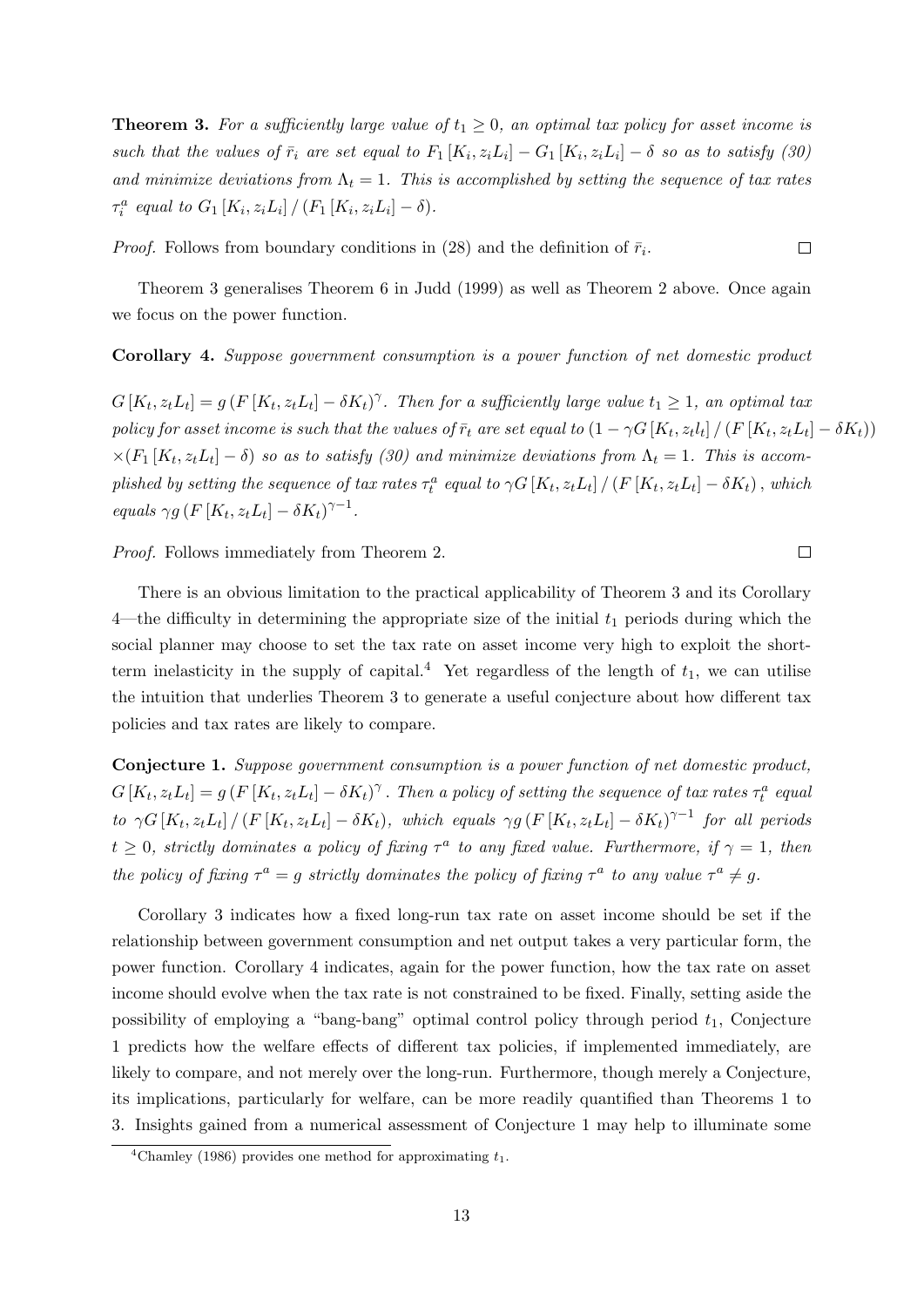of the larger welfare implications associated with Theorems 1 to 3, at least when  $G[K_t, z_t L_t]$ corresponds to the power function as in Corollaries 2 to 4.

More generally, one possible interpretation of the function  $G[K_t, z_t L_t]$ , one that generalises beyond the context of the strictly theoretical models considered in this section, is that it expresses a long-run equilibrating relationship between government consumption and either factor inputs or, in the specific case of the power function, the economic output, net of depreciation, they generate. Provided net output and government consumption are integrated  $I(1)$  processes. perhaps because they share a trend driven by labour augmenting technology and/or population growth as in the model above, the specific case of the power function is easily estimated, as it corresponds in its logarithmic form to the cointegrating relationship in Johansen's Vector Error Correction Model (VECM). In the next section I use the VECM to estimate this relationship, and then in Section 4 I incorporate these estimates into the calibration of a model designed to numerically evaluate the main implications of Conjecture 1.

# 3 An Error Correction Model for Government Consumption in the US

We start by examining the properties of government consumption  $G_t$ , and net domestic product in the United States  $Y_t$ , using all the available data at the quarterly frequency—from the first quarter of 1947 to the second quarter of 2013. Inspection of the data in Figure 1 and Figure 3 suggests the inclusion of a trend and intercept when testing the data in levels, but only an intercept when testing the data in first differences. In Table 1, neither the augmented Dickey-Fuller, the DF-GLS, the  $P_T$ -GLS, or Ng and Perron's MZ<sub> $\alpha$ </sub>, MZ<sub>t</sub>, MS<sub>B</sub> and MP<sub>t</sub> tests can reject the null hypothesis of a unit root at the 1% or 5% critical level when applied to the levels of each series, but all reject the existence of unit roots at the 1% level when applied to the series' first differences. Indeed, the test for the null hypothesis of a unit root is not rejected for the levels of the series at the 10% critical level, except when the augmented Dickey-Fuller test is applied to government consumption where the  $p$ -value is 0.093. For the ratio of the two series (log differences) in the last two columns, the augmented Dickey-Fuller rejects the existence of a unit root at the 5% critical level, as do the DF-GLS,  $MZ_{\alpha}$ ,  $MZ_{t}$ , and  $MP_{t}$  at the 10% critical level, while the Kwiatkowski-Phillips-Schmidt-Shin (KPSS) cannot reject the null hypothesis of stationarity of the ratio at the 10% critical value. Similarly, the KPSS test rejects the null hypothesis of stationarity in the levels of each of the two series at the 1% level, but cannot reject the null hypothesis when applied to differences. Together, these results indicate that each of the series can be charactorised as a unit root process with drift, and that in concurrence with the intuition derived from Figure 2, their ratio is stationary. A Quandt-Andrews breakpoint test performed on an  $AR(1)$  estimation of the log ratio cannot reject the null hypothesis of no breakpoints at a confidence level of 5% when trimming 5, 10 or 15% of the data.

To test for cointegration, I begin by estimating an unrestricted VAR for the two time series. The optimal lag length q for the estimated VAR indicated by the Aikake's information criterion,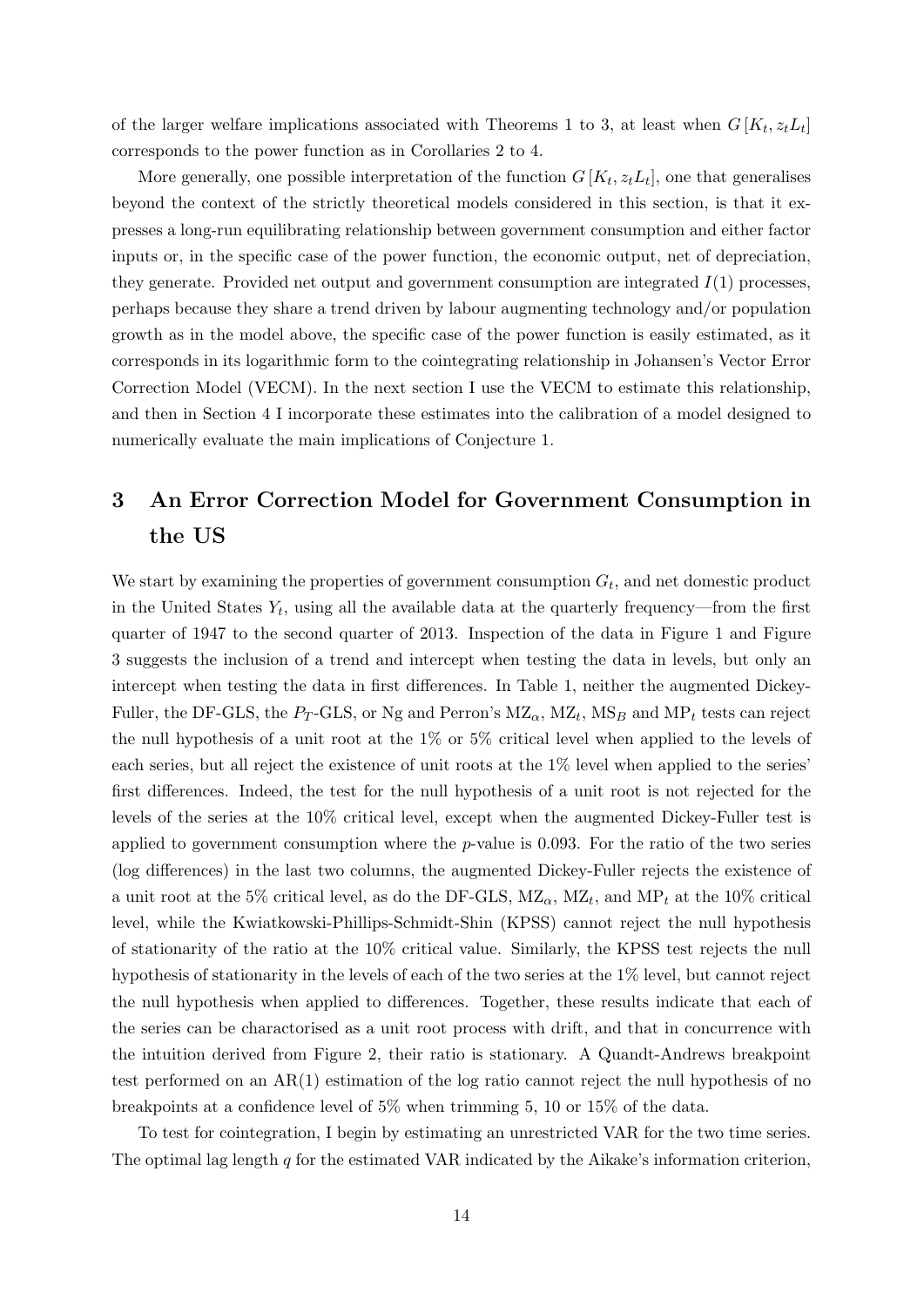

a) Log Government Consumption in the US, First Differences

Figure 3: Log differences of net domestic product and government consumption, quarterly in the United States, seasonally adjusted annual rate deflated by the NDP deflator, 1947Q2 to 2013Q2, natural logarithmic scale. Data Source: Federal Reserve Economic Data, Federal Reserve Bank of St. Louis; U.S. Department of Commerce: Bureau of Economic Analysis variables: Net Domestic Product [A362RC1Q027SBEA], Government Consumption Expenditures [A955RC1Q027SBEA], Deflator [A362RG3Q086SBEA]; http://research.stlouisfed.org/fred2/.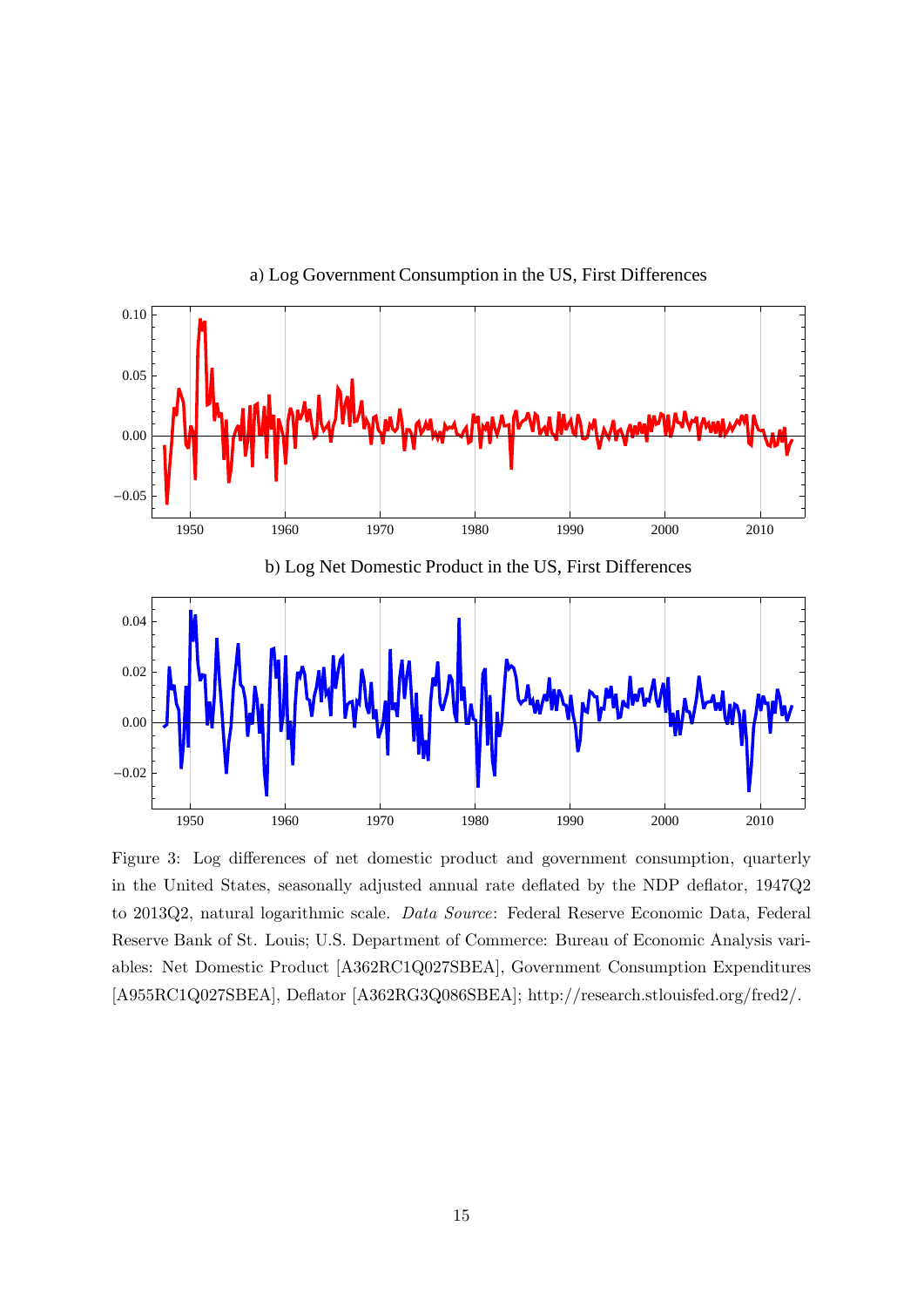| Method                 | Gov. Consumption       |              |          | Net Domestic Product            |              |  | Gov. $Cons./ND\overline{P}$ |              |  |
|------------------------|------------------------|--------------|----------|---------------------------------|--------------|--|-----------------------------|--------------|--|
|                        | Level                  | First Diff.  |          | Level                           | First Diff.  |  | Level                       | First Diff.  |  |
|                        |                        |              |          |                                 |              |  |                             |              |  |
| ADF                    | $-3.167*$              | $-8.103***$  | 1.954    |                                 | $-10.901***$ |  | $-3.972**$                  | $-8.595***$  |  |
| DF-GLS                 | $-1.395$               | $-4.188***$  | $-1.197$ |                                 | $-5.989***$  |  | $-1.773*$                   | $-7.700***$  |  |
| $P_T$ -GLS             | 25.717                 | $0.583***$   | 21.204   |                                 | $0.346***$   |  | 4.381                       | $0.296***$   |  |
| $\mathrm{MZ}_{\alpha}$ | $-3.947$               | $-28.070***$ | $-4.317$ |                                 | $-57.345***$ |  | $-6.415*$                   | $-80.833***$ |  |
| $\mathrm{MZ}_t$        | $-1.228$               | $-3.746***$  | $-1.201$ |                                 | $-5.350***$  |  | $-1.766*$                   | $-6.357***$  |  |
| $MS_B$                 | 0.311                  | $0.133***$   | 0.278    |                                 | $0.093***$   |  | 0.275                       | $0.079***$   |  |
| $MP_t$                 | 21.051                 | $0.874***$   | 32.511   |                                 | $0.439***$   |  | $3.905*$                    | $0.305***$   |  |
| <b>KPSS</b>            | $0.351$ <sup>†††</sup> | 0.287        |          | $0.368^{\dagger\dagger\dagger}$ | 0.334        |  | 0.201                       | 0.067        |  |

Table 1: Nominal data deflated by NDP deflator, in natural logarithms. ADF is the augmented Dickey–Fuller test.  $P_T$ -GLS is the Elliott-Rothenberg-Stock point-optimal test statistic. MZ<sub>a</sub>,  $MZ_t$ ,  $MS_B$ , and  $MP_t$  are the modified tests in Ng and Perron (2001). KPSS is the Kwiatkowski-Phillips-Schmidt-Shin test. For Government Consumption and Net Domestic Product all tests are conducted with a constant term and trend for levels, and a constant term only for first differences. For the ratio of the two series all tests are conducted with a constant except the ADF test in first differences, which has none. <sup>∗</sup> Reject the null hypothesis of a unit root at the 10% confidence level. ∗∗ Reject the null hypothesis of a unit root at the 5% confidence level. ∗∗∗ Reject the null hypothesis of a unit root at the 1% confidence level. ††† Reject the null hypothesis of stationarity at the 1% confidence level.

Akaike's final prediction error (FPE) and the likelihood ratio (LR) is  $q = 6$ , but Schwarz's Bayesian information criterion (SBIC) and the Hannan and Quinn information criterion (HQIC) indicate, as is often the case, a more parsimonious optimal lag length, which here is  $q = 2$ . If government consumption and net domestic product do indeed share a common stochastic trend, the largest eigenvalue of the system must be equal to one, and to guarantee stability all the others must be (in modulus) less than one. In Figure 8 in the Appendix, I plot the eigenvalues for both values of q. For  $q = 2$  [q = 6] the largest eigenvalue is .997 [.997], the next highest is .923 [.900], and all the others fall well within the unit circle.

To determine the cointegrating vector itself, I estimate the Vector Error Correction Model (VECM):

$$
\begin{pmatrix}\n\Delta \ln G_t \\
\Delta \ln Y_t\n\end{pmatrix} = \begin{pmatrix}\n\alpha_G \\
\alpha_Y\n\end{pmatrix} (\ln G_{t-1} - \gamma \ln Y_{t-1} - \ln g) \n+ \sum_{i=1}^q \begin{pmatrix}\n\zeta_{GG}(i) & \zeta_{GY}(i) \\
\zeta_{YG}(i) & \zeta_{YY}(i)\n\end{pmatrix} \begin{pmatrix}\n\Delta \ln G_{t-i} \\
\Delta \ln Y_{t-i}\n\end{pmatrix} + \begin{pmatrix}\n\eta_G \\
\eta_Y\n\end{pmatrix} + \begin{pmatrix}\n\varepsilon_{G,t} \\
\varepsilon_{Y,t}\n\end{pmatrix},
$$
\n(33)

where  $\alpha_G$  and  $\alpha_Y$  represent the spead of adjustment, the vector  $(1, \gamma)'$  represents the normalised cointegrating vector and g is a constant. If  $\gamma = 1$ , then the long-run relationship between government consumption and net domestic product is a fixed proportion, represented by the constant term g. Together  $\gamma$  and g correspond to the parameters in the power function that expresses the long-run relationship between government consumption and net output in Section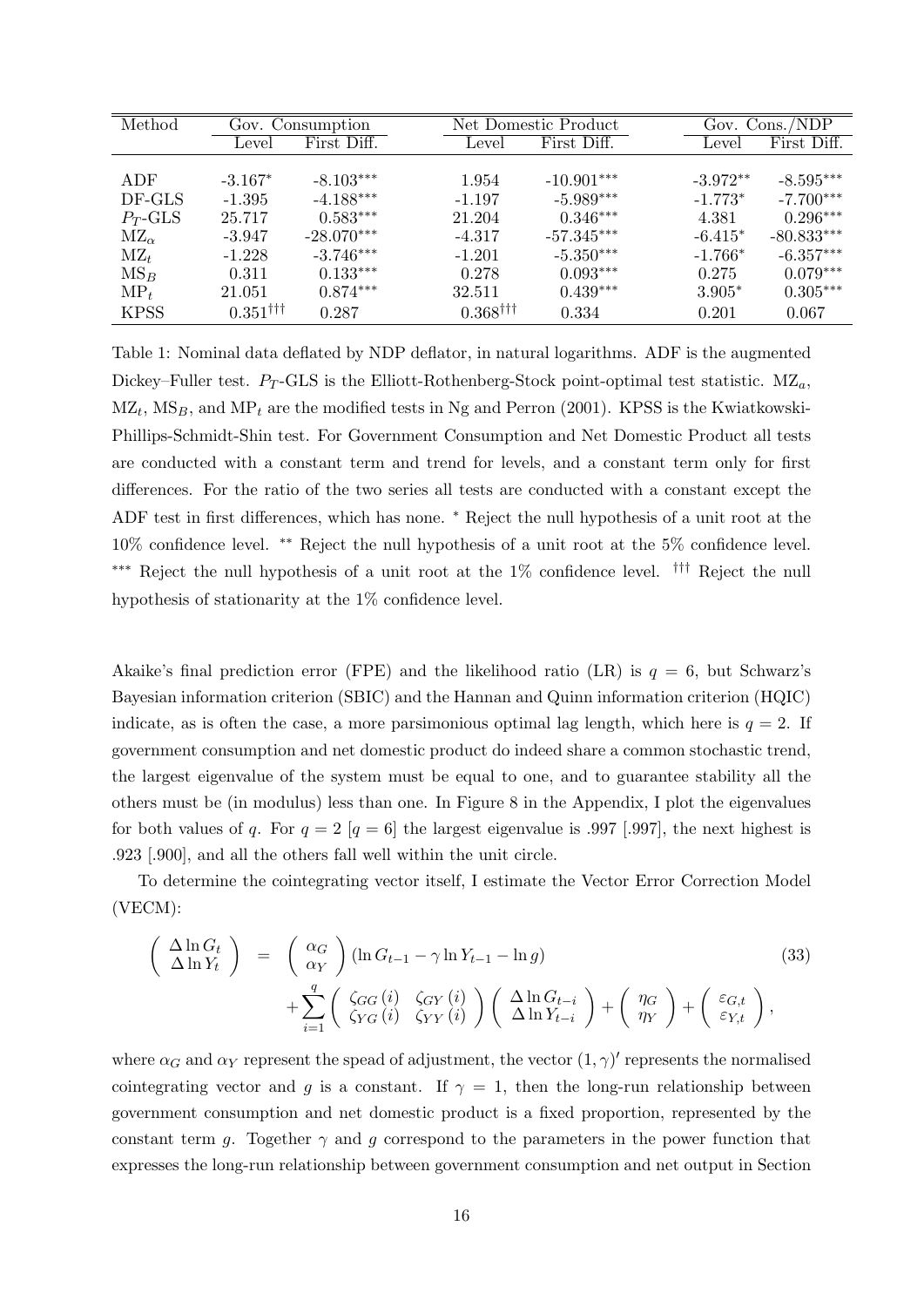|       | Rank           | Eigen.         | Trace           | <i>p</i> -Value | Max-Eigen.      | p-Value        | <b>SBIC</b>            | <b>HQIC</b>            |
|-------|----------------|----------------|-----------------|-----------------|-----------------|----------------|------------------------|------------------------|
| $q=2$ | $\overline{0}$ | 0.084<br>0.014 | 26.650<br>3.605 | 0.001<br>0.058  | 23.045<br>2.302 | 0.002<br>0.058 | $-11.714$<br>$-11.738$ | $-11.849$<br>$-11.914$ |
| $q=6$ | $\theta$       | 0.085<br>0.009 | 25.329<br>2.302 | 0.001<br>0.129  | 23.027<br>2.302 | 0.002<br>0.129 | $-11.503$<br>$-11.527$ | $-11.716$<br>$-11.765$ |

Table 2: Johansen's trace and maximum eigenvalue tests along with information criteria for the rank of the matrix  $\alpha\beta$ 

2.

Define the 2×2 matrix  $\Phi \equiv \begin{pmatrix} \alpha_G \\ \alpha_{\overline{G}} \end{pmatrix}$  $\alpha_Y$  $(1 \gamma)$ . From Johansen's trace and maximum eigenvalue test in Table 2 we reject the null of no cointegrating vector at the 1% confidence level but do not accept the hypothesis of full rank. Similarly, both SBIC and HQIC indicate the rank of  $\Phi$  is one. Together this implies that  $(1, \gamma)'$  represents a valid cointegrating vector that, together with the estimated value of g, represents the long-run relationship between government consumption and net domestic product.

Though the unrestricted vector error correction model (33) is estimated using very different lag lengths q, the estimated values of  $\gamma$  in column (1) of Table 3 are very stable. Indeed, for any choice of lag lengths between  $q=2$  and  $q=6$ , the value of  $\gamma$  varies at most between 0.93 and 0.94. In each case, the value of  $\gamma = 1$  falls just outside the 95% confidence interval. Similarly, the p-values in column (2) of Table 3 associated with the test of the null hypothesis of  $\gamma = 1$  are 0.052 for  $q=2$  and 0.016 for  $q=6$ . Not surprisingly, when the restriction  $\gamma=1$  is imposed, the estimated value of  $g$  equals 0.185, which is close to the mean ratio of government consumption to net domestic output of 0.184 in Figure 2. At the same time, it is much more difficult to reject the null hypothesis that  $\alpha_Y = 0$ , which implies that net output is weakly exogenous, particularly for the more parsimonious lag structure of  $q=2$  in column (3). This restriction on the adjustment coefficient also raises the estimated value of  $\gamma$  to 0.951 for lag lengths of  $q=2$ and  $q=6$ , as well as all values of q in between. Indeed, the confidence interval around its value now includes one. We can reject the null hypothesis of the dual constraints,  $\gamma = 1$  and  $\alpha_Y = 0$ , at the 5% confidence level if  $q=6$  in column (4) of Table 3, but not if the values of q are set equal to 2, 3, 4 or 5.

So what do the results in Table 3 tell us about optimal tax policy? First, we cannot conclusively reject the null hypothesis of  $\gamma = 1$ , at least not for the lag structure of  $q=2$ . In this case, the optimal long-run tax on asset income is simply equal to the value of  $q$  or 0.185. By contrast, if  $\gamma < 1$ , as the unrestricted estimates imply, and the economy continues to grow in the future, the limiting optimal tax rate as  $t \to \infty$  coincides with the Chamley-Judd rate of zero. Yet immediately setting the rate of tax to zero would not minimise distortions as described in Corollary 4. Even if we believe the estimated power relationship is stable over long periods of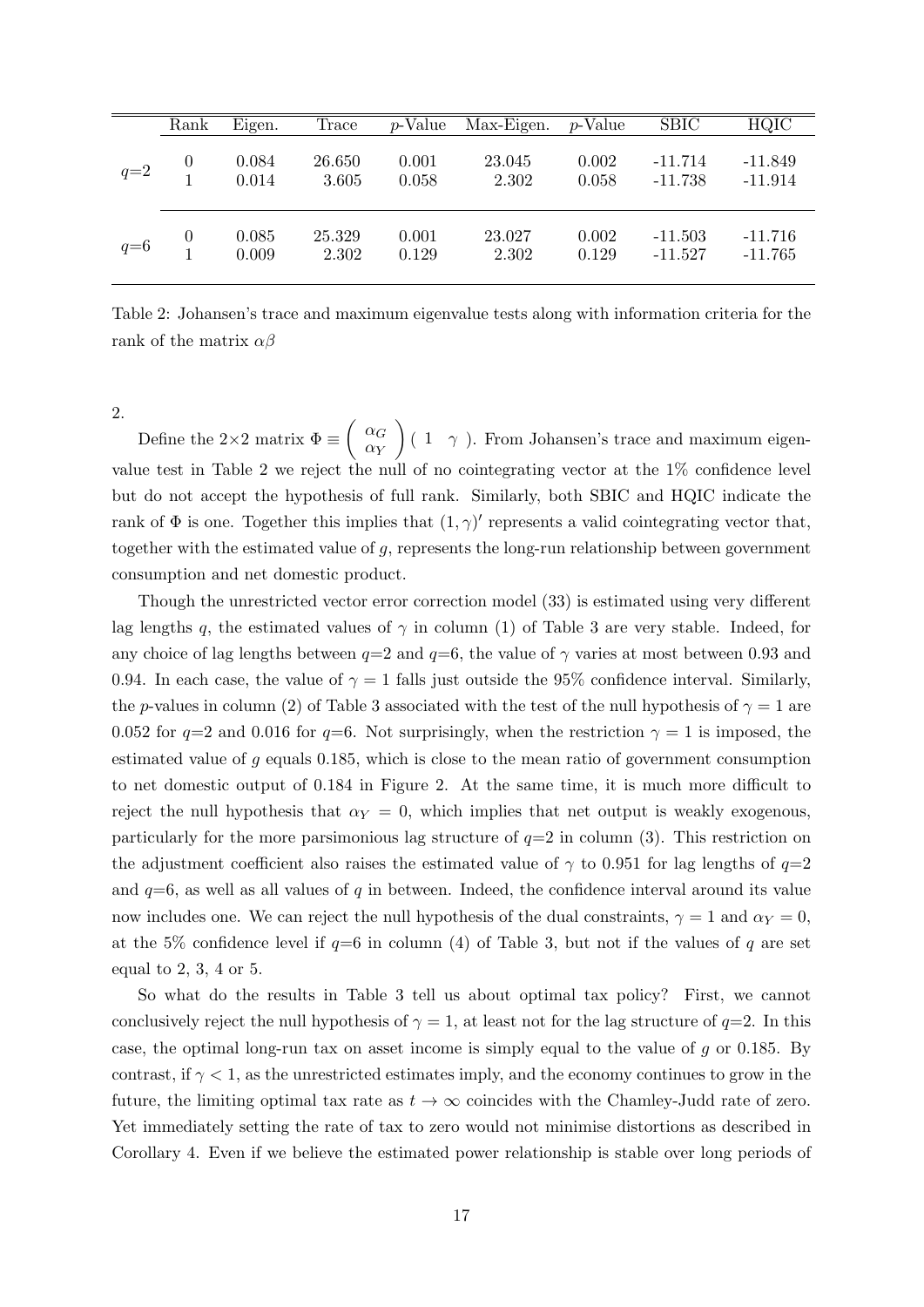

Figure 4: Forecasts for the value of  $\gamma G_t/Y_t$  from 2013Q3 to 2100Q4 for the United States derived from the two unrestricted versions of the vector error correction model (33) and restricted specifications that are significant at the 5% level in Table 3. Grey shading indicates confidence bands of  $90\%,\,95\%$  and  $99\%.$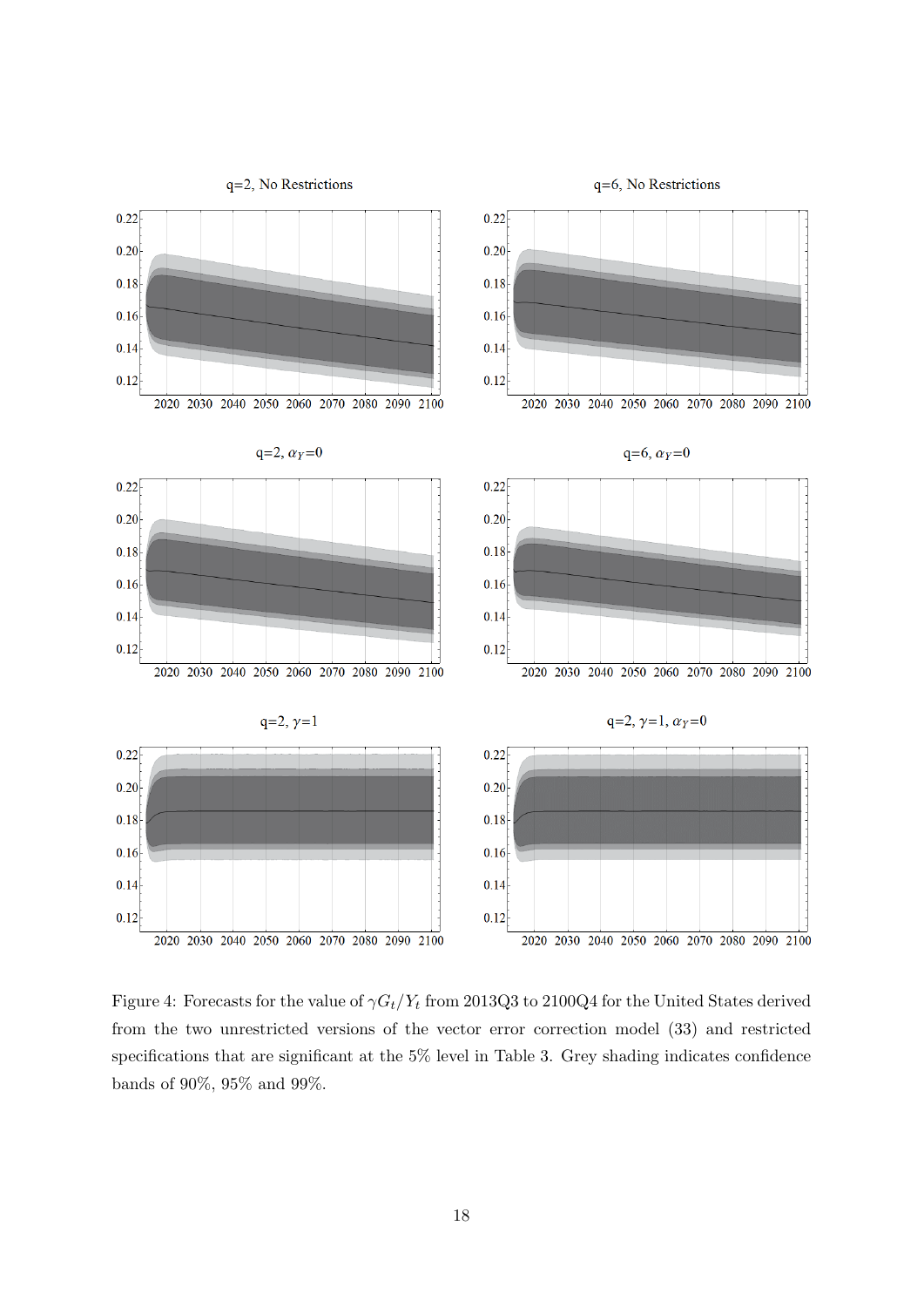|                                                    | (1)                                                  | (2)                                                 | (3)                               | $\left( 4\right)$                                   |  |  |  |  |  |
|----------------------------------------------------|------------------------------------------------------|-----------------------------------------------------|-----------------------------------|-----------------------------------------------------|--|--|--|--|--|
|                                                    | $\Delta \ln G_t$<br>$\Delta \ln Y_t$                 | $\Delta \ln G_t$<br>$\Delta \ln Y_t$                | $\Delta \ln G_t$                  | $\Delta \ln G_t$                                    |  |  |  |  |  |
|                                                    | a) LAG STRUCTURE $q=2$                               |                                                     |                                   |                                                     |  |  |  |  |  |
| Cointegrating eq.                                  |                                                      |                                                     |                                   |                                                     |  |  |  |  |  |
| $\gamma$                                           | $0.939***$<br>(32.462)                               | $\mathbf{1}$                                        | $0.951***$<br>(33.497)            | $\mathbf{1}$                                        |  |  |  |  |  |
| $\mathfrak g$                                      | 0.242                                                | 0.185                                               | 0.225                             | 0.185                                               |  |  |  |  |  |
| Error correction                                   |                                                      |                                                     |                                   |                                                     |  |  |  |  |  |
| $\alpha_G, \alpha_Y$                               | $-0.052***$ $-0.008$<br>$(-4.798)$ $(-0.980)$        | $-0.054***$ $-0.001$<br>$(-4.414)$ $(-0.086)$       | $-0.054***$<br>$(-4.766)$         | $-0.054***$<br>$(-4.419)$                           |  |  |  |  |  |
| Restrictions                                       |                                                      |                                                     |                                   |                                                     |  |  |  |  |  |
| Constraints                                        |                                                      | $\gamma=1$                                          | $\alpha_Y=0$                      | $\gamma=1,$                                         |  |  |  |  |  |
| Likelihood Value<br>LR Statistic<br>Deg. of Freed. | 1579.712                                             | 1577.821<br>3.780<br>$\mathbf{1}$                   | 1579.296<br>0.832<br>$\mathbf{1}$ | $\alpha_Y=0$<br>1577.818<br>3.788<br>$\overline{2}$ |  |  |  |  |  |
| $p$ -Value                                         |                                                      | 0.052                                               | 0.362                             | 0.150                                               |  |  |  |  |  |
|                                                    |                                                      | b) LAG STRUCTURE $q=6$                              |                                   |                                                     |  |  |  |  |  |
| Cointegrating eq.                                  |                                                      |                                                     |                                   |                                                     |  |  |  |  |  |
| $\gamma$                                           | $0.933***$<br>(34.998)                               | $\,1$                                               | $0.951***$<br>(34.784)            | $1\,$                                               |  |  |  |  |  |
| $\mathfrak g$                                      | 0.242                                                | 0.185                                               | 0.225                             | 0.185                                               |  |  |  |  |  |
| Error correction                                   |                                                      |                                                     |                                   |                                                     |  |  |  |  |  |
| $\alpha_G, \alpha_Y$                               | $-0.058***$<br>$-0.017*$<br>$(-1.911)$<br>$(-4.080)$ | $-0.057***$<br>$-0.001$<br>$(-0.923)$<br>$(-4.080)$ | $-0.059***$<br>$(-4.411)$         | $-0.056***$<br>$(-4.001)$                           |  |  |  |  |  |
| Restrictions                                       |                                                      |                                                     |                                   |                                                     |  |  |  |  |  |
| Constraints                                        |                                                      | $\gamma=1$                                          | $\alpha_Y=0$                      | $\gamma=1,$                                         |  |  |  |  |  |
| Likelihood Value<br>LR Statistic<br>Deg. of Freed. | 1573.361                                             | 1570.467<br>5.789<br>$\mathbf{1}$                   | 1571.630<br>3.463<br>$\mathbf{1}$ | $\alpha_Y=0$<br>1570.017<br>6.689<br>$\overline{2}$ |  |  |  |  |  |
| $p$ -Value                                         |                                                      | 0.016                                               | 0.063                             | $\,0.035\,$                                         |  |  |  |  |  |

Table 3: Estimated Vector Error Correction Model for US data, 1947Q1 to 2013Q2 for lags  $q\!\!=\!\!2$ and  $q\!\!=\!\!6.$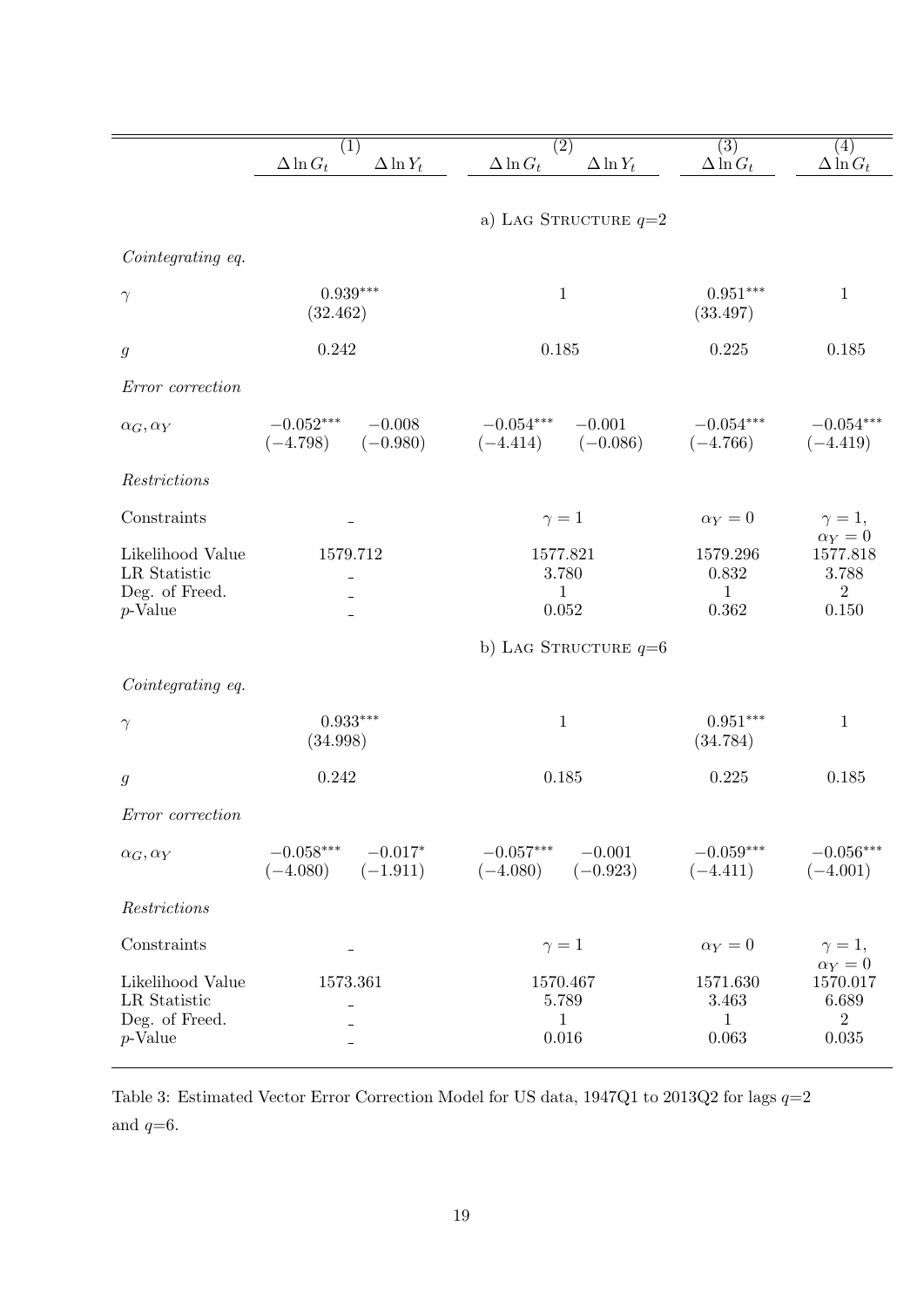

Figure 5: The overlapping confidence intervals for the forecasts in Figure 4.

time, decades or even centuries may pass before the value of  $\gamma G_t/Y_t$  declines by any significant amount. Instead we can use the various versions of (33)—the unrestricted version, and those restricted ones we cannot reject at the 5% level—to generate the long-run forecasts of  $\gamma G_t/Y_t$ in Figure 4.

Consider first the behavior of the forecasts for  $\gamma G_t/Y_t$  when the estimated values of  $\gamma$  are unrestricted, and fall within the range of 0.933 to 0.951. The central forecasts do not vary much with the differences in the lag structure; only the size of the confidence intervals around them differ appreciably. The forecasts themselves express the behaviour of an economy with scale effects mentioned in Section 2, for the case where the value of  $\gamma$  falls strictly between zero and one and output is growing. As the size of the economy grows, either because of percapita output growth or the increasing size of the work force, the share devoted to government consumption declines as its growth fails to completely keep pace with that of net output. In this scenario, the optimal tax rate also declines gently through the length of the forecast.

In the bottom two panels of Figure 4, where the value of  $\gamma$  is constrained to equal one, the forecast values of  $\gamma G_t/Y_t$  are initially below g, which reflects the low ratio of  $G_t/Y_t$  at the end of the sample. However, subsequent forecasted values rise higher and slightly exceed the value of  $g=0.185$ .

Should a policy designed to minimise excess burden immediately set tax rates to equal these forecasts as implied by Conjecture 1, or at very least set a fixed rate of tax from mid-2013 to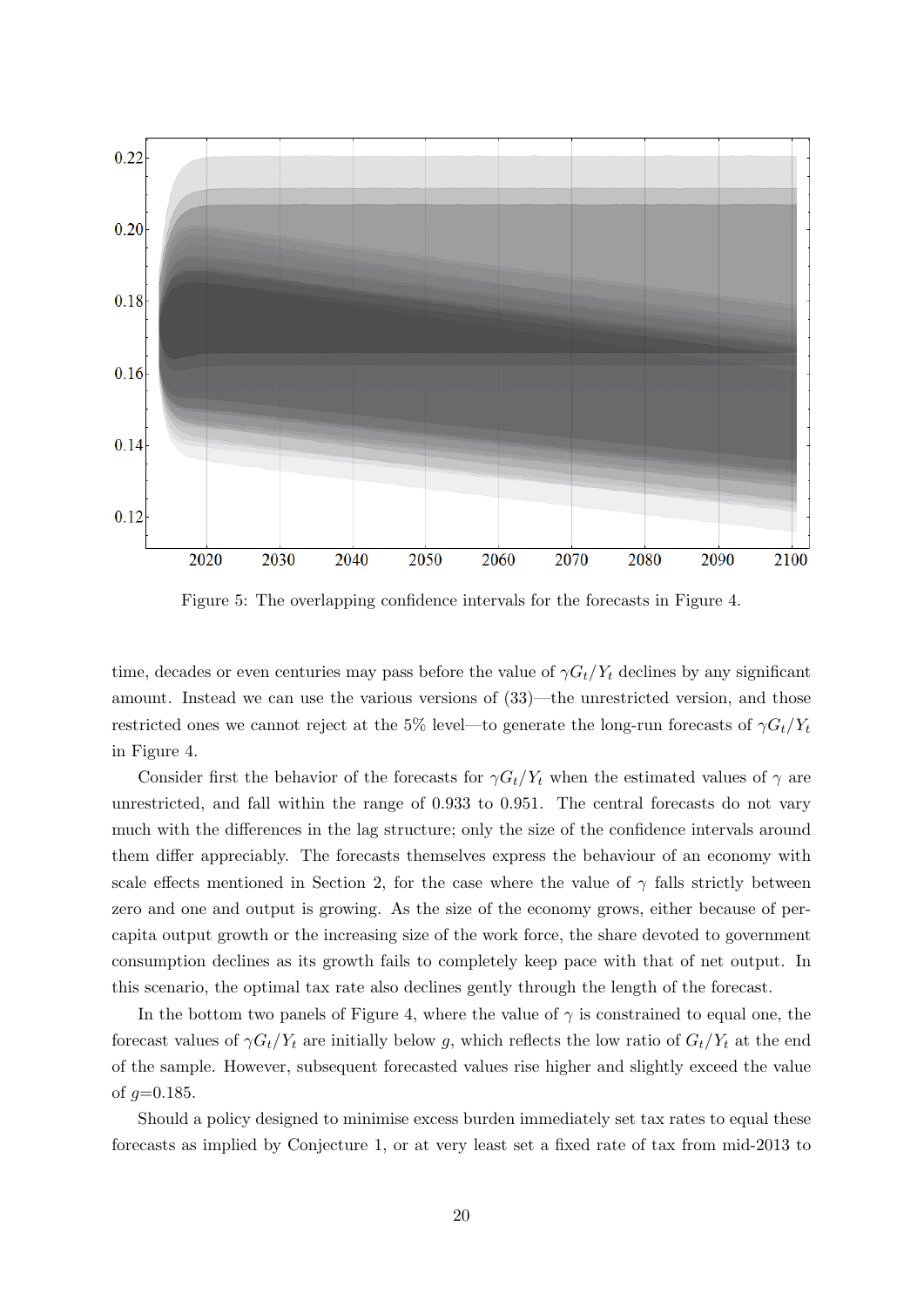the end of 2050 within the confidence intervals in Figure 4? If so, which set of forecasts should be chosen? Superimposing all six sets of confidence intervals yields Figure 5, where the darkest area, between 0.17 and 0.18, corresponds to the greatest (unweighted) overlap between all the different forecasts.

Having established in this section a strong empirical case for assuming that government consumption is a function of net output, and having already demonstrated in the previous section how such an assumption alters the nature of optimising fiscal policy, in the next section I consider the quantitative welfare implications of shifting the burden of tax between income generated from asset holdings and labour earnings, using these estimates. We can then also evaluate to what degree the small differences between the different estimated versions of (33) matter in terms of welfare.

### 4 Welfare Analysis

The purpose of this section is to numerically assess the theories and conjecture in Section 2, so as to quantify the magnitude of the welfare effects they imply for the US economy while incorporating the estimates from Section 3 regarding the relationship between government consumption and net output, and to juxtapose these results with those predicted by the canonical Chamley-Judd formulation, where government consumption is assumed to be growing at a fixed exogenous rate. To proceed, I assume a functional form for the utility function

$$
u[c_t, l_t] = \ln c_t - \frac{l_t^{1 + \frac{1}{v}}}{1 + \frac{1}{v}}
$$
\n(34)

where  $v$  corresponds to the Frisch elasticity of labour supply. I also assume that the aggregate production function takes the Cobb-Douglas form:

$$
F[K_t, z_t L_t] = K_t^{\alpha} (z_t L_t)^{1-\alpha}.
$$
\n(35)

To compare the welfare implications of shifts in fiscal policy, I calculate compensating differentials, measured in terms of a permanent increase in consumption. More formally, define  ${\{\check{\tau}_t^a\}}_{t=1}^T$  as the sequence of tax rates on asset income associated with the new fiscal policy we wish to evaluate. The value of  $T$  may be finite or infinite, depending on whether the policy is assumed to be temporary or permanent. Such a policy generates flows of consumption and labour  ${c_t, l_t}_{t=0}^{\infty}$ , which can then be compared to  $\left\{\tilde{c}_t, \tilde{l}_t\right\}_{t=0}^{\infty}$ , the agents' counterfactual flows of consumption and labour given the initial tax policy. The compensating differential is

$$
\pi\left(\breve{\tau}_t^a\vert_{t=0}^T\right) = e^{-\sum_{t=0}^\infty \beta^t N_t} e^{\sum_{t=0}^\infty \beta^t N_t \left[\ln\frac{c_t}{\breve{c}_t} + \frac{v}{1+v}\left(\breve{l}_t^{1+\frac{1}{v}} - l_t^{1+\frac{1}{v}}\right)\right]} - 1.
$$
\n(36)

The welfare implications of different policies can now be evaluated by feeding their associated impulse responses into (36).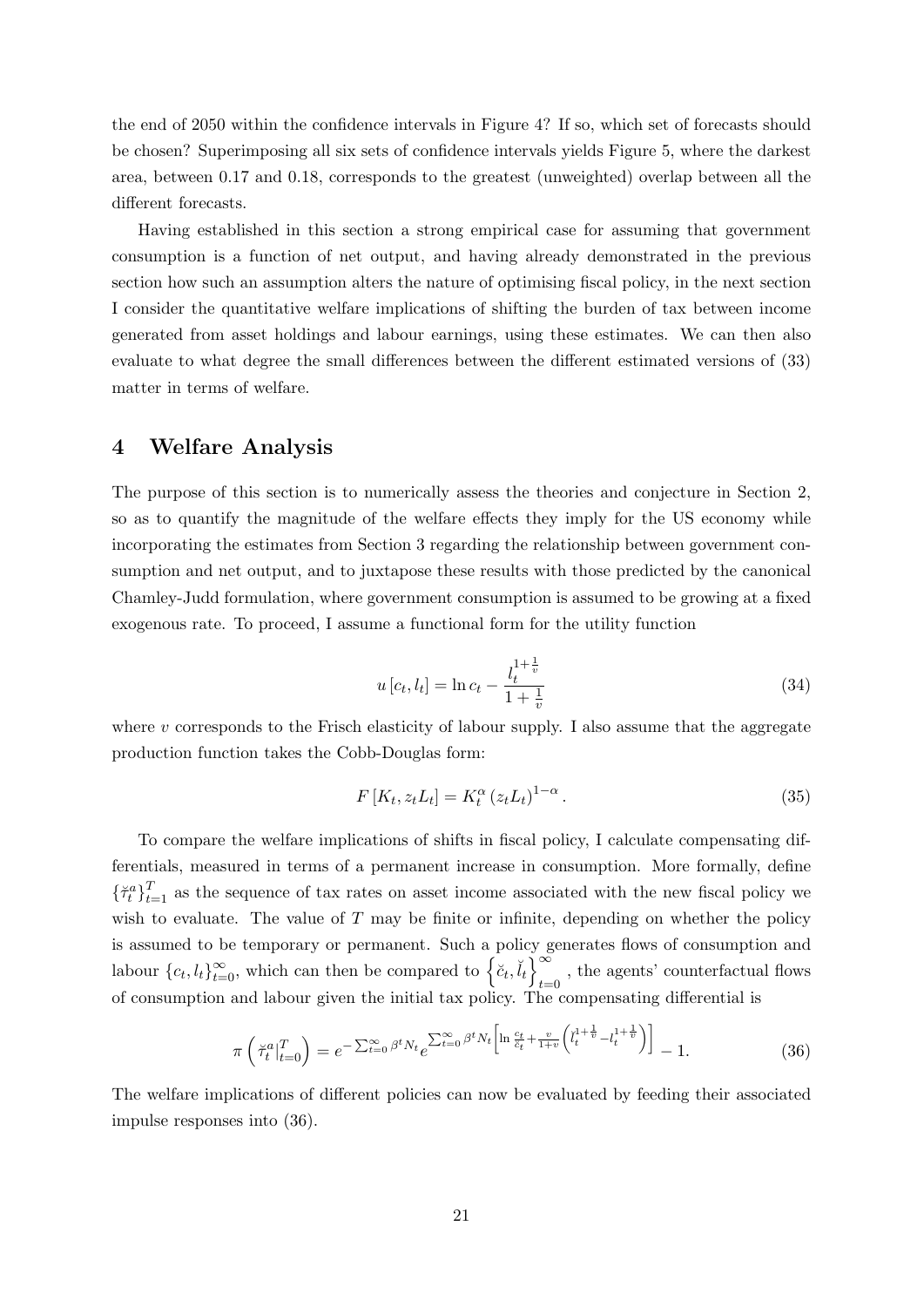| Parameters and Initial Tax Rates                                |        |
|-----------------------------------------------------------------|--------|
|                                                                 |        |
| $\alpha$                                                        | 0.350  |
| $\tau^c$                                                        | 0.050  |
| $\tau^a$                                                        | 0.441  |
|                                                                 |        |
| Discount Rate and Depreciation (Quarterly)                      |        |
| β                                                               | 0.9956 |
| $\delta$                                                        | 0.0134 |
|                                                                 |        |
|                                                                 |        |
| <i>Exogenous Growth Rates (Quarterly)</i>                       |        |
| $N_t/N_{t-1}$                                                   | 0.003  |
| $z_t/z_{t-1}$                                                   | 0.005  |
|                                                                 |        |
|                                                                 |        |
| <i>Initial Asset Holdings (as Ratio of Annual Gross Output)</i> |        |
| $B_0/F[K_0, z_0L_0]$                                            | 0.895  |
| $K_0/F[K_0, z_0L_0]$                                            | 2.886  |
|                                                                 |        |

Table 4: The calibrated parameters of the model. The tax rate on asset income  $\tau^a$  is the rate prior to policy changes.

#### 4.1 Calibration

Microeconometric estimates of the Frisch elasticity labour supply vary from nearly zero to 0.5 for men and slightly higher for women. Surveying the recent literature, Reichling and Whalen (2012) conclude that a value of 0.4 provides the best central estimate, and this is the one employed by the Congressional Budget Office. By contrast, most dynamic stochastic general equilibrium models assume elasticities of one or two. Here I consider the two most extreme values analysed by Keane and Rogerson (2012):  $v=0.1$  and  $v=2$ . As will be demonstrated below, the welfare effects generated by shifting the tax burden between capital and labour are remarkably robust to these two very different assumptions about the magnitude of this parameter, obviating the need to consider the implications of intermediate values.

Throughout, I constrain all shifts in fiscal policy to be fully financed—changes in the tax rate on asset income are fully compensated by offsetting changes to the tax rate on labour earnings, all the while the *ad valorem* tax rate on consumption remains constant.<sup>5</sup> I assume there is an initial stock of public debt that must be serviced, but the stock of that debt always grows at the exogenous rates associated with the growth of the population and the steady state growth of per-capita income associated with technological improvement.

The share of government consumption and net output in Figure 2 is relatively stable, and I use the estimates in Table 3 of the cointegrating vector in (33) to quantify the relationship between them. Given the potential scale effects in this economy when  $0 < \gamma < 1$ , it seems most appropriate to use long-run averages for the underlying growth rates for population and labour augmenting technology across the same very long time horizon used to estimate (33) in Table 3. Hence for both  $N_t/N_{t-1}$  and  $z_t/z_{t-1}$ , the growth rates match the average quarterly growth rates from 1947Q1 to 2013Q2, where I assume that for an economy close to the balanced growth

 ${}^{5}$ This is one of many possible ways to ensure that (9) and (10) are satisfied.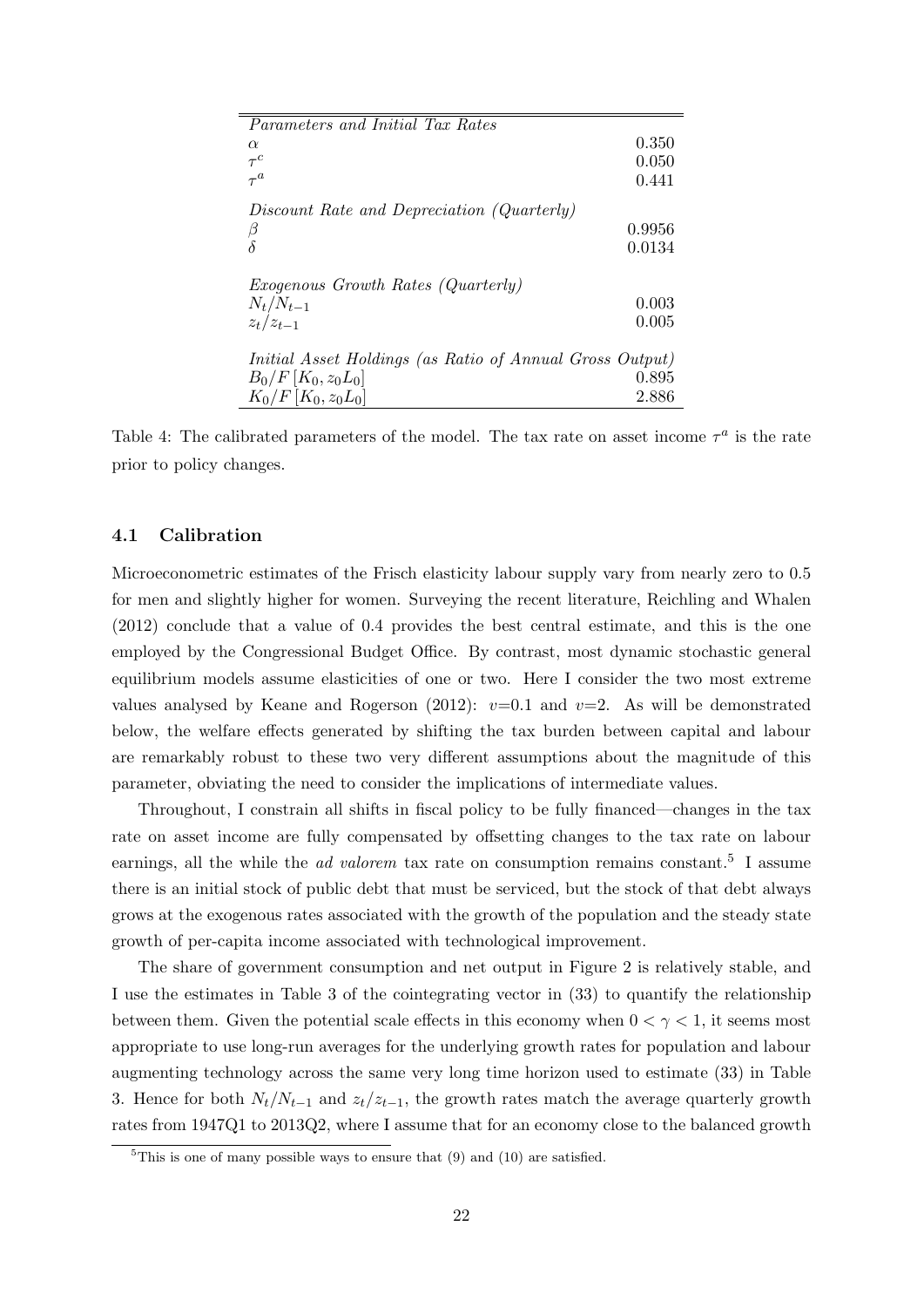path the latter can be approximated by the per-capita growth rate of gross domestic product. Other relationships in the economy are not necessarily as stable or relevant, and even when they are, the appropriate data are not always available. Therefore both the tax rates and the share of capital in output are calculated using data from 1995 to 2011, following the procedure employed by Trabandt and Uhlig (2011) and using both the OECD and the European Union's AMECO databases. The initial stock of physical capital is chosen to match the average observed ratio of fixed assets to gross domestic product from 1995 to 2012.<sup>6</sup> I choose the value of the subjective quarterly discount factor  $\beta$  that is consistent with the evolution of the Euler equation for consumption, given the long-run rates of growth and the capital output ratio. Finally, for the initial stock of public debt, instead of averaging over the preceding years, I choose a number that matches the ratio of the sum of publicly held US federal, state and local debt to gross output at the end of 2013Q2.<sup>7</sup>

### 4.2 Implications of the constrained estimates:  $\gamma = 0$  versus  $\gamma = 1$

Before considering the implications of the theoretical and empirical results from Sections 2 and 3, it is worthwhile to first examine how welfare would be affected by changes to US tax policy if, as was assumed by Chamley (1981), (1986), and Judd (1985), (1999), government consumption is exogenously determined.<sup>8</sup> In our model, this is analogous to assuming that the value of  $\gamma$  in Sections 2 and 3 is equal to zero. Here, the immediate impact of any shift in the tax burden away from income derived from assets and towards labour earnings is to immediately raise the after tax rate of return on capital. This induces both an immediate drop in consumption and an increase in the amount of labour agents supply. The combined effect is to initiate a long period of capital accumulation during which de-trended per-capita consumption first recovers and ultimately exceeds its initial value, while the amount of labour gradually declines in response to both the higher rate at which it is being taxed, and an income effect associated with a diminution of the excess burden from capital income tax.

Inserting the impulse responses associated with different lower rates of taxation of asset income into (36), the welfare effects, expressed as compensating differentials in terms of permanent increases to consumption, increase as the burden of tax is shifted from assets and is maximised (or nearly so) for the two curves labeled  $\gamma = 0$ ,  $\nu = 0.1$  and  $\gamma = 0$ ,  $\nu = 2$  in Figure 6 and Table 5, in a manner consistent with the Chamley-Judd results, when the tax on asset

<sup>6</sup>The annual data necessary to calculate the rates of tax and share of capital are not yet available for the year 2012 as of this writing. Though the stock of consumer durables is often included in the capital stock and the flow of consumption services they generate are treated as part of output, here, to maintain consistency with the narrower definition of output in Section 3, we treat durable consumption as part of consumption. The main effect is to slightly lower the calibrated value of the rate of depreciation.

<sup>7</sup>Federal Debt Held by the Public [FYGFDPUN] and Liability of State and Local Governments, Excluding Employee Retirement Funds; Credit Market Instruments [SLGSDODNS]. Data Source: http://research.stlouisfed.org/fred2/.

<sup>8</sup>All simulations of tax changes and their welfare implications were calculated using a shooting algorithm. Programs available from the author by request.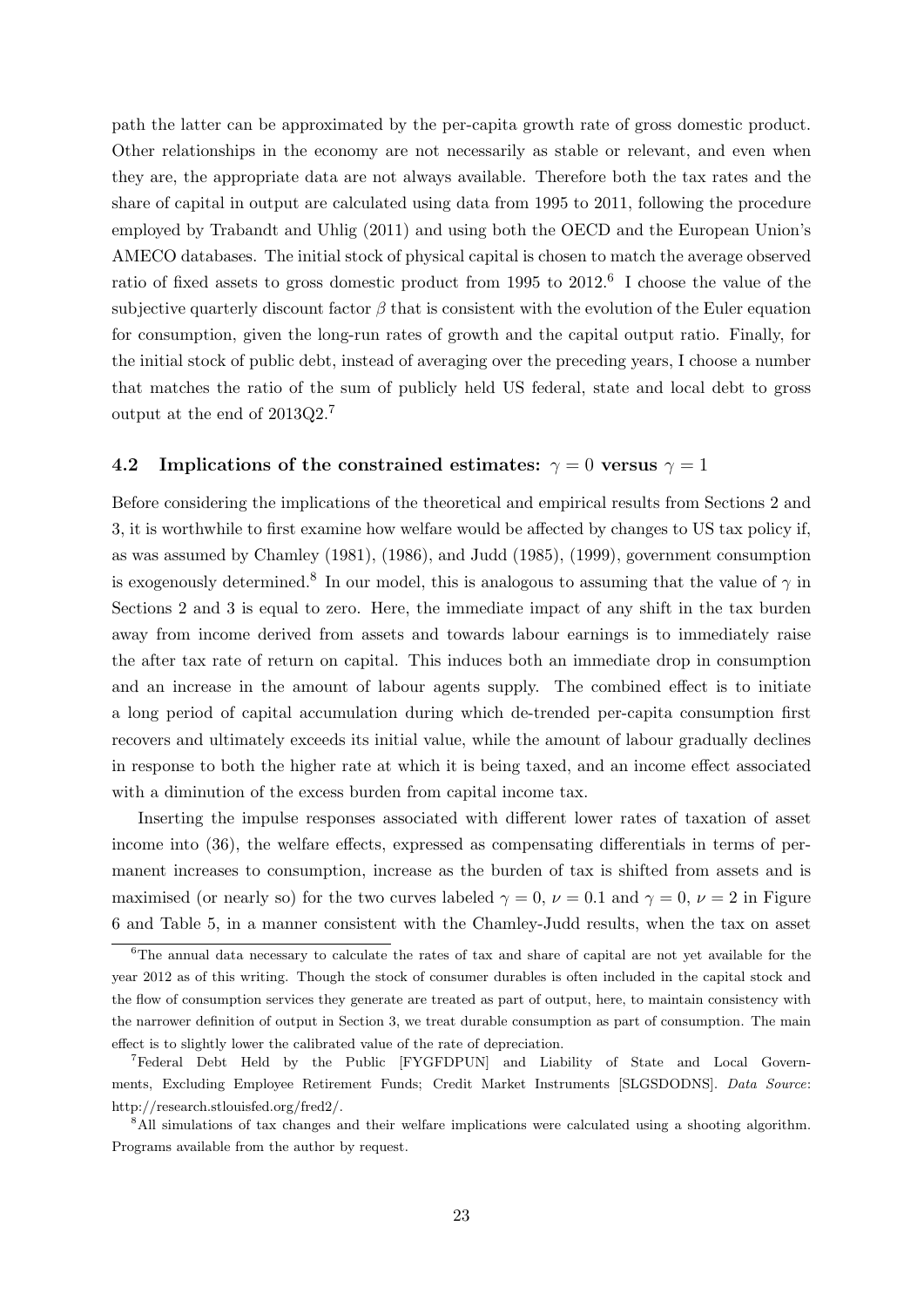income is completely eliminated  $({\bar{\tau}}^a = 0)$ .<sup>9</sup> Reflecting the logic of Harberger triangles, nearly half the maximum welfare benefit is achieved when the tax rate  $\tau^a$  is lowered from its initial value of 0.441 to 0.35. Beyond that point marginal improvements in welfare decrease rapidly reaching the equivalent of a 3.21% permanent increase in consumption if  $\nu = 0.1$ , and 3.07% if  $\nu = 2$  (denoted by  $\pi(0)$  in Table 5). The (rather small) difference between the two welfare measures reflects the degree to which the higher taxes on labour are themselves distortionary owing to the elasticity of the labour supply. Overall, the impact of eliminating the tax on asset income is the equivalent in consumption terms of about one and a half years of per-capita output growth.

Consider how this measure contrasts with the results when we use the values of the estimation from columns (2)a and (4)a in Table 3, where  $\gamma$  is constrained to equal one and the value of  $g$  is estimated to be 0.185. First, decreases in the tax rate on asset income generate patterns of welfare changes, using the two different values of  $\nu$ , that are so close together they are represented by one curve in Figure 6. The elasticity of labour supply is nearly irrelevant here. Second, welfare is maximised not at the zero tax rate, where the value of  $\pi(0)$  in Table 5 indicates a welfare increase equivalent to a 0.911% to 0.912% increment to permanent consumption. Instead the maximum welfare benefit is attained at the value of  $\bar{\tau}^a = 0.185$  (see the rows that correspond to (2)a and (4)a in Table 5), validating the prediction made in Conjecture 1 that the optimal fixed rate of tax  $\tau^a$  is equal to g. Indeed, although Theorem 1 and Corollary 2 refer to the long run, the results generated by an immediate and permanent change to the tax rate conform with their predictions, and those of Theorem 2 and Corollary 3 as well. Third, the maximum welfare gain, denoted by  $\pi(\bar{\tau}^a)$  in Table 5, is equivalent to only a 1.243% to 1.245% permanent increase in consumption, less than half of what pertains when  $\gamma = 0$  and the tax is eliminated. The implication is that, though from the perspective of a welfare maximising representative agent, the existing tax rate on asset income in the United States is presently set too high, the maximum benefit of reducing it is achieved when it is cut by slightly more than half, from 0.441 to 0.185, rather than by eliminating it completely. Furthermore, the maximal benefit to welfare that can be attained from any shift in the burden of taxation between asset income and labour earnings is much smaller than is commonly asserted in the literature, because there, government consumption is typically assumed not to respond to changes in the overall size of the economy.

<sup>9</sup> In fact the maximum is attained at small positive rates of taxation. The reason is that the tax on asset income is immediately reduced at the same time as it is announced. This has two contradictory effects on welfare: it reduces distortions because of the elasticity of capital supply in the long run, but, because capital supply is inelastic in the short run, it also bestows a costly lump-sum subsidy that the government must finance in the future. Only in the vicinity of the point where the tax is eliminated, and the welfare benefits of reducing the long-run distortions are nearly exhausted, does the this latter effect dominate. Even then it is too small to discern in Figure 6. Introducing a lag of two to three years between the time the policy is announced and its implementation, eliminates this slight non-monotonicity.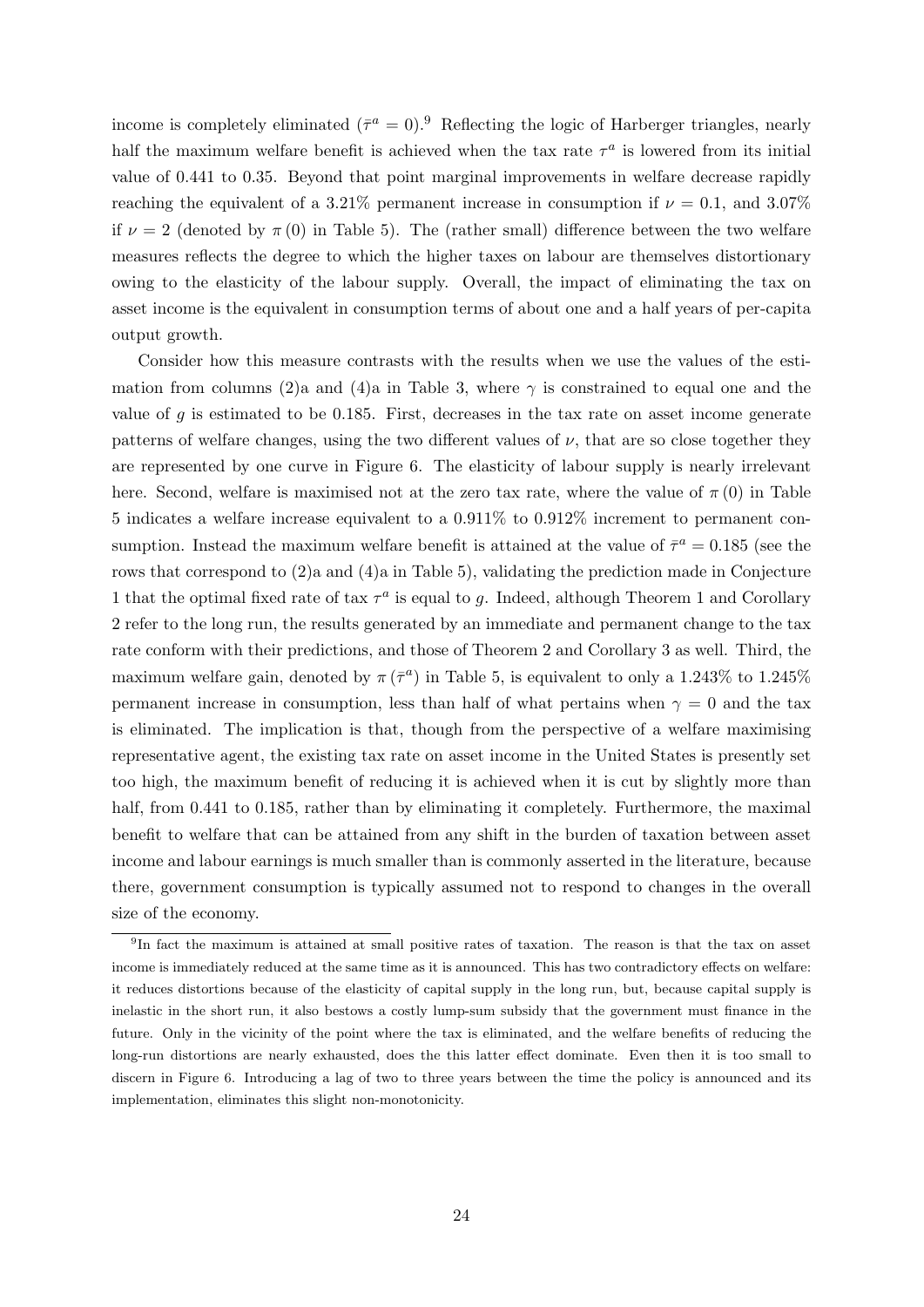

Figure 6: Welfare effects of lowering the tax rate on asset income from 0.441 in terms of permanent increases in consumption for  $\gamma=0$  and  $\gamma=1$ .

# 4.3 Implications of the unconstrained estimates:  $0 < \gamma < 1$ , with constant rates of taxation

Suppose the value of  $\gamma$  is set between zero and one, in accordance with the unconstrained estimates in Table 3. Unlike the cases where  $\gamma = 0$  or  $\gamma = 1$ , here the share of government expenditure in net output, and hence also the optimal tax rate, decline over time, as seen in the first two rows of Figure 4. This also means that when considering the welfare effects implied by a change in tax policy, not only are the new paths of consumption and labour  $\left\{\breve{c}_t, \breve{\breve{d}}_t\right\}^{\infty}$  $t=0$ dynamic, but the paths associated with the initial policy  $\{\bar{c}_t, \bar{l}_t\}_{t=0}^{\infty}$ , are dynamic as well. Rather than considering the evolution of the economy as it adjusts from one balanced growth path to another, the point of comparision here is an economy that is, before the change in policy is initiated, already a very great distance from convergence to a balanced growth path.

So if at the moment when the policy changes, the economy has not converged to a balanced growth path, what starting point best matches the analysis above? More specifically, given the parameters, growth rates and initial tax rates in Table 4, along with particular estimated values of  $\gamma$  and g, is it possible to set the initial capital output ratio, the debt burden and the share of government expenditure independently? The answer is no. Indeed, given the parameters in Table 4 and a particular set of estimates for  $\gamma$  and g, and the initial capital output ratio, we cannot choose a fixed ratio of public debt to annual output and an initial share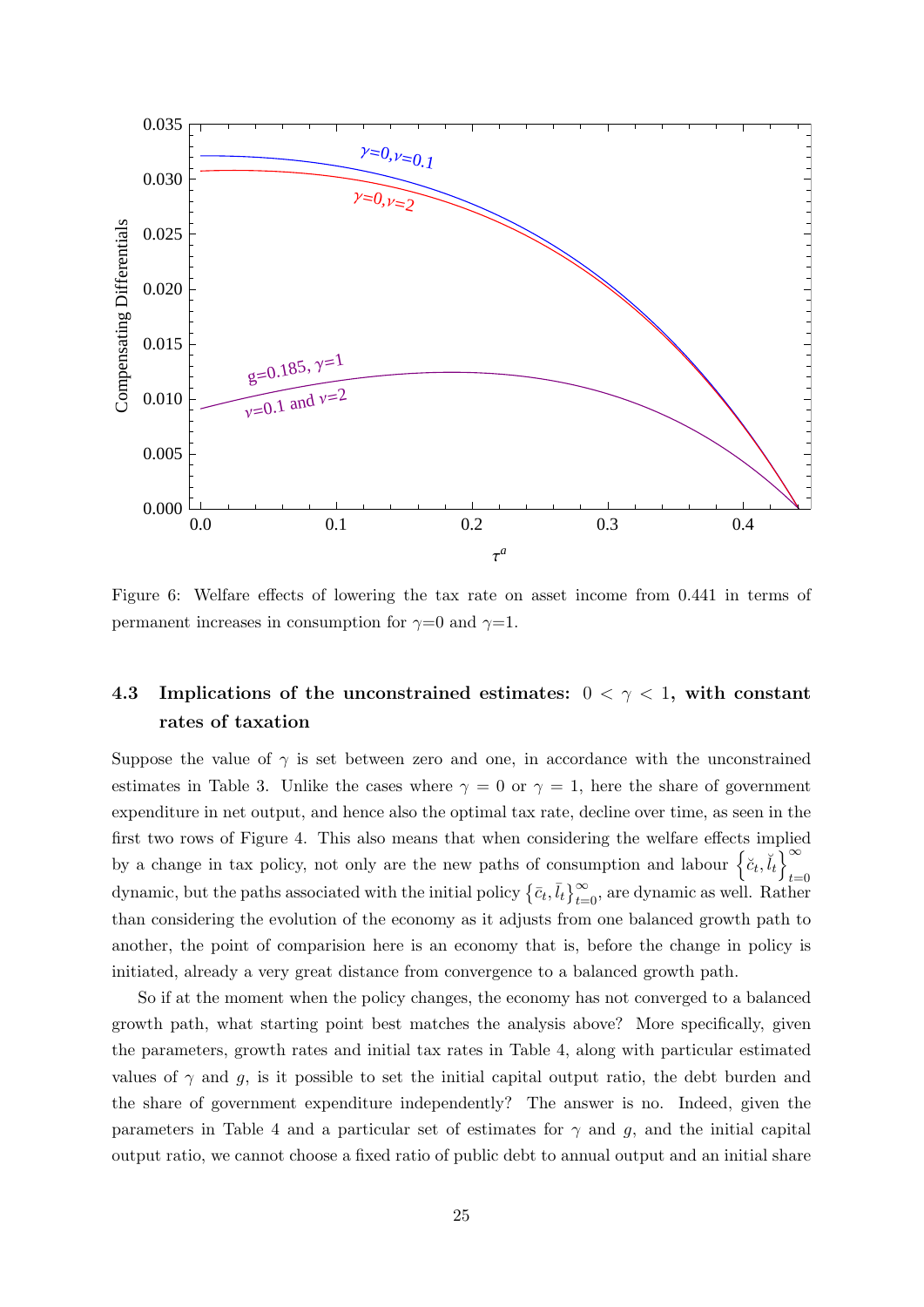of government expenditure independently. Indeed, given these parameter values, choosing any reasonable capital to output ratio implies that government expenditure is slightly above 0.184, the historical average between 1947 and 2013. In what follows, I maintain consistency between the different versions of the model by keeping the same parameter values, hold fixed the ratio of public debt to annual output at 0.895, and choose an initial capital stock consistent with a ratio of capital to annual output of 2.886, all the while allowing the declining share of government expenditure to initially be somewhat higher than 0.184.

Finally, as explained in Sections 2 and 3, if the aggregate economy continues to grow because of population increase  $N_t/N_{t-1} > 1$ , technological improvement  $z_t/z_{t-1} > 1$ , or both, and the value of  $\gamma$  falls strictly between zero and one, output growth outpaces that of government consumption until the size of government expenditure as a share of net output reduces to zero in the limit. To avoid this unrealistic outcome, I assume that government consumption evolves according to the power function relationship  $G[K_t, z_t L_t] = g(F[K_t, z_t L_t] - \delta K_t)^\gamma$  from the initial period  $t = 0$ , when the new policy is announced and implemented, to the end of period T − 1, when it reaches  $g(F[K_{T-1}, z_{T-1}L_{T-1}] - \delta K_{T-1})^{\gamma}$ . From period T onward, subsequent government consumption evolves by simply growing at the same exogenous rate as technology  $z_t$  and population  $N_t$ , in a manner analogous to the way I assume public debt is growing from the very beginning. I perform the simulations with two different values of T, 150 and 350. This means the period when government consumption is endogenous corresponds to either the remaining quarters from 2013Q3 till mid-century in 2050Q4, or to the end of the century, from 2013Q3 to 2100Q4.

I proceed by first considering policies identical to those analysed for the case of  $\gamma = 1$ , where the tax rate on asset income changes to a new fixed value and then never changes again, but using the values of g and  $\gamma$  that correspond to the unconstrained estimates from columns (1)a and (1)b in Table 3, and also column (3) where net output is weakly exogenous. Given that the unconstrained estimated values of  $\gamma$  from Table 3 are so close in value to one, it is not surprising that the general pattern of compensating differentials in Figure 7 appears so similar to the curve that corresponds to  $\gamma = 1$  in Figure 6. Once again the complete abolition of the tax on asset income is welfare improving, because the initial tax rate of 0.441 is so very high. Overall the benefits are not particularly large, and again hardly influenced by the value we choose for the elasticity of labour supply. When I set  $g = 0.242$ ,  $\gamma = 0.933$ , corresponding to the unrestricted estimation of (33) with lag length of  $q = 2$ , and set  $v = 2$  and  $T = 150$ , the value of  $\pi(0)$  in Table 5 is the equivalent of only a 0.771% permanent increase in consumption, and when  $g = 0.242$ ,  $\gamma = 0.939$ , corresponding to the unrestricted estimation of (33) with a lag length of  $q = 6$ , and  $v = 0.1$  and  $T = 350$ , the value of  $\pi(0)$  rises to 0.986%. When the model is calibrated using the different estimates in Table 3, all the values of  $\pi(0)$  in Table 5 fall between these two numbers.

If the social planner is constrained to immediately change the tax rate to one fixed value, the highest possible welfare improvement, the equivalent of a 1.304% increase in consumption is achieved when the model is calibrated with  $g = 0.242$ ,  $\gamma = 0.933$ ,  $v = 0.1$  and  $T = 350$  and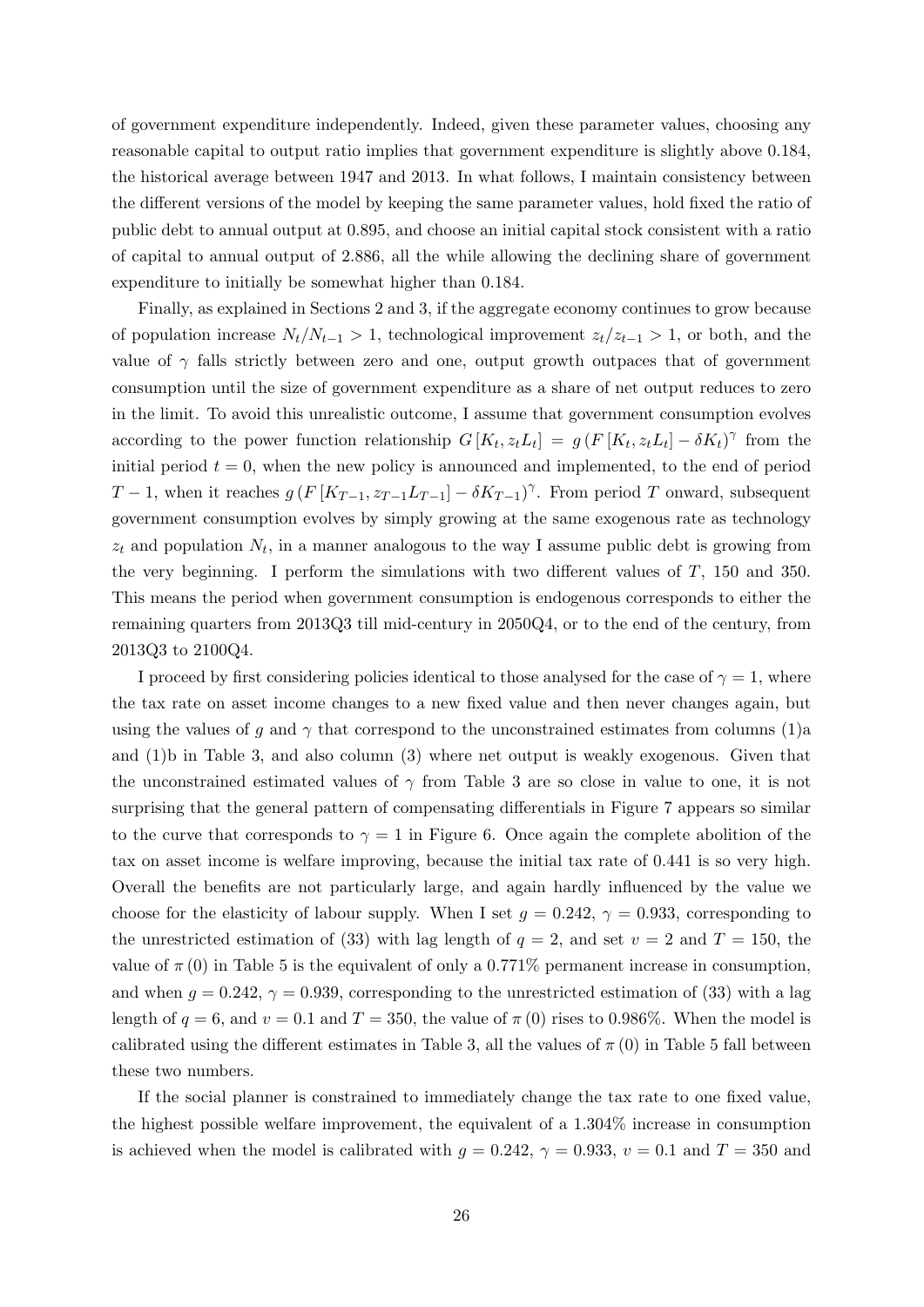

Figure 7: Welfare effects of lowering the tax rate on asset income from 0.441 in terms of permanent increases in consumption. The values of g and  $\gamma$  correspond to the estimates in column (1) and (3) in Table 3.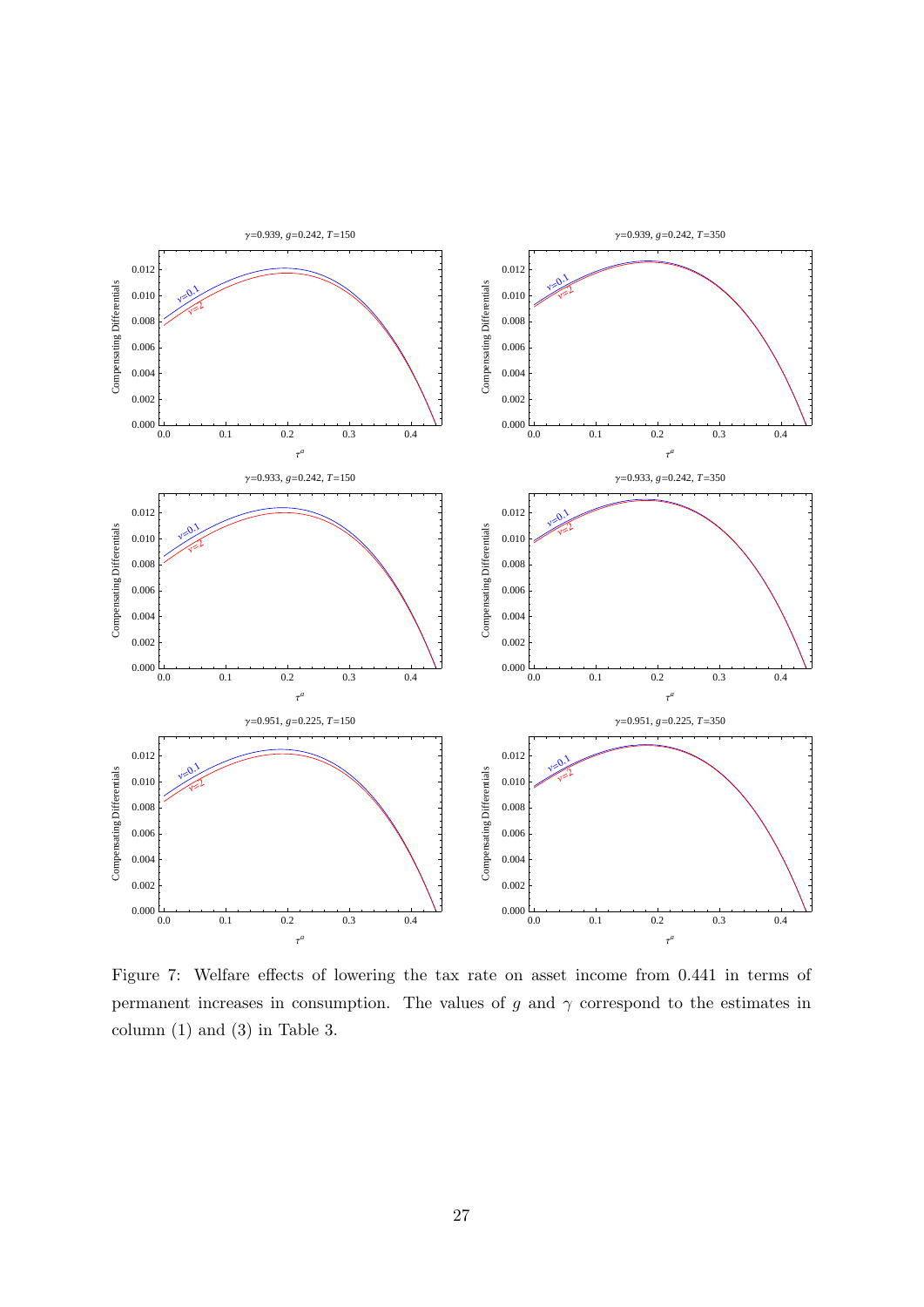the tax rate on asset income is lowered from its initial value of 0.441 to  $\bar{\tau}^a = 0.181$ . When the model is calibrated with  $g = 0.242$ ,  $\gamma = 0.939$ ,  $v = 2$  and  $T = 150$ , the highest achievable improvement in welfare is 1.173% where  $\bar{\tau}^a = 0.2$ . Overall, taking in both the restricted and unrestricted estimations, the results in Figures 6 and 7, as well as Table 3, suggest that the optimal fixed rate of taxation on asset income is somewhere between 0.18 and 0.2, a result that accords with the predictions of Theorem 2 and Corollary 3. A policy of lowering tax rates on asset income to within this range will produce the maximum welfare benefit equivalent to between a 1.173% and 1.304% increase in consumption, and no more.

#### 4.4 Sequences with changing rates of tax

Suppose policy makers are no longer restricted to shifting between one fixed rate of tax on asset income and another as assumed in Theorem 2 and Corollary 3, but instead can choose tax rates that change over time, in accordance with Theorem 3, Corollary 4 and Conjecture 1. Let  $\{\vec{\tau}_t^a\}_{t=1}^{\infty}$  denote the sequence of tax rates that obtain when the model is simulated with the tax rate on asset income set to equal  $\gamma g(F[K_t, z_t L_t] - \delta K_t)^{\gamma-1}$ , and let  $\pi(\vec{\tau}_t^a)$  denote the welfare effects in terms of compensating differentials, generated by adoption of this policy. Conjecture 1 indicates that the improvements to welfare associated with setting the tax rate equal to  $\gamma g(F[K_t, z_t L_t] - \delta K_t)^{\gamma - 1}$  should dominate the policy associated with the fixed tax rates  $\bar{\tau}^a$ . If  $\gamma = 0$  or  $\gamma = 1$ , this distinction is not meaningful, and the optimal policy is still to set the tax rate in each period to  $\tau_t^a = 0$  or  $\tau_t^a = g$  respectively, so the focus here is on those instances where  $0 < \gamma < 1$ . Again, given that net output is growing, the value of  $\gamma g (F[K_t, z_t L_t] - \delta K_t)^{\gamma - 1}$ declines and so any sequence of optimal tax rates is declining over time as well. As before, to prevent the share of government consumption from reducing to zero in the limit, I assume that from period  $T = 150$  or  $T = 350$  onwards, its share of net output stabililises.

In every case in Table 5, the values of  $\pi(\vec{\tau}_t^a)$  are greater than  $\pi(\vec{\tau}^a)$ , confirming the predictions of Conjecture 1. At the same time, the differences are not large—allowing the tax rate to vary yields only small increments to welfare beyond those already achieved by lowering them to the relevant fixed value  $\bar{\tau}^a$ . If indeed the share of government expenditure continues to gently decline before stabilising at the end of the century, the best this policy can achieve is a welfare improvement of 1.310% in terms of permanent consumption for the case where  $g = 0.242$ .  $\gamma = 0.933$ ,  $v = 0.1$  and  $T = 350$ , compared to 1.304% if the tax rate on asset income is fixed at 0.181. Once more, though the prevailing burden on asset income is considerably higher than is optimal, the potential benefits of reducing it are still far more modest than is often assumed to be the case.

Finally, for completeness' sake, consider the welfare implications of introducing, not the sequence of tax rates on asset income denoted by  $\{\tilde{\tau}_t^a\}_{t=1}^{\infty}$  that match the values of  $\gamma g(F[K_t, z_t L_t] - \delta K_t)^{\gamma-1}$ , as calculated within the model simulation, but rather the sequence of forecasts generated by the estimation of the model (33) in Figure 4. The forecasts in the two lower panels of Figure 4, where the value of  $\gamma$  is constrained to equal one, generate sequences of  $\gamma g(F[K_t, z_t L_t] - \delta K_t)^{\gamma-1}$  that are nearly constant. Hence it is not surprising that the corresponding values of the compen-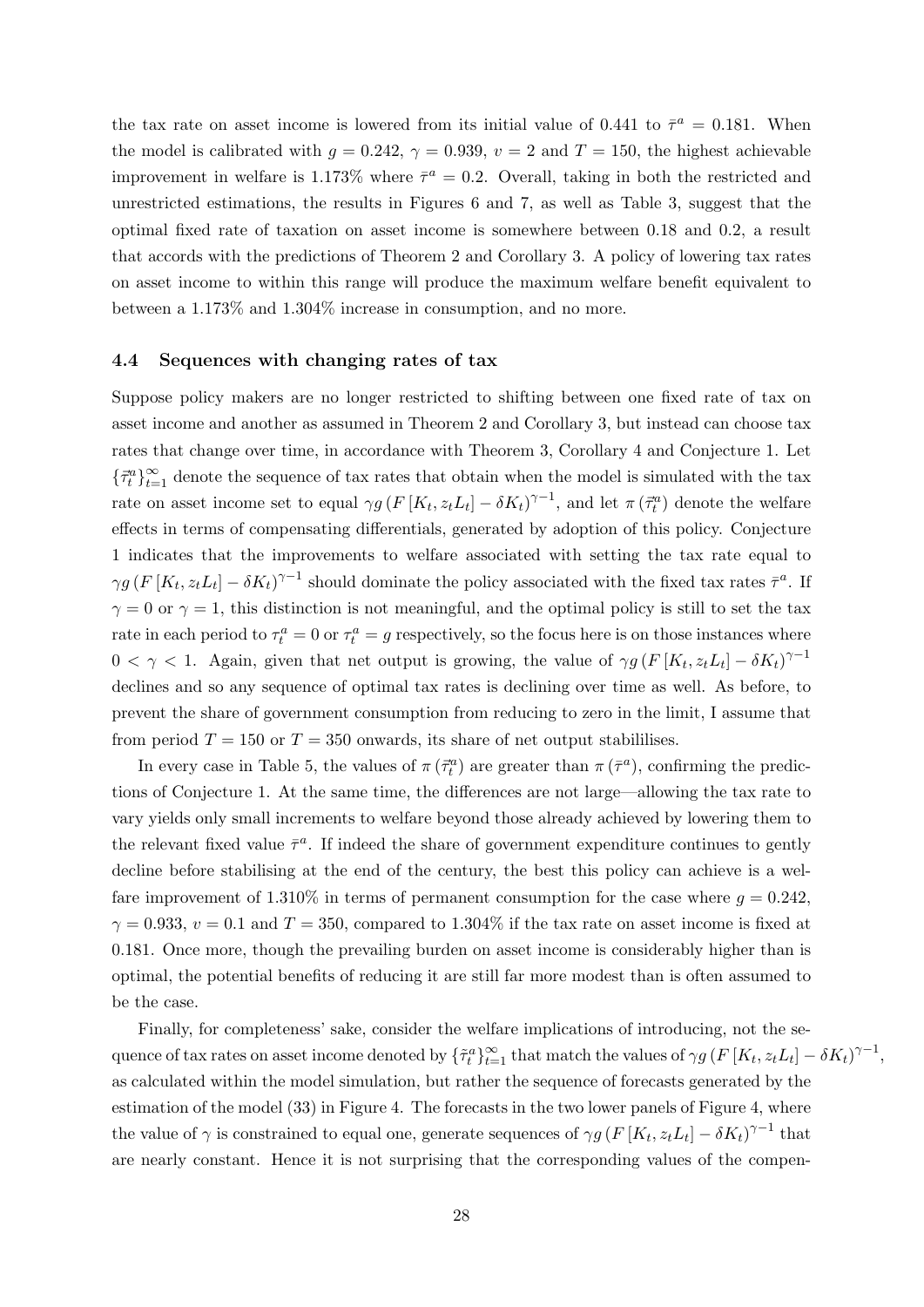|           |                 | $\gamma$         | $\mathfrak{g}$ | $\overline{T}$ | $\overline{100 \times \pi(0)}$ | $\overline{\tau^a}$ | $\sqrt{100 \times \pi (\bar{\tau}^a)}$ | $\sqrt{100 \times \pi (\vec{\tau}_t^a)}$ | $\sqrt{100 \times \pi (\tilde{\tau}_t^a)}$ |
|-----------|-----------------|------------------|----------------|----------------|--------------------------------|---------------------|----------------------------------------|------------------------------------------|--------------------------------------------|
| $v = 0.1$ |                 | $\boldsymbol{0}$ |                |                | 3.213                          | $\boldsymbol{0}$    | 3.213                                  |                                          | $\qquad \qquad =$                          |
|           | (1)b            | 0.933            | 0.242          | 150<br>350     | 0.866<br>0.986                 | 0.192<br>0.181      | 1.239<br>1.304                         | 1.248<br>1.310                           | 1.228<br>1.294                             |
|           | (1)a            | 0.939            | 0.242          | 150<br>350     | 0.821<br>0.929                 | 0.196<br>0.185      | 1.211<br>1.267                         | 1.220<br>1.273                           | 1.200<br>1.258                             |
|           | (3)a            | 0.951            | $0.225\,$      | 150<br>$350\,$ | 0.892                          | 0.189               | 1.251                                  | 1.258                                    | 1.245<br>1.281                             |
|           | (3)b            |                  |                | 150<br>$350\,$ | 0.967                          | 0.181               | 1.288                                  | 1.293                                    | 1.245<br>1.282                             |
|           | (2)a<br>(4)a    | $\mathbf{1}$     | 0.185          |                | 0.911                          | 0.185               | 1.243                                  |                                          | 1.243<br>1.243                             |
| $v = 2.0$ |                 | $\overline{0}$   |                |                | 3.074                          | $\boldsymbol{0}$    | 3.074                                  |                                          | $\overline{\phantom{a}}$                   |
|           | (1)b            | 0.933            | 0.242          | 150<br>350     | 0.816<br>0.970                 | 0.194<br>0.183      | 1.201<br>1.295                         | 1.203<br>1.299                           | 1.184<br>1.282                             |
|           | (1)a            | 0.939            | 0.242          | 150<br>$350\,$ | 0.771<br>0.912                 | 0.200<br>0.184      | 1.173<br>1.257                         | 1.175<br>1.260                           | 1.156<br>1.245                             |
|           | (3)a            | 0.951            | 0.225          | 150<br>$350\,$ | 0.849                          | 0.192               | 1.217                                  | 1.218                                    | 1.202<br>1.267                             |
|           | (3)b            |                  |                | 150<br>350     | 0.955                          | 0.182               | 1.281                                  | 1.283                                    | 1.206<br>1.272                             |
|           | (2)a<br>$(4)$ a | $\mathbf{1}$     | 0.185          |                | 0.912                          | 0.185               | 1.245                                  |                                          | 1.245<br>1.245                             |

Table 5: The optimising policies and corresponding welfare measures for different values of  $\gamma$ and g.

sating differentials  $\pi(\tilde{\tau}_t^a)$  in Table 5 are nearly identical to  $\pi(\bar{\tau}^a)$ . Beyond that the values of  $\pi(\tilde{\tau}_t^a)$  are uniformly lower than either  $\pi(\tilde{\tau}_t^a)$  or  $\pi(\bar{\tau}^a)$  for each parameterisation of the model, but the differences are not substantial. Either way, it seems that a policy of fixing the tax rate on asset income to the appropriate level  $\bar{\tau}^a$  in Table 5 is one that both is easy to implement and secures much of any potential welfare benefit that can be attained by changing fiscal policy.

### 5 Conclusion

Peacock and Wiseman's study The Growth of Public Expenditure in the United Kingdom, first published in 1961, was partly motivated by the desire to test a proposition first stated by Adolph Wagner in 1883: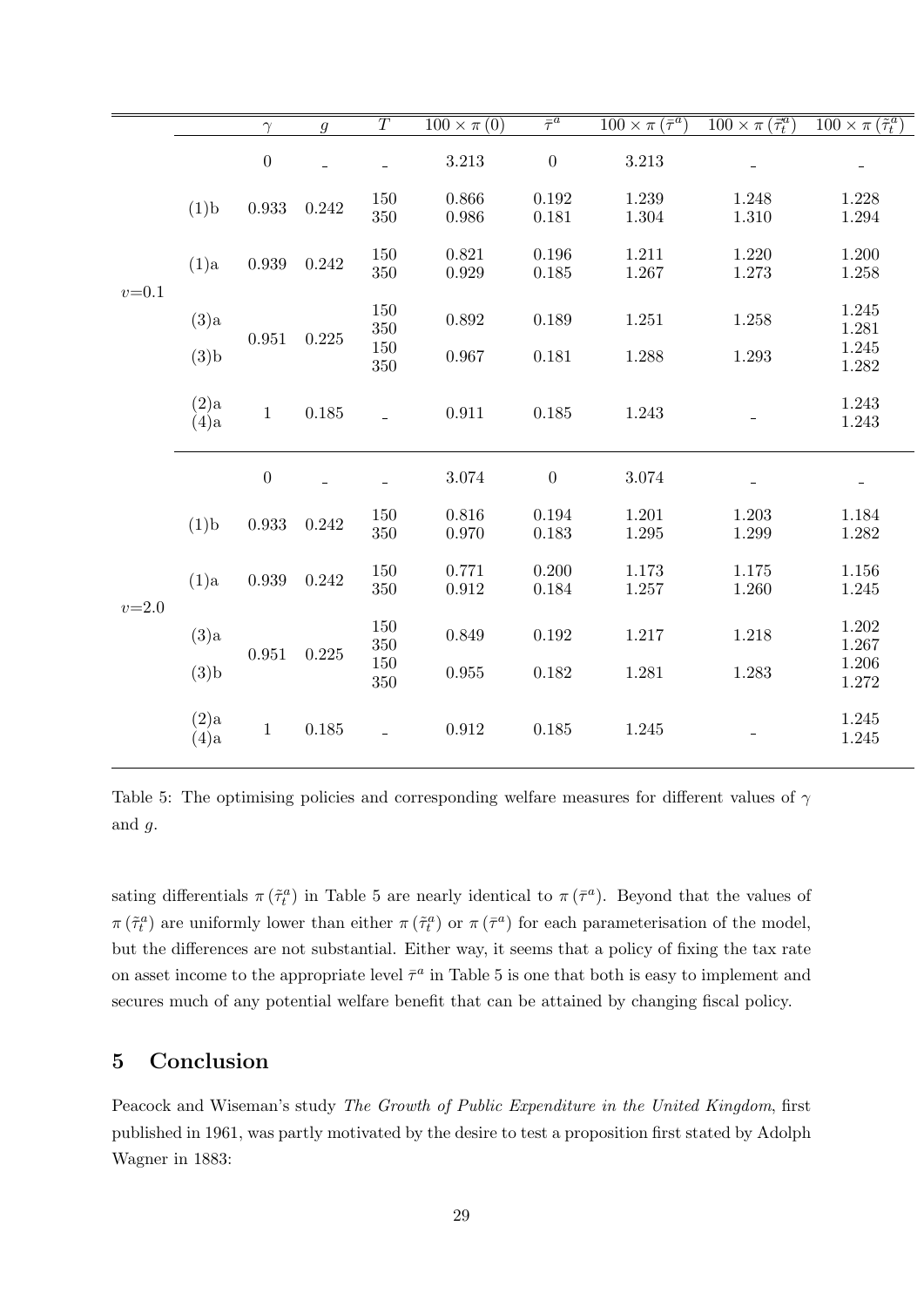The "law of increasing expansion of public, and particularly state, activities" becomes for the fiscal economy the law of increasing expansion of fiscal requirements. Both the State's requirements grow and, often more so, those of local authorities.....That law is the result of empirical observation in progressive countries, at least in our Western European civilization; its explanation, justification and cause is the pressure for social progress and the resulting changes in the relative spheres of private and public economy, especially compulsory public economy. Financial stringency may hamper the expansion of state activities, causing their extent to be conditioned by revenue rather than the other way round, as is more usual. But in the long run the desire for development of a progressive people will always overcome these financial difficulties.<sup>10</sup>

Their work appeared to confirm Wagner's prediction that government expenditure would not only grow with the size of the economy, it would take an increasing share of output—they found that government consumption of goods and services rose from 6.6% to 22.7% of gross national product in the years between 1890 and 1955 (spending on transfers and subsidies rose from 2.3% to 13.9%). By contrast, I find that government consumption expenditure in the US between 1947 and 2013 is indeed closely related to net domestic product, but the proportion is either stable or declining very slowly, and hence more consistent with the type of relationship described by an American contemporary of Wagner, Henry Carter Adams, writing in 1898:

On the contrary, it seems reasonable to assume that with each increment in the social product the people will conceive it to be to their advantage to invest added sums in the machinery of government. From the point of view of investment, therefore, as well as from a consideration of the satisfaction to be secured from the activities of the State, may we conclude that the fiscal demands of government will increase along with, if not in proportion to, the general social income.<sup>11</sup>

Given the high rates of taxation on asset income that currently prevail in the United States, any reduction, including all the way to zero, will yield some welfare benefit. Nonetheless, once the link between government consumption and net output is recognised, the optimality of setting the tax rate to zero and shifting all the burden to labour earnings disappears. Instead a more modest shift, one that would see the rate of tax on asset income drop by slightly more than half, will yield the highest welfare improvement. Moreover, the potential welfare gain is less than half what we would expect if we ignore the linkage between government consumption and output. This result is highly robust to both the different estimates of the cointegrating relationship between government consumption and net output, as well as the widest plausible range of possible values for the elasticity of labour supply.

<sup>&</sup>lt;sup>10</sup>Adolph Wagner, Finanzwissenschaft, Third edition, Leipzig 1883. Translated to English by Nancy Cooke in Richard A. Musgrave and Alan T. Peacock, ed. Classics in the Theory of Public Finance, New York: St Martin's Press,1967, pg. 8.

 $11$ <sup>11</sup>Henry Carter Adams, *The Science of Finance: An Investigation of Public Expenditures and Public Revenues*, New York: Henry Holt and Company, 1898, pg. 39.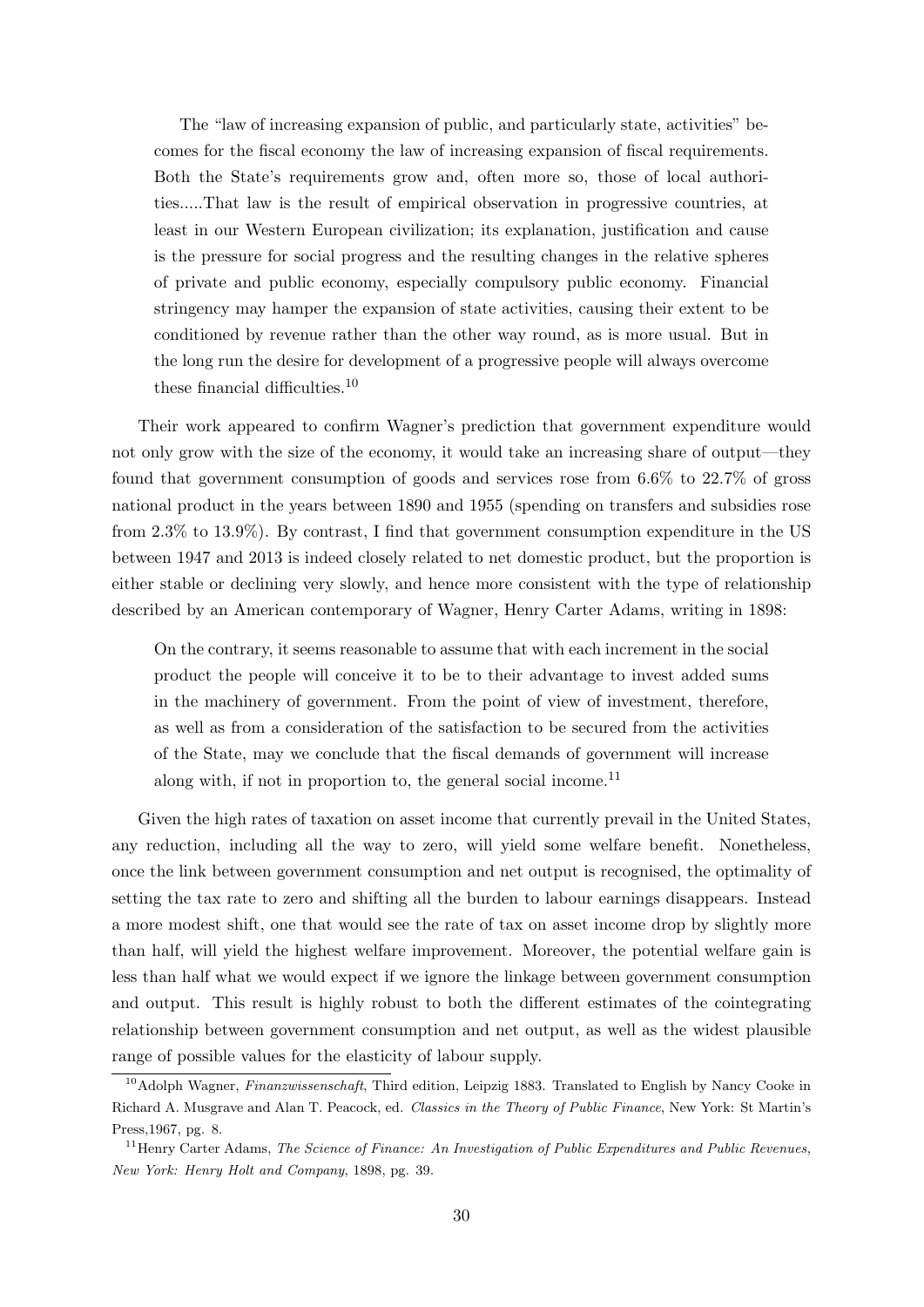The policy implication of this paper, that an efficient fiscal policy is one that sets the tax on asset income to a positive rate only slightly below the rate of tax on labour earnings, is in qualitative terms, nearly identical to that in Reis (2011). In her paper the taxing authority cannot distinguish between entrepreneurial labour income and returns to capital. Similarly, Correia (1996) demonstrates that if some productive factors cannot be taxed, some of the burden of financing government expenditure should fall on capital income. Banks and Diamond (2010) cite these considerations as underpinning their rejection of zero taxation of asset income in their recommendations published in the Mirlees Review which studied possible reforms to the United Kingdom's tax system. A parallel strand of the literature first developed by Aiyagari (1995) argues in favour of taxing the income derived from capital, as a means of suppressing its overaccumulation, because uninsurable idiosyncratic risk leads to precautionary saving. However, there is no reason to assume a priori that a model that incorporates both mechanisms, the endogeneity of government consumption and the difficulty of distinguishing between productive inputs or imposing a tax on some of them, will generate still higher optimal taxes on asset income that compund these two effects.

The optimality of positive tax rates on asset income also emerges in most of the models derived in a Mirleesian, rather than a Ramsey framework. However, the underlying mechanism in Mirleesian models that justifies these taxes, the asymmetry in the availability of information available to agents and the tax authority, as in Golosov  $et$  al. (2003), is unlikely to interact with the reasoning based on the endogeneity of government consumption here, in any manner that would indicate that the two mechanisms reinforce each other to justify rates of tax higher than those implied by each argument in isolation.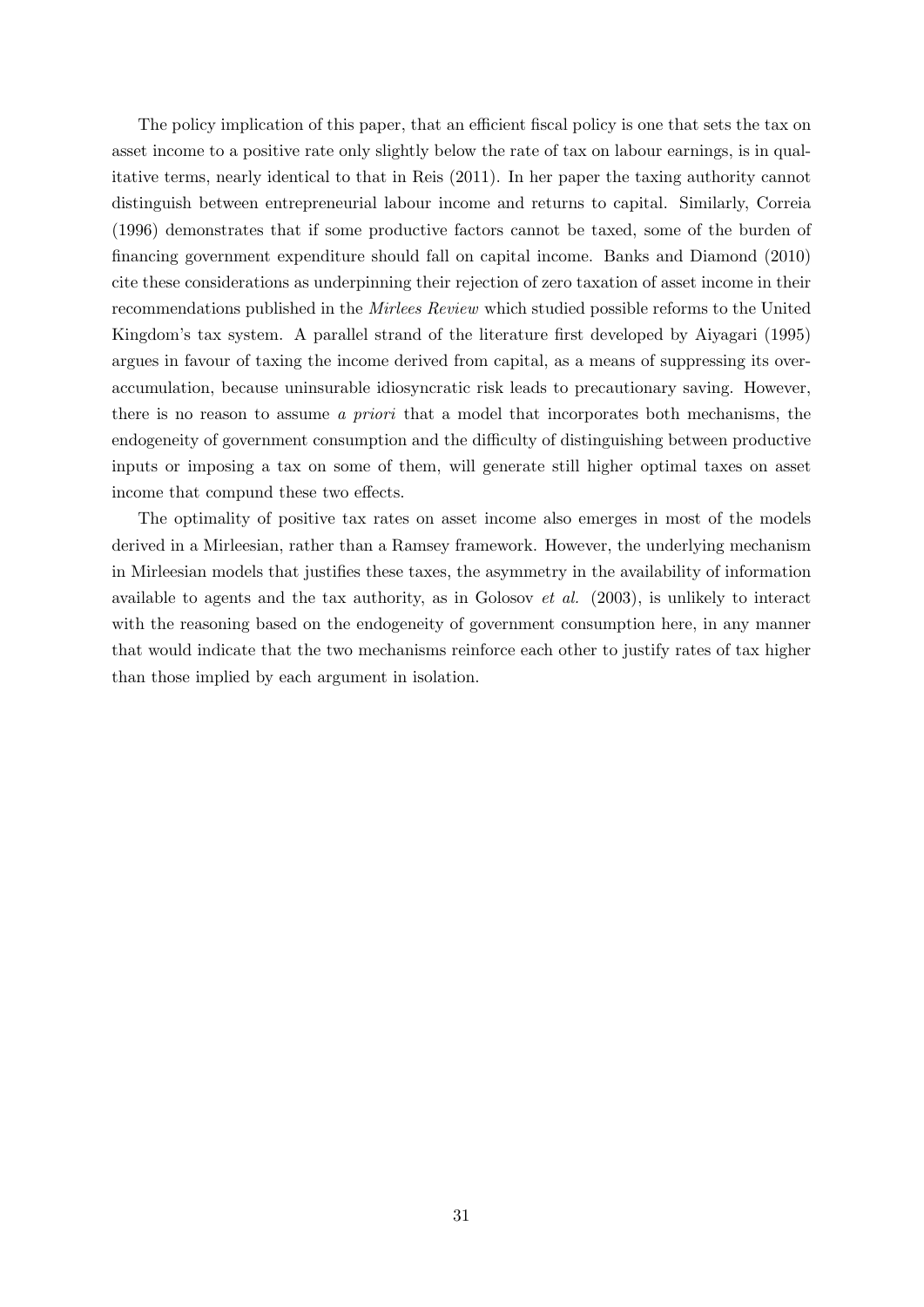# 6 Appendix



Figure 8: Eigenvalues of the estimated VAR system with lag lengths q set to 2 and 6.

|                         |                  | (1)                    |                  | $\left( 2\right)$ | $\left( 3\right)$      | (4)              |
|-------------------------|------------------|------------------------|------------------|-------------------|------------------------|------------------|
|                         | $\Delta \ln G_t$ | $\Delta \ln Y_t$       | $\Delta \ln G_t$ | $\Delta \ln Y_t$  | $\Delta \ln G_t$       | $\Delta \ln G_t$ |
| Cointegrating eq.       |                  |                        |                  |                   |                        |                  |
| $\gamma$                | (32.462)         | $0.939***$             | $\mathbf{1}$     |                   | $0.951***$<br>(33.497) | 1                |
| $\mathfrak g$           | 0.242            |                        | 0.185            |                   | 0.225                  | 0.185            |
| <i>Error correction</i> |                  |                        |                  |                   |                        |                  |
| $\alpha_G, \alpha_Y$    | $-0.052***$      | $-0.008$               | $-0.054***$      | $-0.001$          | $-0.054^{***}\,$       | $-0.054***$      |
|                         | $(-4.798)$       | $(-0.980)$             | $(-4.414)$       | $(-0.086)$        | $(-4.766)$             | $(-4.419)$       |
| $\Delta \ln G_{t-1}$    | $0.257***$       | $-0.083**$             | $0.267***$       | $-0.081*$         | $0.259***$             | $0.267***$       |
|                         | (4.484)          | $(-2.000)$             | (4.634)          | $(-1.950)$        | (4.513)                | (4.634)          |
| $\Delta \ln G_{t-2}$    | $0.177***$       | 0.037                  | $0.189***$       | 0.036             | $0.180***$             | $0.189***$       |
|                         | (3.100)          | (0.890)                | (3.285)          | (0.863)           | (3.147)                | (3.285)          |
| $\Delta \ln Y_{t-1}$    | 0.065            | $0.338^{\ast\ast\ast}$ | 0.083            | $0.348***$        | 0.066                  | 0.083            |
|                         | (0.749)          | (5.377)                | (0.952)          | (5.548)           | (0.765)                | (0.952)          |
| $\Delta \ln Y_{t-2}$    | 0.030            | 0.101                  | 0.037            | $0.111*$          | 0.029                  | 0.037            |
|                         | (0.340)          | (1.596)                | (0.425)          | (1.760)           | (0.329)                | (0.425)          |
| $\eta_G, \eta_Y$        | $0.004***$       | $0.005***$             | $0.004***$       | $0.005^{***}\,$   | $0.004***$             | $0.004***$       |
|                         | (3.244)          | (5.200)                | (2.951)          | (5.056)           | (3.218)                | (2.951)          |
| $R^2$                   | 0.244            | 0.167                  | 0.234            | 0.163             | 0.244                  | 0.234            |
| $\bar{R}^2$             | 0.229            | 0.150                  | 0.219            | 0.147             | 0.229                  | 0.219            |
| $F$ -statistic          | 16.555           | 10.268                 | 15.697           | 10.041            | 16.527                 | 15.697           |

Table 6: Estimated Vector Error Correction Model for US data, 1947Q1 to 2013Q2 for lags  $q=2$ .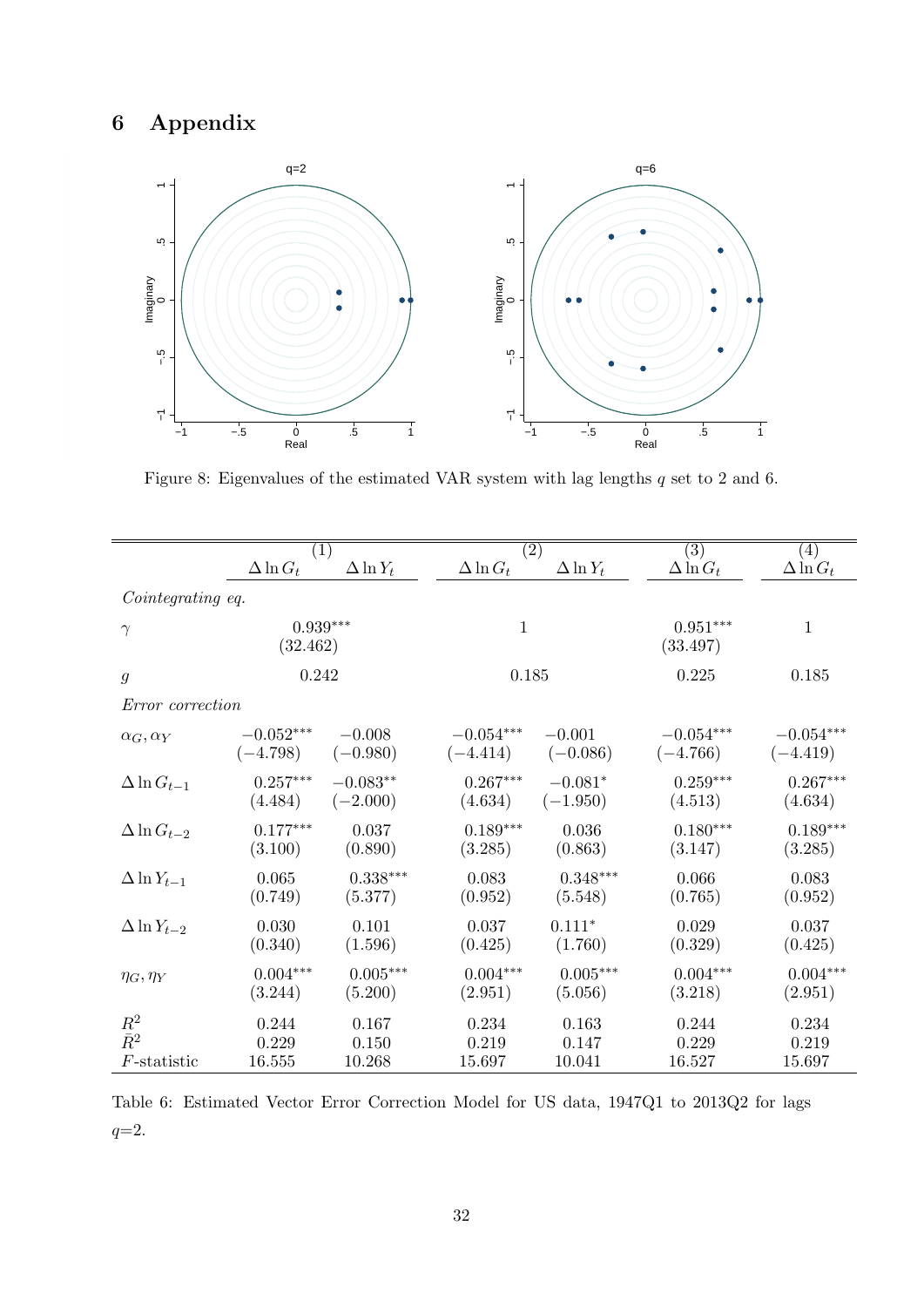|                       | $\overline{(1)}$       |                  |                  | $\overline{(2)}$ | $\overline{(3)}$       | $\overline{(4)}$ |  |
|-----------------------|------------------------|------------------|------------------|------------------|------------------------|------------------|--|
|                       | $\Delta \ln G_t$       | $\Delta \ln Y_t$ | $\Delta \ln G_t$ | $\Delta \ln Y_t$ | $\Delta \ln G_t$       | $\Delta \ln G_t$ |  |
| Cointegrating eq.     |                        |                  |                  |                  |                        |                  |  |
| $\gamma$              | $0.933***$<br>(34.998) |                  | $\mathbf{1}$     |                  | $0.951***$<br>(34.784) | $\mathbf{1}$     |  |
| $\mathfrak g$         | 0.242                  |                  | 0.185            |                  | 0.225                  | 0.185            |  |
| Error correction      |                        |                  |                  |                  |                        |                  |  |
| $\alpha_G, \alpha_Y$  | $-0.058***$            | $-0.017*$        | $-0.057***$      | $-0.0096$        | $-0.059***$            | $-0.056***$      |  |
|                       | $(-4.080)$             | $(-1.911)$       | $(-4.080)$       | $(-0.923)$       | $(-4.411)$             | $(-4.001)$       |  |
| $\Delta \ln G_{t-1}$  | $0.212***$             | $-0.036$         | $0.225***$       | $-0.031$         | $0.214***$             | $0.225***$       |  |
|                       | (3.424)                | $(-0.810)$       | (3.615)          | $(-0.700)$       | (3.470)                | (3.615)          |  |
| $\Delta \ln G_{t-2}$  | $0.137**$              | 0.050            | $0.150**$        | 0.054            | $0.140**$              | $0.150**$        |  |
|                       | (2.196)                | (1.121)          | (2.378)          | (1.206)          | (2.240)                | (2.378)          |  |
| $\Delta \ln G_{t-3}$  | 0.078                  | $-0.044$         | 0.087            | $-0.043$         | 0.080                  | 0.087            |  |
|                       | (1.231)                | $(-0.982)$       | (1.359)          | $(-0.941)$       | (1.270)                | (1.359)          |  |
| $\Delta \ln G_{t-4}$  | 0.036                  | $-0.080*$        | 0.044            | $-0.079*$        | 0.039                  | 0.044            |  |
|                       | (0.570)                | $(-1.790)$       | (0.700)          | $(-1.768)$       | (0.616)                | (0.700)          |  |
| $\Delta$ ln $G_{t-5}$ | $-0.103*$              | $0.108**$        | $-0.097$         | $0.105***$       | $-0.100$               | $-0.097$         |  |
|                       | $(-1.681)$             | (2.470)          | $(-1.557)$       | (2.390)          | $(-1.624)$             | $(-1.556)$       |  |
| $\Delta \ln G_{t-6}$  | 0.093                  | 0.068            | $0.102*$         | 0.066            | 0.097                  | $0.102*$         |  |
|                       | (1.551)                | (1.591)          | (1.678)          | (1.528)          | (1.617)                | (1.678)          |  |
| $\Delta \ln Y_{t-1}$  | 0.012                  | $0.313***$       | 0.034            | $0.328***$       | 0.013                  | 0.034            |  |
|                       | (0.131)                | (4.826)          | (0.367)          | (5.062)          | (0.144)                | (0.367)          |  |
| $\Delta \ln Y_{t-2}$  | $-0.019$               | $0.161**$        | $-0.006$         | $0.171**$        | $-0.018$               | $-0.006$         |  |
|                       | $(-0.199)$             | (2.416)          | $(-0.065)$       | (2.549)          | $(-0.195)$             | $(-0.065)$       |  |
| $\Delta \ln Y_{t-3}$  | $0.156*$               | $-0.115*$        | $0.162*$         | $-0.110$         | 0.155                  | $0.162*$         |  |
|                       | (1.658)                | $(-1.782)$       | (1.704)          | $(-1.637)$       | (1.645)                | (1.704)          |  |
| $\Delta \ln Y_{t-4}$  | 0.011                  | $-0.070$         | 0.018            | $-0.063$         | 0.011                  | 0.018            |  |
|                       | (0.121)                | $(-1.039)$       | (0.190)          | $(-0.934)$       | (0.116)                | (0.190)          |  |
| $\Delta \ln Y_{t-5}$  | $-0.031$               | $-0.081$         | $-0.023$         | $-0.075$         | $-0.031$               | $-0.023$         |  |
|                       | $(-0.332)$             | $(-1.222)$       | $(-0.247)$       | $(-1.125)$       | $(-0.331)$             | $(-0.247)$       |  |
| $\Delta \ln Y_{t-6}$  | 0.008                  | 0.014            | 0.019            | 0.023            | 0.008                  | 0.019            |  |
|                       | (0.089)                | (0.215)          | (0.211)          | (0.358)          | (0.089)                | (0.211)          |  |
| $\eta_G, \eta_Y$      | $0.003**$              | $0.005***$       | $0.002\,$        | $0.005***$       | $0.003**$              | 0.002            |  |
|                       | (2.169)                | (4.756)          | (1.586)          | (4.453)          | (2.089)                | (1.586)          |  |
| $R^2$                 | 0.270                  | 0.238            | 0.259            | 0.229            | 0.271                  | 0.259            |  |
| $\bar{R}^2$           | 0.231                  | 0.197            | 0.220            | 0.188            | 0.232                  | 0.220            |  |
| $F$ -statistic        | 6.976                  | 5.872            | 6.595            | 5.594            | 6.996                  | 6.595            |  |

Table 7: Estimated Vector Error Correction Model for US data, 1947Q1 to 2013Q2 for lags  $q=6.$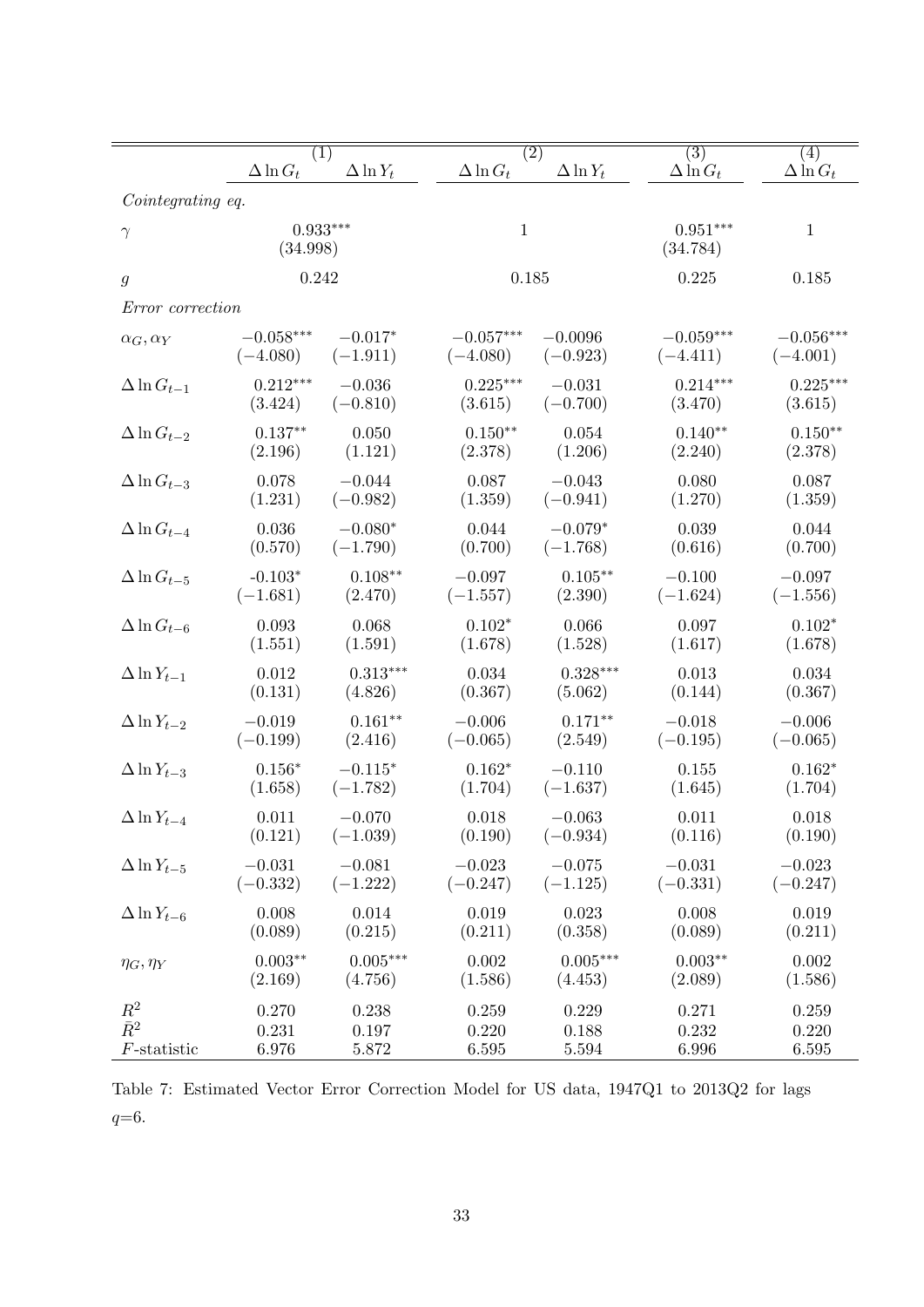### References

- [1] Adams, Henry Carter, The Science of Finance: An Investigation of Public Expenditures and Public Revenues, New York: Henry Holt and Company, 1898.
- [2] Aiyagari, S Rao, "Optimal capital income taxation with incomplete markets, borrowing constraints, and constant discounting," Journal of Political Economy 103:6 (1995), 1158- 75.
- [3] Atkinson, Anthony B. and Joseph E. Stiglitz, "The design of tax structure: direct versus indirect taxation," Journal of Public Economics 6:(1-2) (1976), 55–75.
- [4] Banks, James, and Peter Diamond. "The base for direct taxation, " In Dimensions of Tax Design: The Mirrlees Review, ed. Institute for Fiscal Studies, 548–648. Oxford University Press, 2010.
- [5] Ben-Gad, Michael,. "Fiscal policy and indeterminacy in models of endogenous growth," Journal of Economic Theory 108:2 (2003), 322–344.
- [6] Chamley, Christophe, "The welfare cost of capital income taxation in a growing economy," Journal of Political Economy, 89:3, (1981) 468–96.
- [7] Chamley, Christophe, "Optimal taxation of capital income in general equilibrium with infinite lives," Econometrica 54:3 (1986), 607-622.
- [8] Correia, Isabel H., "Should capital income be taxed in the steady state?," Journal of Public Economics, 60:1, (1996), 147-151.
- [9] Golosov, Mikhail, Narayana Kocherlakota and Aleh Tsyvinski, "Optimal Indirect and Capital Taxation," Review of Economic Studies, 70:3, (2003), 569-587.
- [10] Johansen, Søren, Likelihood-Based Inference in Cointegrated Vector Autoregressive Models. Oxford: Oxford University Press, 1995.
- [11] Judd, Kenneth L., "Redistributive taxation in a simple perfect foresight model," Journal of Public Economics 28:1 (1985), 59–83.
- [12] Judd, Kenneth L., "Optimal taxation and spending in general competitive growth models," Journal of Public Economics 71:1 (1999), 1–26.
- [13] Lucas, Robert E. Jr., "Supply-side economics: an analytical review," Oxford Economic Papers 42:2 (1990), 293-316.
- [14] Musgrave, Richard A. and Alan T. Peacock, ed. Classics in the Theory of Public Finance, New York: St Martin's Press, 1967.
- [15] Peacock, Alan T., and Jack Wiseman, The Growth of Public Expenditure in the United Kingdom, Princeton: Princeton University Press, 1961.